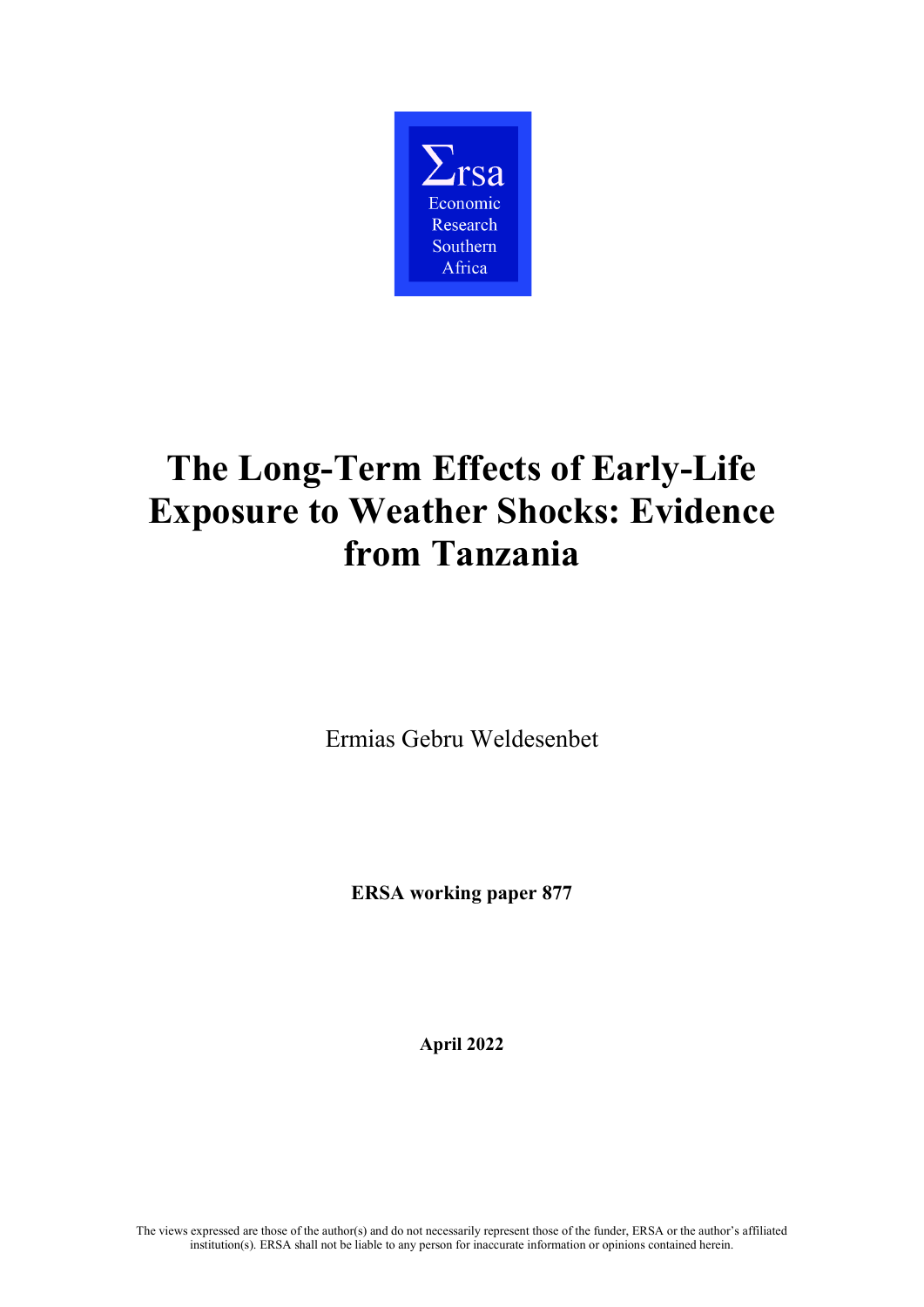# The Long-Term Effects of Early-Life Exposure to Weather Shocks: Evidence from Tanzania

Ermias Gebru Weldesenbet \*†

University of Copenhagen

April 25, 2022

#### Abstract

We examine whether early-life exposure to rainfall shocks has a long-term impact on health, education, and the socioeconomic statuses of individuals in rural Tanzania, where livelihoods heavily depend on rain-fed agriculture. We use a unique panel of data from a Kagera Health and Development Survey (KHDS) in which children were followed from childhood (1991) to adulthood (2010) together with historical rainfall data. We apply a sibling fixed-effect estimator to overcome potential endogeneity issues. We find that rainfall in birth year affects the education and socioeconomic statuses of children in adulthood. A 15 percent increase in rainfall in one's birth year and birth village (relative to average village rainfall) leads children to have 0.21 more years of schooling and live in a household in 2010 that scores 0.19 higher on an asset index. We then explore the relationship between early-life rainfall and childhood nutritional status to identify early-life rainfall's initial effect. We find that higher birth-year rainfall leads to significant decreases in height and weight deficits in children. A 15 percent increase in rainfall in one's birth year and birth village (relative to average village rainfall) improves height-for-age z score by 0.20 and weight-for-age z score by 0.26. When taken together,

<sup>\*</sup>The author would like to thank Mette Ejrnæs, Henrik Hansen and the Editor for helpful comments and suggestions on earlier versions of the manuscript.

<sup>†</sup>Email:ermias.weldesenbet@econ.ku.dk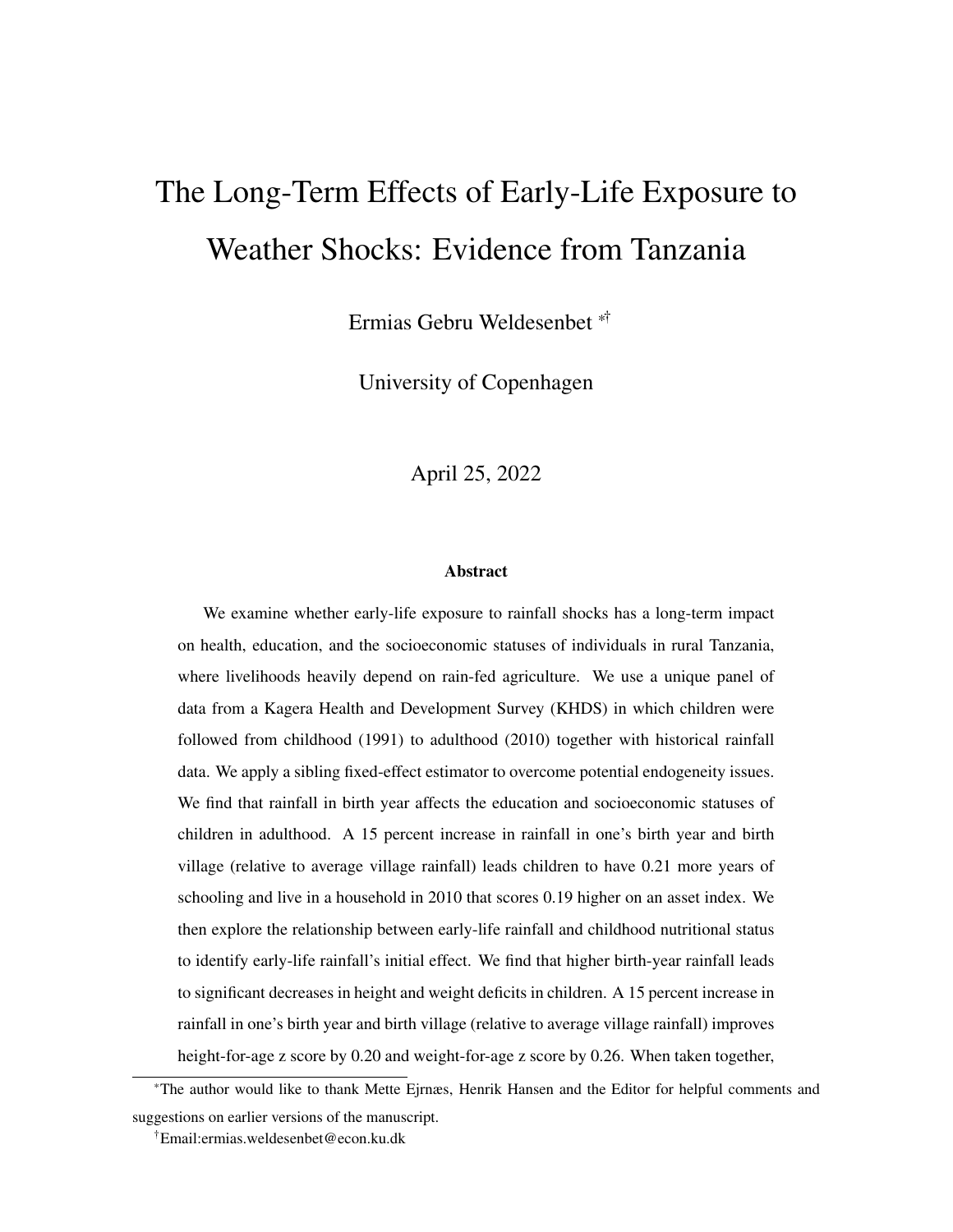our results point to the importance of early childhood nutrition intervention. Sensitivity checks show that the results are robust to sample selection.

Keywords: rainfall shocks; malnutrition; long-term outcomes; children; Tanzania.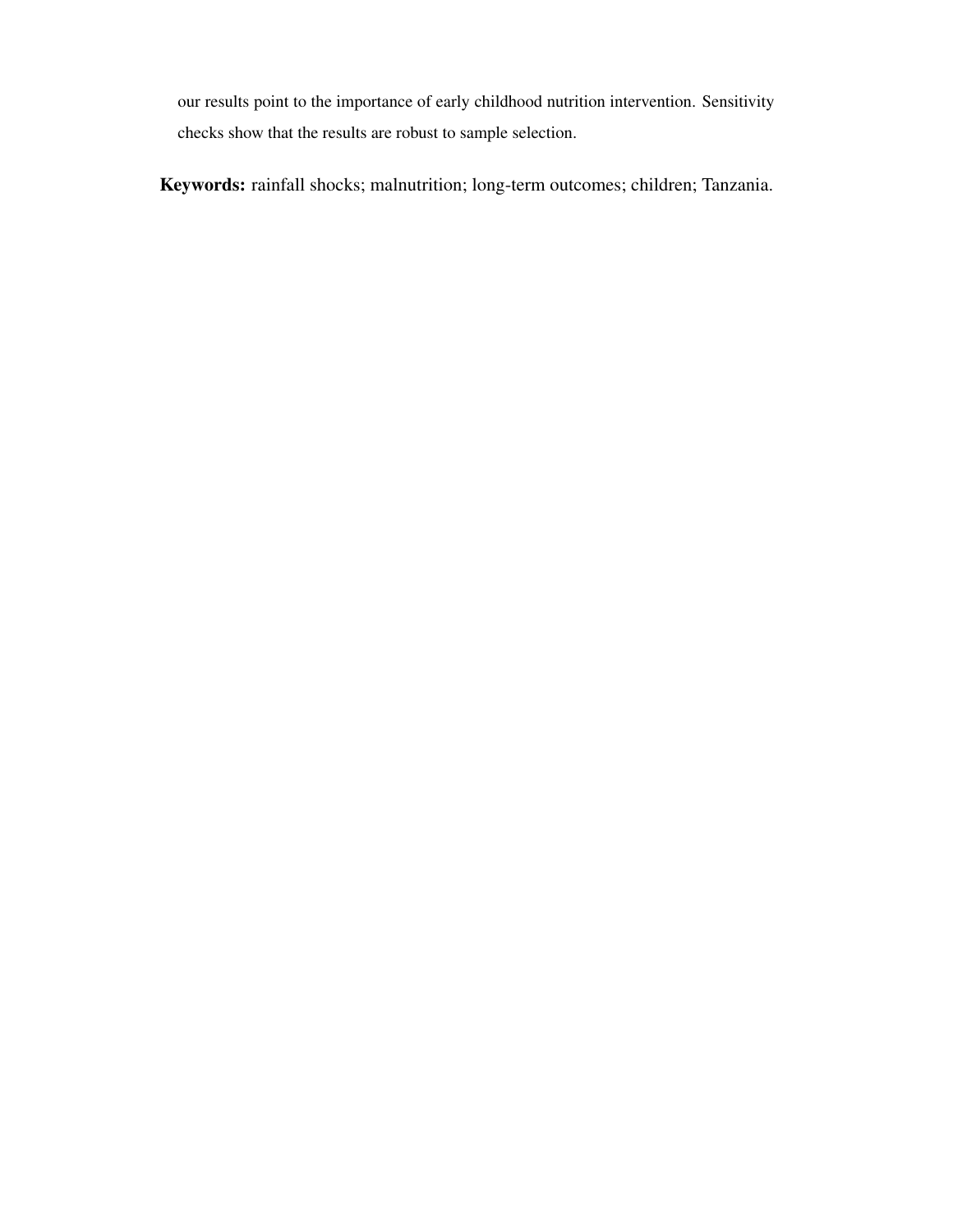# <span id="page-3-0"></span>1 Introduction

A growing body of literature in development economics documents the long-term effect of exposure to shocks in early life. Recent evidence suggests that exposure to early-life shocks during gestation and early childhood is associated with adverse later-life outcomes, such as poor health and lower educational and socioeconomic status [\(Glewwe et al.,](#page-38-0) [2001;](#page-38-0) [Case et al.,](#page-37-0) [2005;](#page-37-0) [Alderman et al.,](#page-36-0) [2006;](#page-36-0) [Almond,](#page-36-1) [2006;](#page-36-1) [Maccini and Yang,](#page-39-0) [2009\)](#page-39-0). Most of the studies in the area come from developed countries, and there is relatively little work on developing countries due to a lack of data.<sup>1</sup> Given that the nature and frequency of early-life shocks and the availability and effectiveness of mitigation strategies are very different between developed and developing countries, much remains to be discovered about the long-term effects of earlylife shocks in the context of developing countries. This paper examines whether early-life exposure to rainfall shocks has a long-term impact on individuals' health, education, and socioeconomic status in Tanzania.

The majority of previous research on developing countries examines the impact of more extreme types of early-life shocks such as civil war, famine, and pandemics (see, for example, [\(Alderman et al.,](#page-36-0) [2006;](#page-36-0) [Chen and Zhou,](#page-37-1) [2007;](#page-37-1) [Meng and Qian,](#page-39-1) [2009;](#page-39-1) [Umana-Aponte et al.,](#page-40-0) [2011;](#page-40-0) [Ampaabeng and Tan,](#page-36-2) [2013;](#page-36-2) [Dercon and Porter,](#page-37-2) [2014\)](#page-37-2). Nevertheless, rural households in developing countries commonly face less extreme shocks like rainfall shocks. Because a large proportion of the agricultural area in developing countries (more than 95 percent in sub-Saharan Africa) is rainfed, fluctuations in rainfall levels result in significant variations in agricultural output and farm incomes [\(Wani et al.,](#page-40-1) [2009\)](#page-40-1). Since there are limited social security arrangements and incomplete insurance markets in these countries, the reduction of agricultural output following an adverse rainfall shock generates a decrease in consumption. It could therefore have long-term implications for the welfare of rural households. To design policies that have high relevance for the rural population in developing countries, understanding rainfall shock's long-term effect is of prime importance.

While a growing number of recent studies look at the association between early-life weather shocks and child outcomes, they have focused on short-term effects. On the other hand, most studies analyzing the long-term effects of exposure to early-life weather shocks [\(Godoy et al.,](#page-38-1) [2008;](#page-38-1) [Maccini and Yang,](#page-39-0) [2009;](#page-39-0) [Thai and Falaris,](#page-39-2) [2014;](#page-39-2) [Cornwell and Inder,](#page-37-3)

<sup>&</sup>lt;sup>1</sup>Only a few datasets in Africa track individuals from childhood into adulthood.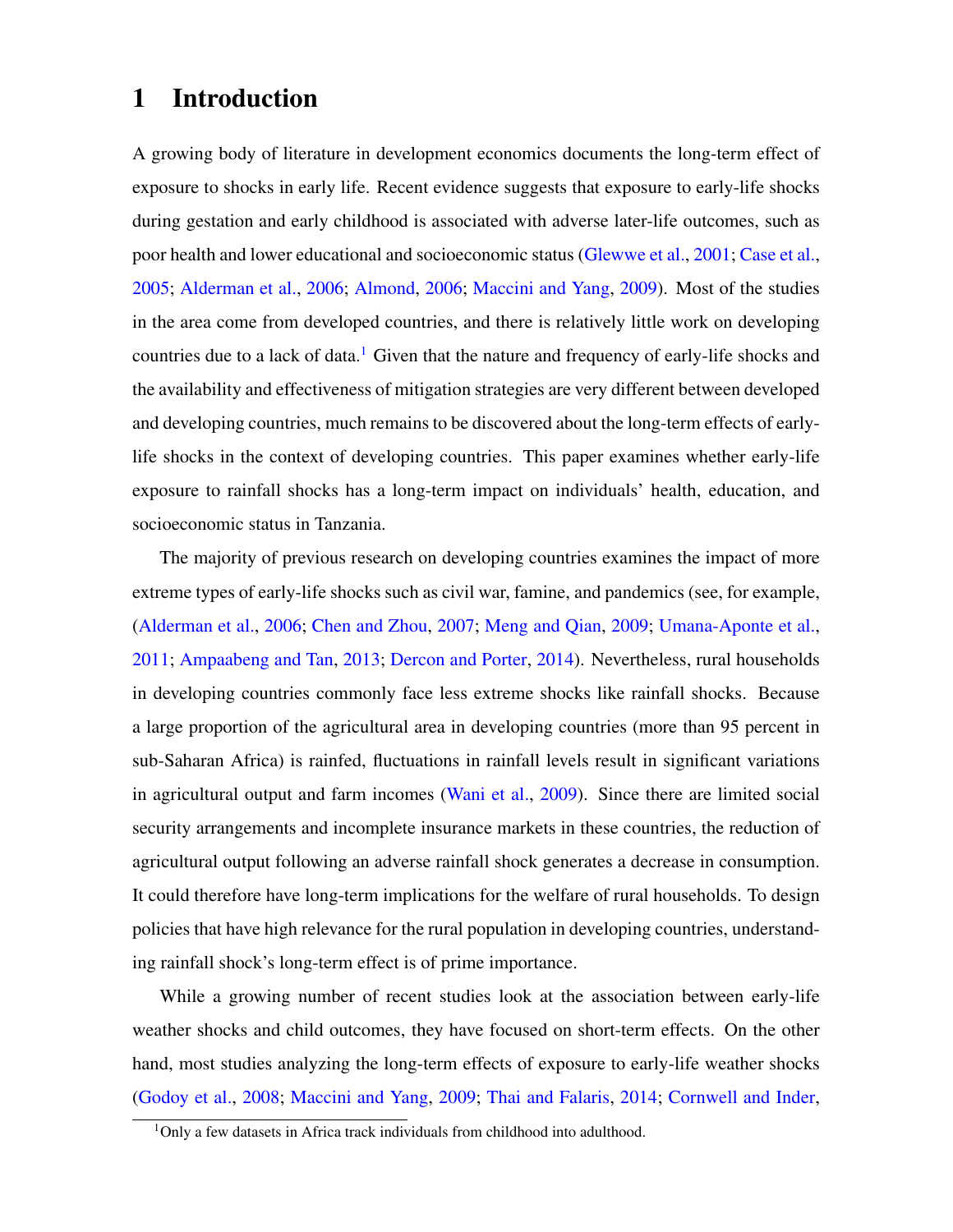[2015;](#page-37-3) [Zamand and Hyder,](#page-40-2) [2016;](#page-40-2) [Chi et al.,](#page-37-4) [2018;](#page-37-4) [Fitz and League,](#page-38-2) [2020;](#page-38-2) [Lin et al.,](#page-39-3) [2021;](#page-39-3) Nübler et al., [2021;](#page-40-3) [Yamashita and Trinh,](#page-40-3) 2021; [Chang et al.,](#page-37-5) [2022\)](#page-37-5) also have some limitations. In nearly all studies, the outcome variables are observed only during adulthood and lack measurement of early life variables except for weather shocks. As a result, the studies do not indicate a link between exposure to weather shocks in early life and childhood health and nutritional status and, consequently, cannot establish the initial effect. Moreover, only a few studies compare how robust the results are to the problems caused by selective mortality due to a lack of data<sup>[2](#page-3-0)</sup>.

This paper provides new evidence of the long-term effect of early-life exposure to weather shocks using data fitting to address the aforementioned drawbacks. More specifically, the study examines the impact of early-life rainfall shock on adult health, education, and socioeconomic outcomes of individuals in Tanzania. We then explore the relationship between early-life rainfall and childhood nutritional status, measured by height-for-age and weightfor-age, to establish the initial effect. Given that previous researches provide mixed evidence regarding the timing of exposure to shocks, we also identify the stage in the early-life cycle during which children are most vulnerable to rainfall shocks.

We use a unique panel data from the Kagera Health and Development Survey (KHDS) in which children were followed from childhood (1991) to adulthood (2010). We also link historical rainfall data with the longitudinal individual data. Rainfall shock is measured using deviations from the long-run village average. Since crop production in Tanzania is predominantly rain-fed, higher rainfall is linked to higher income and better nutrition through its effect on harvests. We apply a sibling fixed-effect estimator to control for any unobserved family and locality characteristics that may affect long-term outcomes. We allow for year of birth and season of birth fixed effects to control for any unobservables that vary with year and season of birth. We also have controls for birth order and gender effects.

We find that rainfall in birth year affects the education and socioeconomic status of children in adulthood. A 15 percent increase in rainfall in one's birth year and birth village (relative to average village rainfall) leads children to have 0.21 more years of schooling and live in a household in 2010 that scores 0.19 higher on an asset index. Such an increase in

 ${}^{2}$ For instance, [Maccini and Yang](#page-39-0) [\(2009\)](#page-39-0) depend on the relationship between birth year rainfall and cohort size in the district to test how selective mortality affects their result. They lack longitudinal data to check whether birth year rainfall affects the likelihood of survival to adulthood.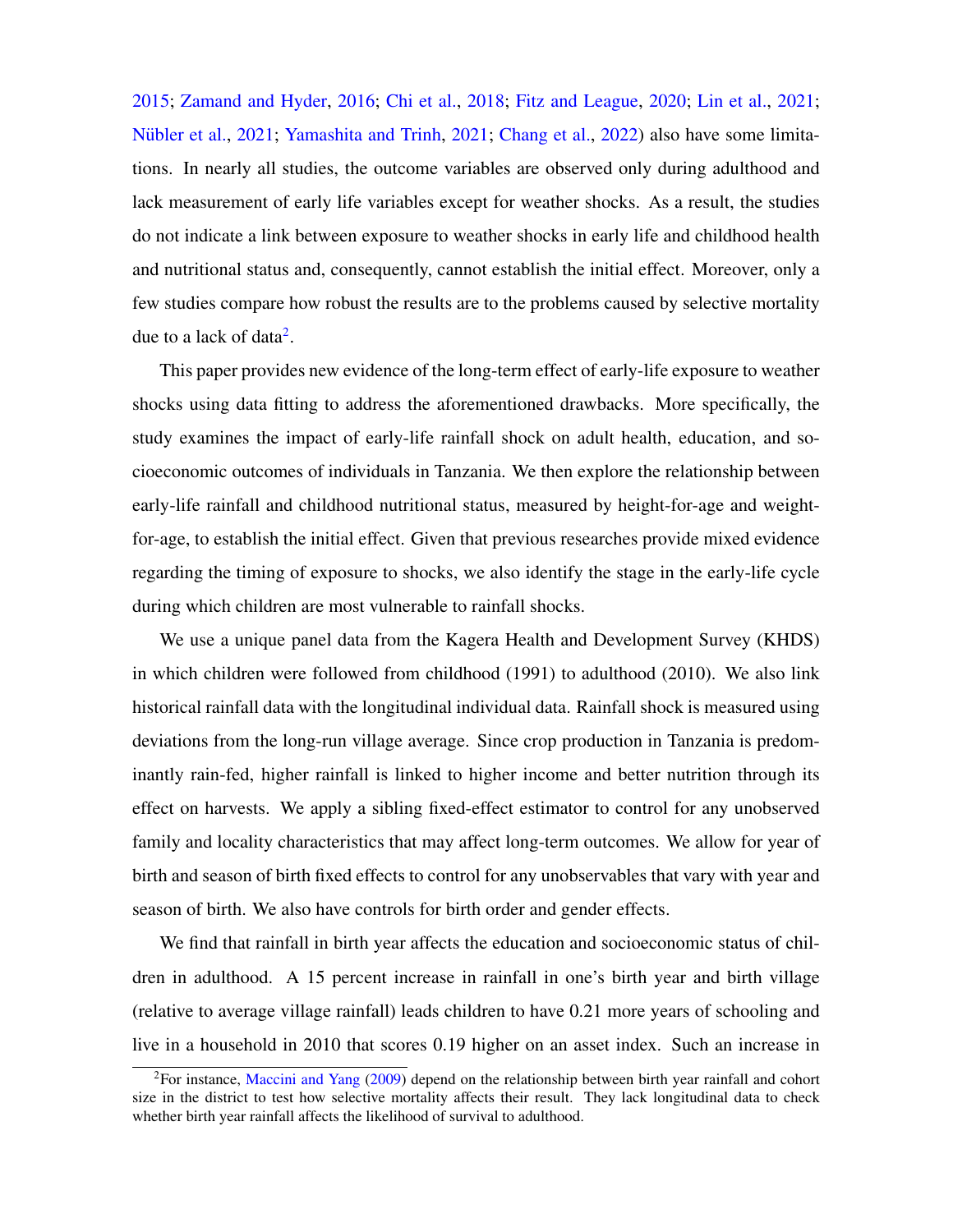birth-year rainfall is also associated with a 30 percent increased likelihood to report rich economic status. By contrast, we find no significant relationship between birth-year rainfall and health outcomes in adulthood.

We then explore the relationship between early-life rainfall and childhood nutritional status to identify early-life rainfall's initial effect. We find that childhood nutritional status varies with birth-year rainfall. Higher birth-year rainfall leads to significant decreases in height and weight deficit in children relative to children from a well-nourished population. A 15 percent increase in rainfall in one's birth year and birth village (relative to average village rainfall) improves height-for-age z score by 0.20 and weight-for-age z score by 0.26. Compared with rainfall in the birth year, rainfall in the years before and after the birth year has no statistically significant relationship with childhood nutritional status and adult outcomes. The result suggests that rainfall shock in the year of birth matters the most. Because rainfall shock translates into income shock and food shortage with delay, nutritional deprivation resulting from adverse rainfall shock in a birth year likely occurs during the second year of life. This implies that nutritional intake during the second year of life is vital in influencing childhood health, adult education, and socioeconomic status. Overall, our findings suggest that anti-poverty interventions that promote the provision of nutritional supplements during the postweaning period have a significant long-run payoff. In addition, the findings underscore the importance of policies that help rural households smooth consumption.

Our results add to the growing body of research highlighting the period after weaning from breast milk as a stage during which children are most vulnerable to shocks. [Glewwe](#page-38-3) [and King](#page-38-3) [\(2001\)](#page-38-3) find that malnutrition in the second year of life (compared to malnutrition in utero and the first year of life) has a more significant negative impact on cognitive development in the Philippines. [Hoddinott and Kinsey](#page-38-4) [\(2001\)](#page-38-4) also report that children aged 12 to 24 months exposed to drought in rural Zimbabwe lose 1.5–2 cm of growth after the drought. In a similar work, [Alderman et al.](#page-36-0) [\(2006\)](#page-36-0) show that children who were malnourished from 12 to 24 months of age are shorter and attain less schooling by adulthood than well-nourished children. In a study from Ethiopia, [Dercon and Porter](#page-37-2) [\(2014\)](#page-37-2) find that children exposed to famine from 12 months to 36 months are shorter, less likely to have finished primary school, and more likely to be ill by adulthood than older cohorts who were not exposed. Furthermore, [Ampaabeng and Tan](#page-36-2) [\(2013\)](#page-36-2) report that children who were newborn to 2 years of age at the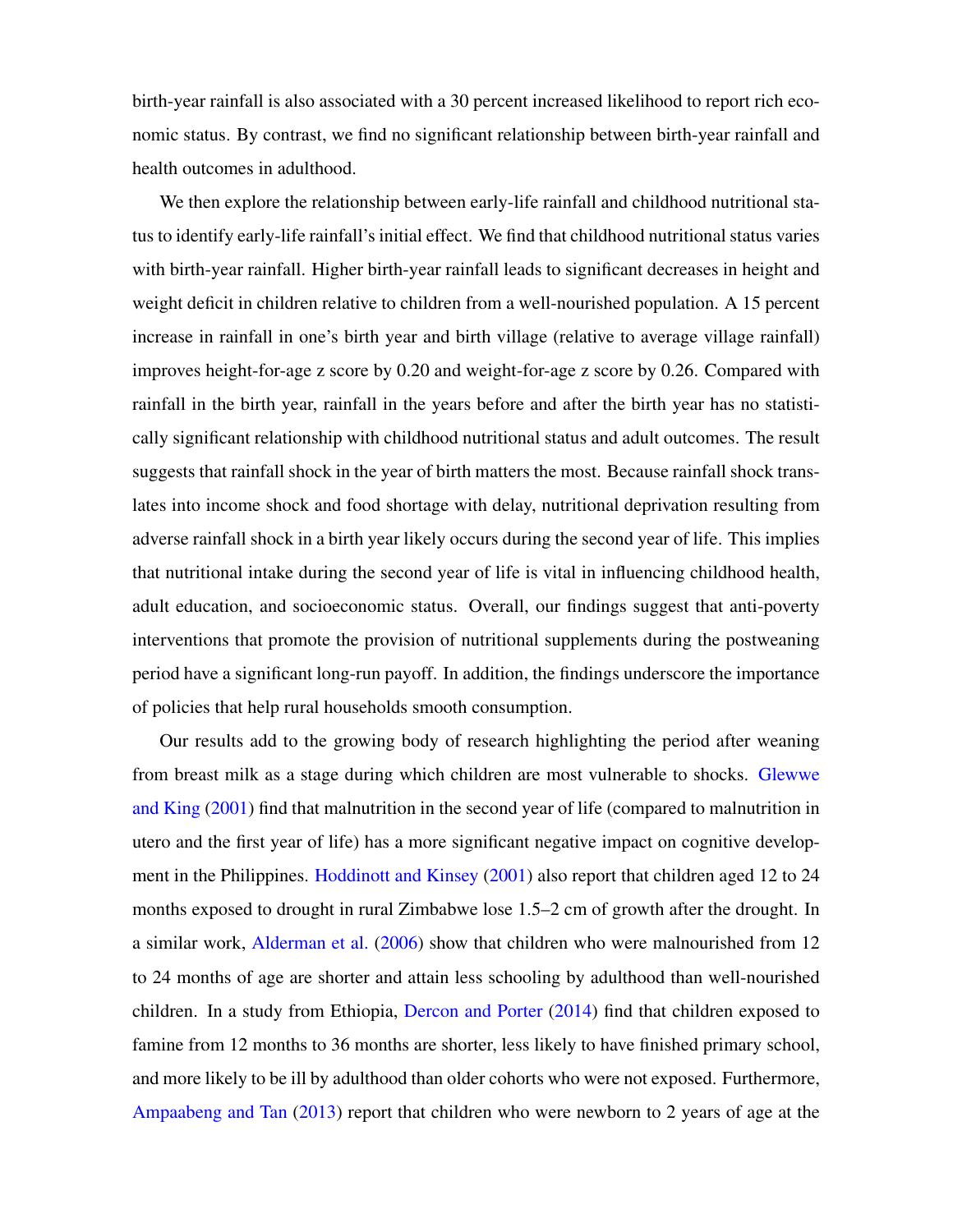time of famine in Ghana score lower on intelligence tests compared to older cohorts.

In related work, [Alderman et al.](#page-36-3) [\(2009\)](#page-36-3) also examine whether childhood nutrition affects future education in the Kagera region in Tanzania using data from the 2004 Kagera Health and Development Survey (KHDS). Their principal findings are that malnutrition in childhood delays school entry and lowers years of schooling attained in Tanzania. While there are some similarities between [Alderman et al.](#page-36-3) [\(2009\)](#page-36-3) and our work, there are three major differences that make our work unique. First, the authors use crop loss reported by a household as well as flood and drought weather shocks at the community level as instruments in estimating the effect of childhood health and nutrition status on educational outcomes, while we study the reduced form effect of early life rainfall shock directly using historical rainfall data. The direct consideration of the reduced form equation in our case, as opposed to the structural equation, is less likely to suffer from omitted variable bias. Moreover, since there are potentially many weaknesses associated with self-reported variables such as response bias, it is also advantageous to use an objective measure of rainfall shock.

Second, we focus on a wide range of outcomes instead of only on education outcomes, as in [Alderman et al.](#page-36-3) [\(2009\)](#page-36-3). Finally, outcome variables are observed in individuals' teenage years in [Alderman et al.](#page-36-3) [\(2009\)](#page-36-3), while we observe outcomes in both childhood and young adulthood. The average age of sample children in [Alderman et al.](#page-36-3) [\(2009\)](#page-36-3) is 16 years, while the average age in our data, as will be shown, is 23 years, with 80 percent of the sample older than 20 years of age.

The remainder of the paper is organized as follows: The next section presents a theoretical framework for the study, and Section 3 introduces the empirical model. Section 4 provides a brief description of the study area, the Kagera region of Tanzania. Section 5 discusses the data drawn from the Kagera Health and Development Survey (KHDS). Section 6 presents the empirical results, along with robustness checks. In the final section of the paper, Section 7, we summarize the findings and offer concluding remarks.

## 2 Theoretical Framework

There are several welfare indicators in adulthood that can potentially be explained by environmental conditions in the period around infanthood. For this paper, we chose to focus on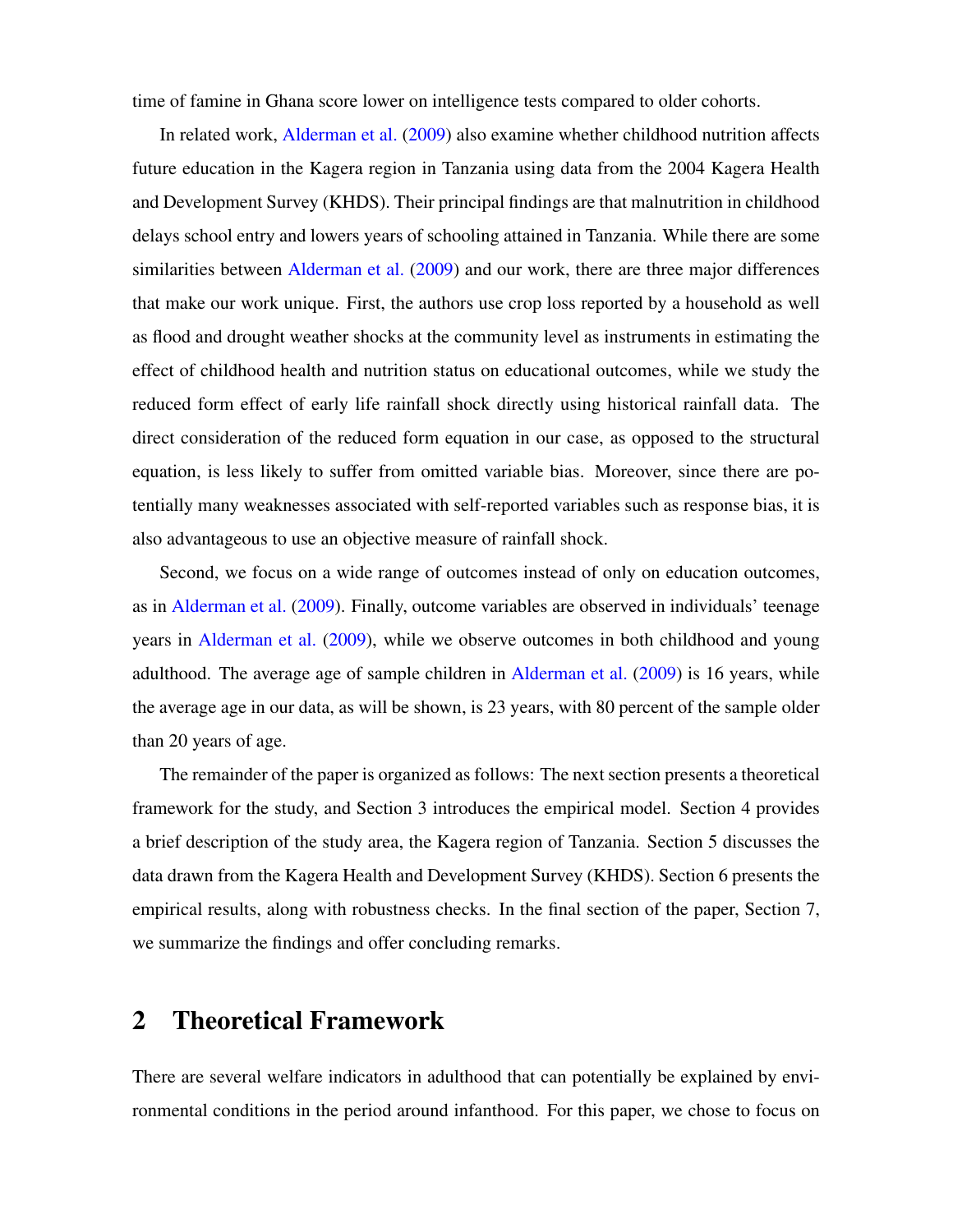adult economic wellbeing, health, and education. Accordingly, the welfare of a given adult at time  $(t)$  is given by the following vector of indicators:

<span id="page-7-2"></span>
$$
W_t = [Y_t, H_t, E_t]
$$
\n<sup>(1)</sup>

where  $Y_t$  is economic wellbeing as represented by consumption and wealth,  $H_t$  is health capital, and  $E_t$  is educational attainment.

In line with human capital theory, economic wellbeing at time  $(t)$  is determined, among other things, by the health and education capital of an individual:

<span id="page-7-0"></span>
$$
Y_t = y(H_t, E_t, X_t, Z) \tag{2}
$$

where  $X_t$  is a vector of other time-variant factors affecting economic wellbeing, and Z is a vector of time-invariant variables affecting economic wellbeing.

Adult health and education outcomes, in turn, can be defined as functions of childhood human capital. According to [Grossman](#page-38-5) [\(1972\)](#page-38-5), individual health at time t is given by a health production function consisting of initial health endowment,  $H_0$ , as well as a series of health inputs, N, acquired over time. The health production function may also consist of the demographic characteristics of the individual, D, and a vector of community-level infrastructure, disease, and environmental variables, C.

$$
H_t = h(H_0, N_1, \dots, N_t, D, C_1, \dots, C_t)
$$
\n(3)

Adult educational outcome is given by an educational production function. [Bowles\(1970\)](#page-37-6) defines an educational production function as "the relationship between school and student inputs and a measure of school output" (p. 11). Hence, educational attainment in adulthood is a function of a series of individual educational and community- or school-level inputs acquired since early childhood. Apart from a flow of inputs, the initial endowment of cognitive capacity holds a cascading effect on education through adulthood. We assume that childhood health is a good proxy of initial cognitive capacity. Therefore, the educational production function can be written as follows,

<span id="page-7-1"></span>
$$
E_t = e(H_0, I_1, \dots, I_t, S_1, \dots, S_t)
$$
\n(4)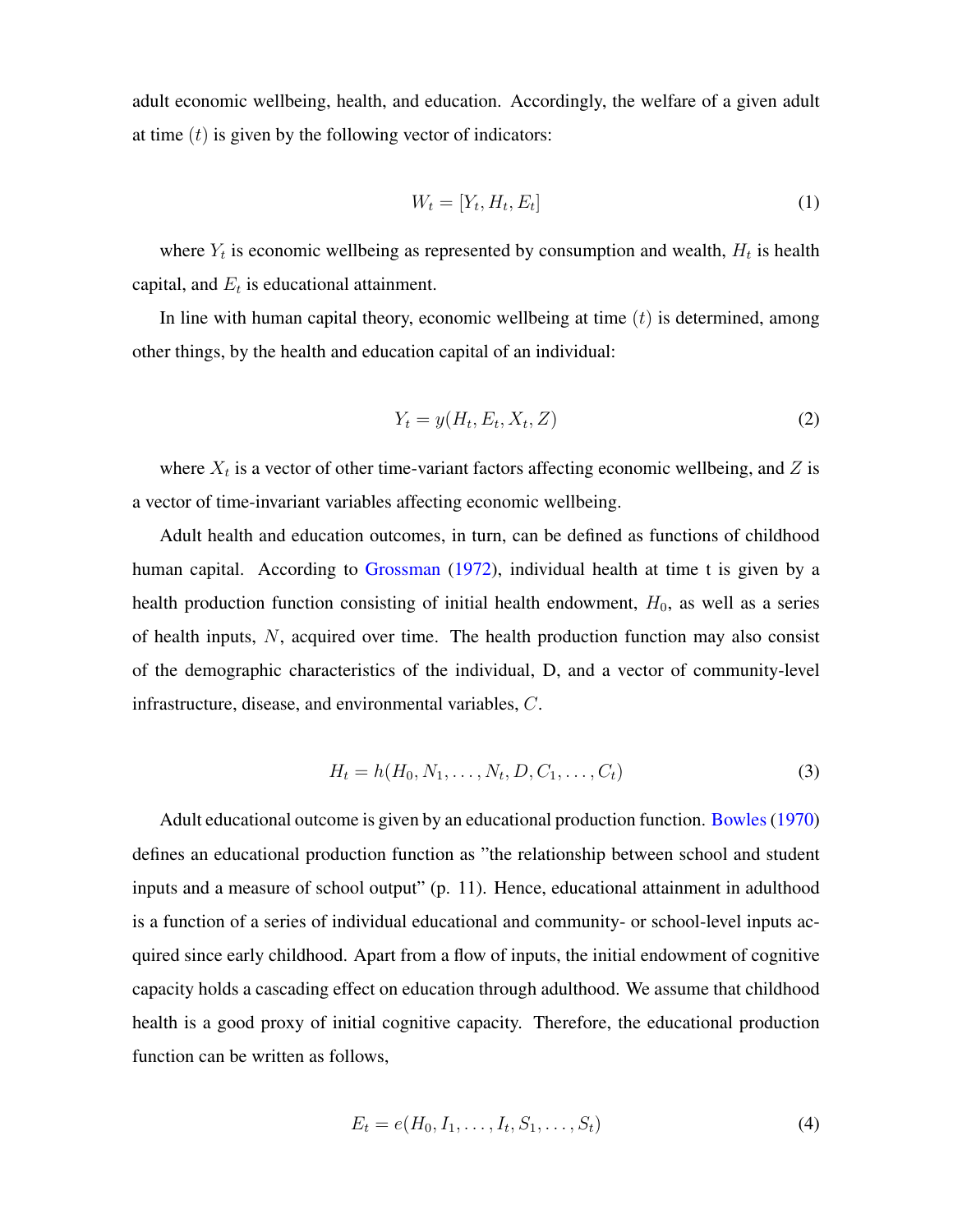where I represents individual educational inputs, and S represents community- or schoollevel inputs. Equations [2–](#page-7-0)[4](#page-7-1) show that initial health endowment holds a direct or indirect effect on all of the adulthood welfare indicators specified in [1.](#page-7-2) Therefore, it is vital to have a good grasp of factors that are expected to affect initial health endowment. In this regard, initial health endowment is partly determined by genetic characteristics passed on from parents, G. Moreover, childhood health is a function of environmental conditions experienced in early life including at the fetal stage or during infancy,  $R_0$ . Finally, community-level health infrastructure and disease environment in early-life,  $C_0$ , influence childhood health.

<span id="page-8-0"></span>
$$
H_0 = k(G, R_0, C_0)
$$
 (5)

Combining [2–](#page-7-0)[5,](#page-8-0) adulthood welfare can be written as a function of environmental conditions in early life, individual demographic variables, and a series of household socioeconomic and genetic indicators and measures of community-level infrastructure and disease environment. Econometrically, this relationship can be estimated as a reduced-form function of early-life rainfall, individual demographic variables, and family fixed effects.

## 3 Estimation Strategy

This study aims to determine whether exposure to early-life rainfall shock affects outcomes later in life. We estimate the following reduced-form relationship in which an individual's adult outcome is posited to depend on early-life rainfall, year of birth, season of birth, birth order, gender, and family fixed effects.

<span id="page-8-1"></span>
$$
Y_{ijt} = R\beta + X\alpha + \tau_t + \delta_t + \mu_j + \varepsilon_{ijt}
$$
\n
$$
\tag{6}
$$

Where  $Y_{ijt}$  represents an outcome for individual i in family j at time t. The vector R includes rainfall variables from three years before birth to three years after birth. There are mixed findings in the literature on child nutrition[\(Barker,](#page-36-4) [1998;](#page-36-4) [Glewwe and King,](#page-38-3) [2001;](#page-38-3) [Hoddinott and Kinsey,](#page-38-4) [2001\)](#page-38-4). We include rainfall at various points in early life to compare its impact on outcomes in adulthood.

X is a vector of child-level control variables, including birth order and gender. We con-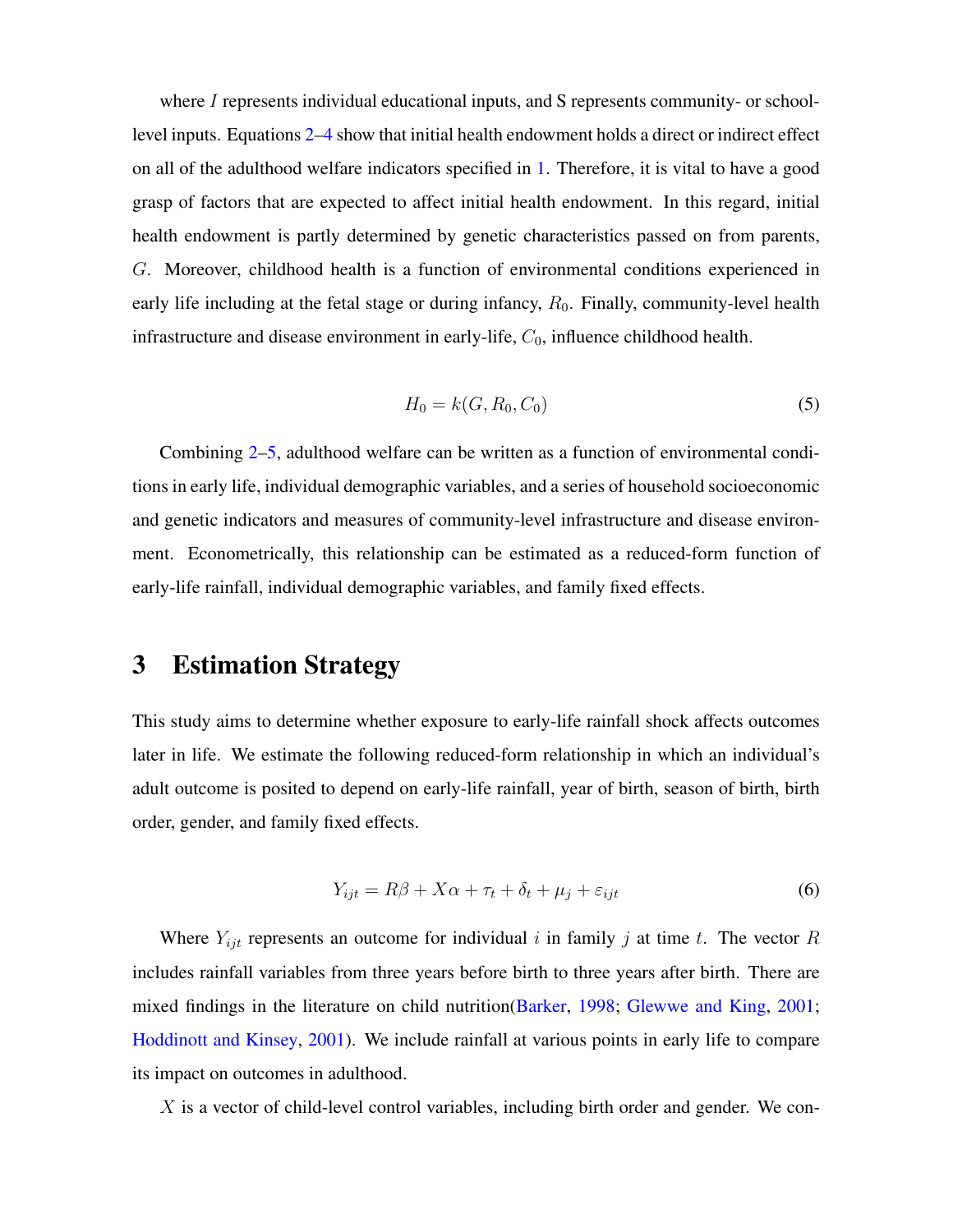trol for birth order because competition with siblings for resources likely affects a child's nutritional status.  $\tau$  is a year-of-birth fixed effect to account for any differences due to the child's year of birth.  $\delta$  is a season of birth fixed effect to account for the fact that parents may time children to be born in particular seasons [\(Artadi,](#page-36-5) [2005\)](#page-36-5).  $\mu_j$  is a family-specific fixed effect that controls for any unobserved family characteristics that may affect adult outcomes, and  $\varepsilon_{ijt}$  is a mean zero error term. The coefficient  $\beta$  is the parameter of primary interest and represents the effect of rainfall shock during various stages of early life on outcomes in adulthood. Because the fixed effects absorb any unobservables that vary with the year, season, or household, the effect we pick up will be that of rainfall shock at various early-life stages.

Empirical studies of the long-term effect of early-life conditions are haunted by the fact that unobserved factors may influence early-life health and subsequent adult outcomes. This study identifies the links between early-life health and long-term outcomes indirectly through rainfall variations. Although causality is less difficult to ascertain in rainfall data, one may question the exogeneity of early-life rainfall because households could choose settlements based on rainfall distribution. For instance, [Frankema et al.](#page-38-6) [\(2017\)](#page-38-6) show that rainfall levels and variability are associated with district-level population density in tropical Africa. Another possible concern is that rural families could change fertility patterns in response to rainfall shock. For instance, [Shah and Steinberg](#page-39-5) [\(2017\)](#page-39-5) argue that rural mothers may delay fertility during drought because fathers could migrate in search of work. We apply a sibling fixedeffect estimator to control for any unobserved family and locality characteristics that may affect long-term outcomes. By using within sibling estimation, in addition to addressing the concerns above, we can rule out potential attrition bias resulting from household and locality characteristics.

We use a sibling fixed-effect model for continuous outcomes and a fixed-effects logit model or Chamberlain's conditional logit model [\(Chamberlain,](#page-37-7) [1980\)](#page-37-7) for dichotomous outcomes. We need multiple observations (siblings) to estimate a fixed-effect model. In the simplest case of two siblings per household, differencing the observations within a family eliminates the family fixed effect. The model then estimates the rainfall effect by regressing within-family differences in the outcome on the differences in the independent variables. Identifying the effect of early-life rainfall on adulthood outcomes relies on differences in rainfall at early life between or among siblings. Given that the birth village is the same among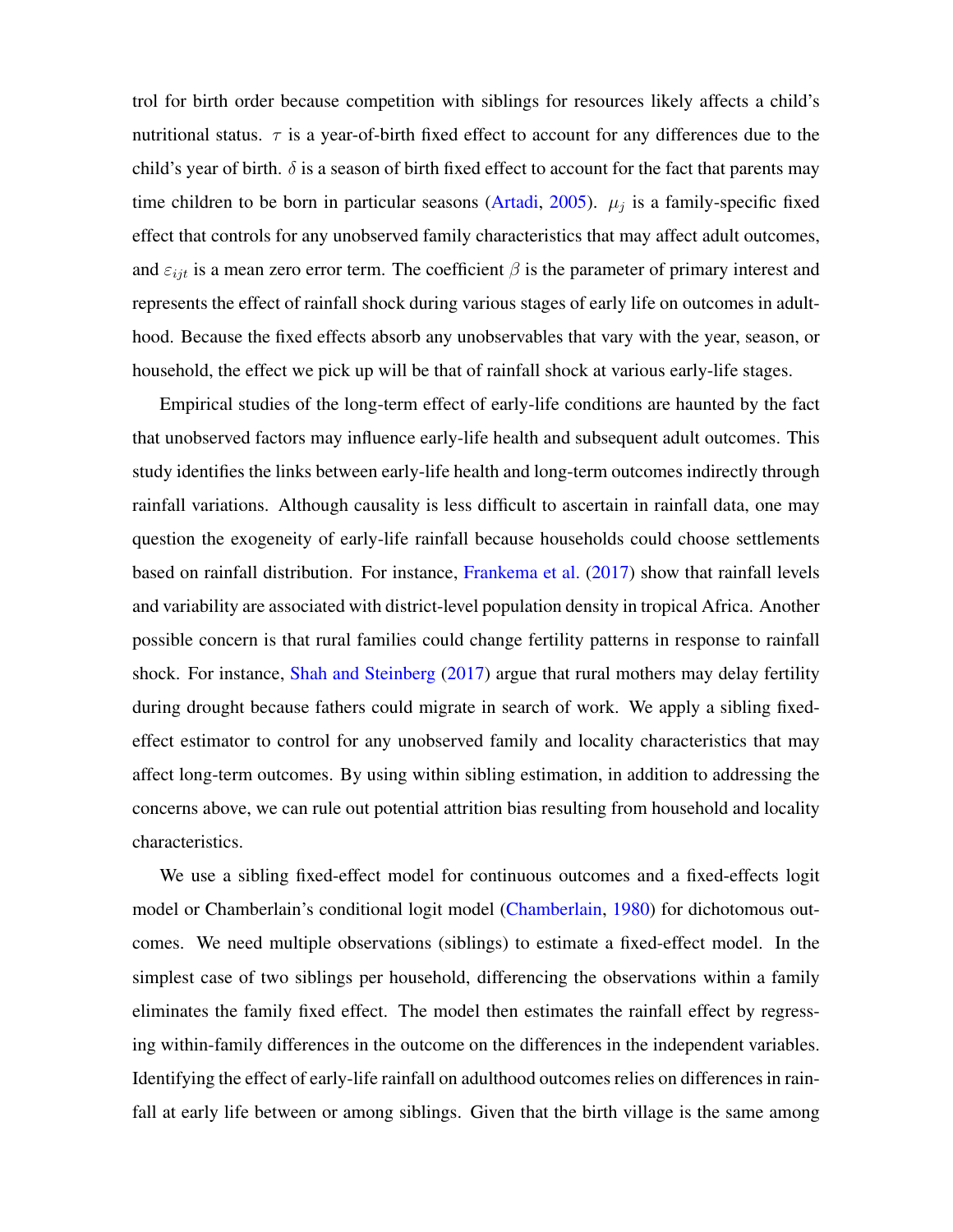siblings, within-family variation in rainfall exists due to differences in the year of birth and season of birth. In the fixed-effects logit model, only families with a difference in siblings' outcomes contribute to the likelihood function. Families in which all siblings have the same outcome are not used in estimating the parameters of the model, which reduces the effective sample size.

# 4 Background

Kagera is a region in the northwestern part of Tanzania. It is one of Tanzania's most remote areas, situated about 1400 kilometres from the capital Dar es Salaam. The region contains a large part of Lake Victoria and shares borders with Uganda in the north and Burundi and Rwanda in the west. Kagera is divided into five districts: Biharamulo, Bukoba, Karagwe, Muleba, and Ngara.

According to the 2012 census, the population of Kagera is 2.5 million [\(URT,](#page-40-4) [2012b\)](#page-40-4). Kagera is overwhelmingly rural, with more than 80 percent of the region's economically active population engaged in agriculture [\(URT,](#page-40-5) [2012a\)](#page-40-5). The agricultural production system in the region is primarily rain-fed. Only 2 percent of the households involved in agriculture reported having access to irrigation in 2007/08 [\(URT,](#page-40-5) [2012a\)](#page-40-5). The farming system is also characterized by traditional cultivation methods and low input low yield subsistence agriculture. Furthermore, agriculture in the region is mostly dominated by smallholder farmers.

Kagera climate consists of two rainy seasons and two dry seasons. The short rainy season (Vuli) occurs between October and December, and the long rainy season (Masika) occurs between March and May. Kagera experiences a long dry season between June and September and a short dry season between January and February. The long rains are more intense and less variable compared to the short rains. The data used in this paper shows that Kagera receives, on average, 37 percent of total annual rainfall during the long rainy season and 33 percent of total annual rainfall during the short rainy season.

Most of the Kagera region has two cropping seasons a year under rainfed conditions. Crop production covers a wide range of crops, including cash crops – such as coffee, tea, and cotton – and food crops, such as bananas, beans, maize, and cassava. Planting for annual crops typically occurs in March, while harvesting occurs in July and August.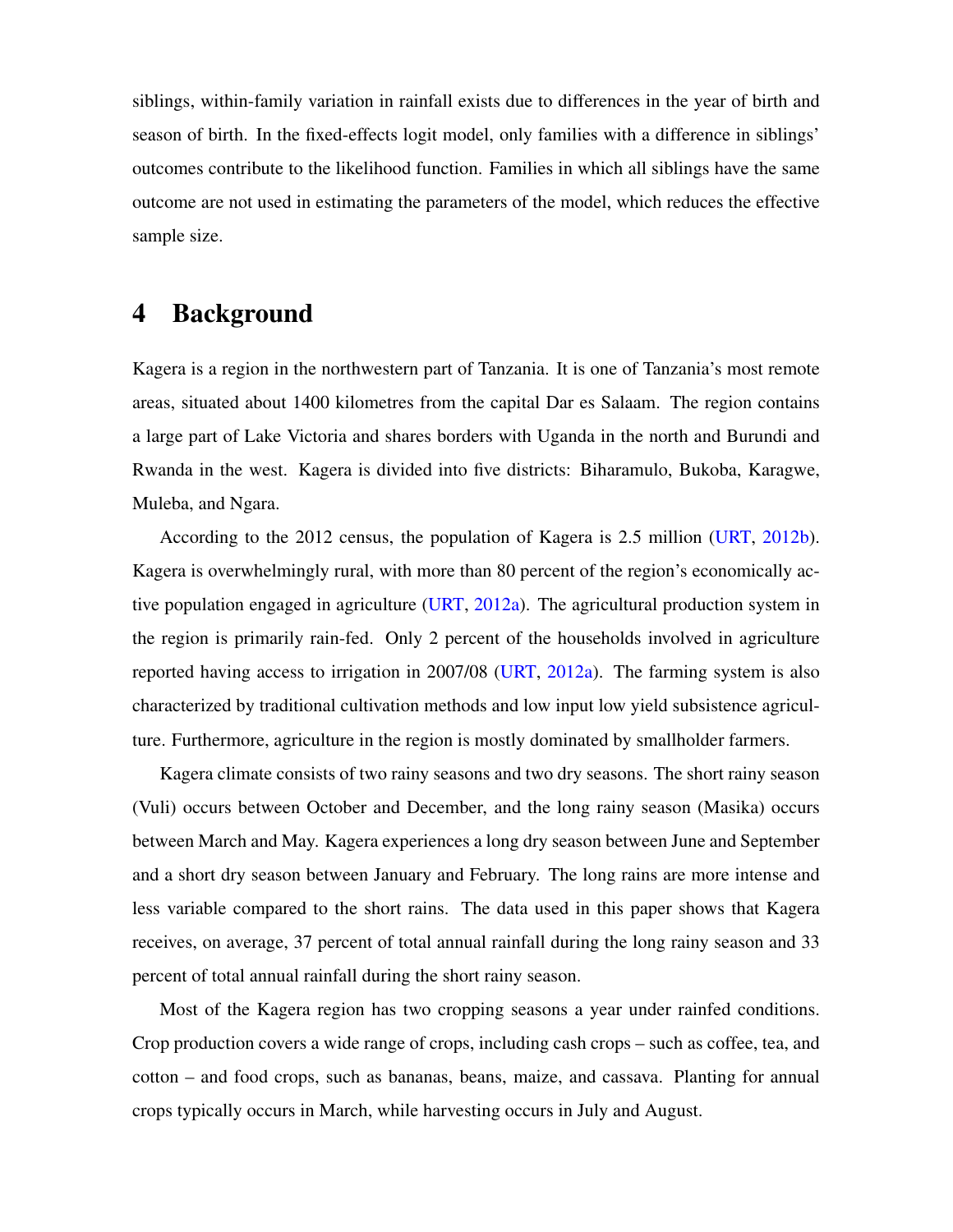Because agricultural production systems are mostly rain-fed, the impact of rainfall variability is highly pronounced in Tanzania. Studies have shown the importance of rainfall variation in explaining crop yield. [Rowhani et al.](#page-39-6) [\(2011\)](#page-39-6) examined the relationship between rainfall variability and crop yields in Tanzania by focusing on maize, sorghum, and rice. They found that higher rainfall is associated with increased yields. The result also showed that increased precipitation variability during the growing season harms average yields. [Lema and](#page-38-7) [Majule](#page-38-7) [\(2009\)](#page-38-7) find that shortening of the rainy season reduces yields. Moreover, [Bengts](#page-36-6)[son](#page-36-6) [\(2010\)](#page-36-6) reports that households in the Kagera region are exposed to significant income fluctuation resulting from rainfall shocks.

Apart from its effect on harvest and farm income, rainfall may affect child nutrition and health through other channels. For instance, by changing the relative cost of time, rainfall may affect parental time between farm work and child-rearing. Positive rainfall shock may imply more work on the farm and less time for child-rearing, while the opposite may hold true for negative rainfall shock. Additionally, high rainfall may lead to the development of parasitic and infectious diseases such as malaria and cholera. Exposure to infectious diseases, in turn, affects the body's ability to absorb nutrients, especially during early childhood when nutritional needs are high. Because these adverse effects of rainfall could offset the positive effects of improved harvest, the direction of the relationship between early-life rainfall, childhood health, and thus long-term outcomes for children is theoretically ambiguous. In this study, we expect the positive effect of rainfall on early-life health outweighs the negative effect for two reasons. First, rainfall's potential substitution effect is likely to be weak when more nutrition and less time input are required in early life. Second, compared to drought, flooding is not a recurring problem in the Kagera region because of the terrain's undulating nature and the focus on tree crop production.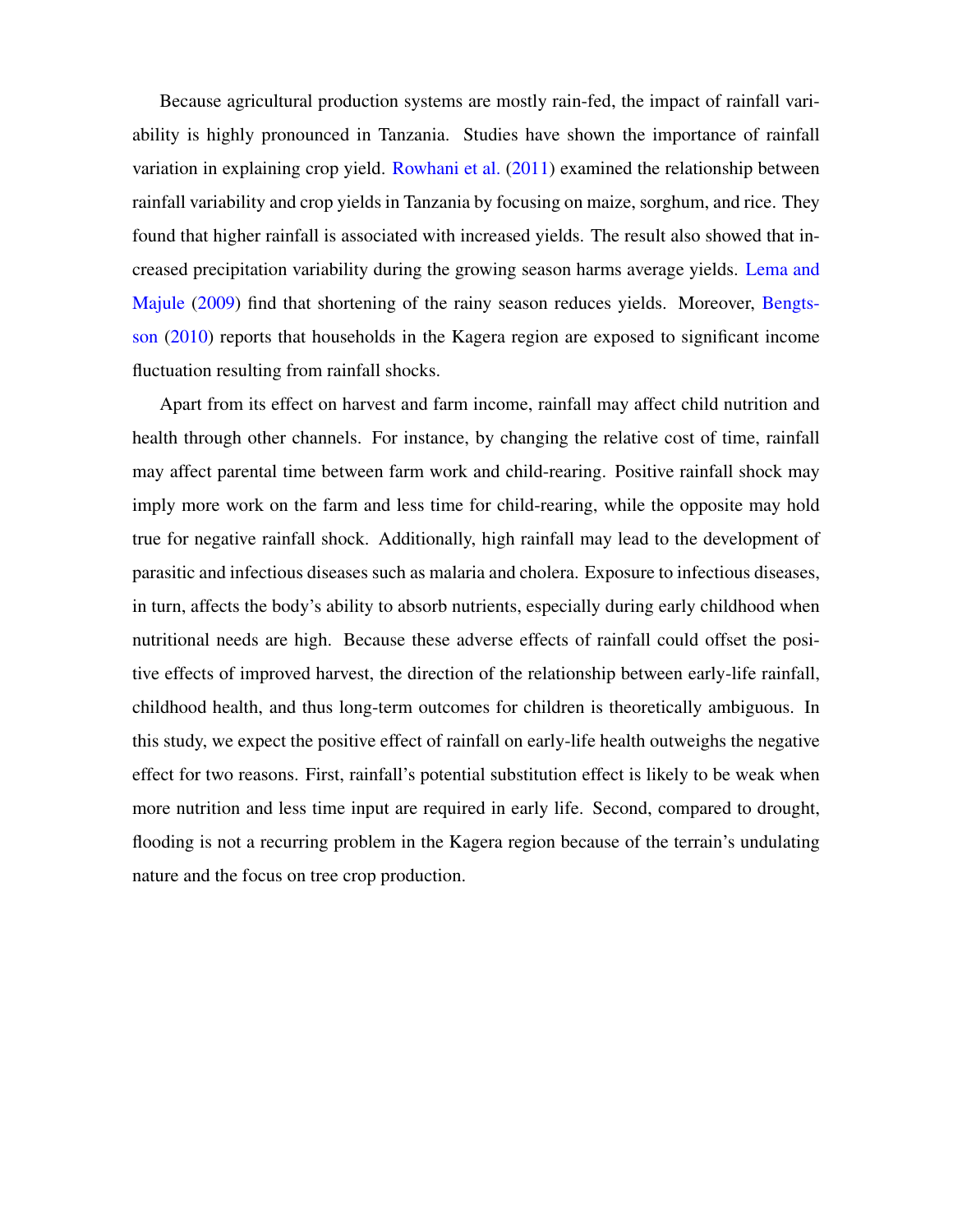### 5 Data

#### 5.1 Kagera Health and Development Survey (KHDS)

The study uses long-running household panel data from the Kagera Health and Development Survey (KHDS)<sup>[3](#page-3-0)</sup>, conducted in the northwestern region of Tanzania. The survey was initially designed and implemented by the World Bank and the Muhimbili University College of Health Sciences. The KHDS has six waves of data collected between 1991 and 2010. The first four waves of the data were collected from 1991 to 1994 at six-month intervals. Overall, 915 households were interviewed during the baseline survey in 1991–94. The original households were selected from 51 clusters using two-stage stratified sampling. Excluding families for which all members were deceased, the survey re-interviewed 93 percent of the baseline households in 2004 and 92 percent in 2010. As the survey re-interviewed all baseline household members even if they moved out of their original households, the sample increased to 2700 households in 2004 (see [Beegle et al.](#page-36-7) [2006,](#page-36-7) for details) and to 3300 households in 2010 (see [De Weerdt et al.](#page-37-8) [2012,](#page-37-8) for more information). Overall, the re-contact rate is well above most known household panel surveys in developing countries summarized in [Alderman et al.](#page-36-8)  $(2001).<sup>4</sup>$  $(2001).<sup>4</sup>$  $(2001).<sup>4</sup>$  $(2001).<sup>4</sup>$ 

#### 5.2 The Sample

The study sample comprised children of household heads aged ten years and below living with their parents during the baseline survey in 1991–94. That means the sample consists of cohorts born between 1981 and 1993. There were 1491 children aged ten years and below living with their parents in 512 households in the baseline survey. Out of these, 120 were deceased before 2010, and 243 were not traced during the survey's last round. We were left with 1128 children interviewed in 1991–94 and 2010. After further restricting the analysis sample to households with more than one child aged ten years and below from 1991–94, the final sample consists of 985 children from 309 households.

<sup>3</sup>The KHDS was originally adapted from the World Bank's Living Standards Measurement Study (LSMS) questionnaires

<sup>&</sup>lt;sup>4</sup>The attrition rate reported in [Alderman et al.](#page-36-8) [\(2001\)](#page-36-8) ranges between 1.5 percent and 17.5 percent, with most of the surveys included in the study spanning short period.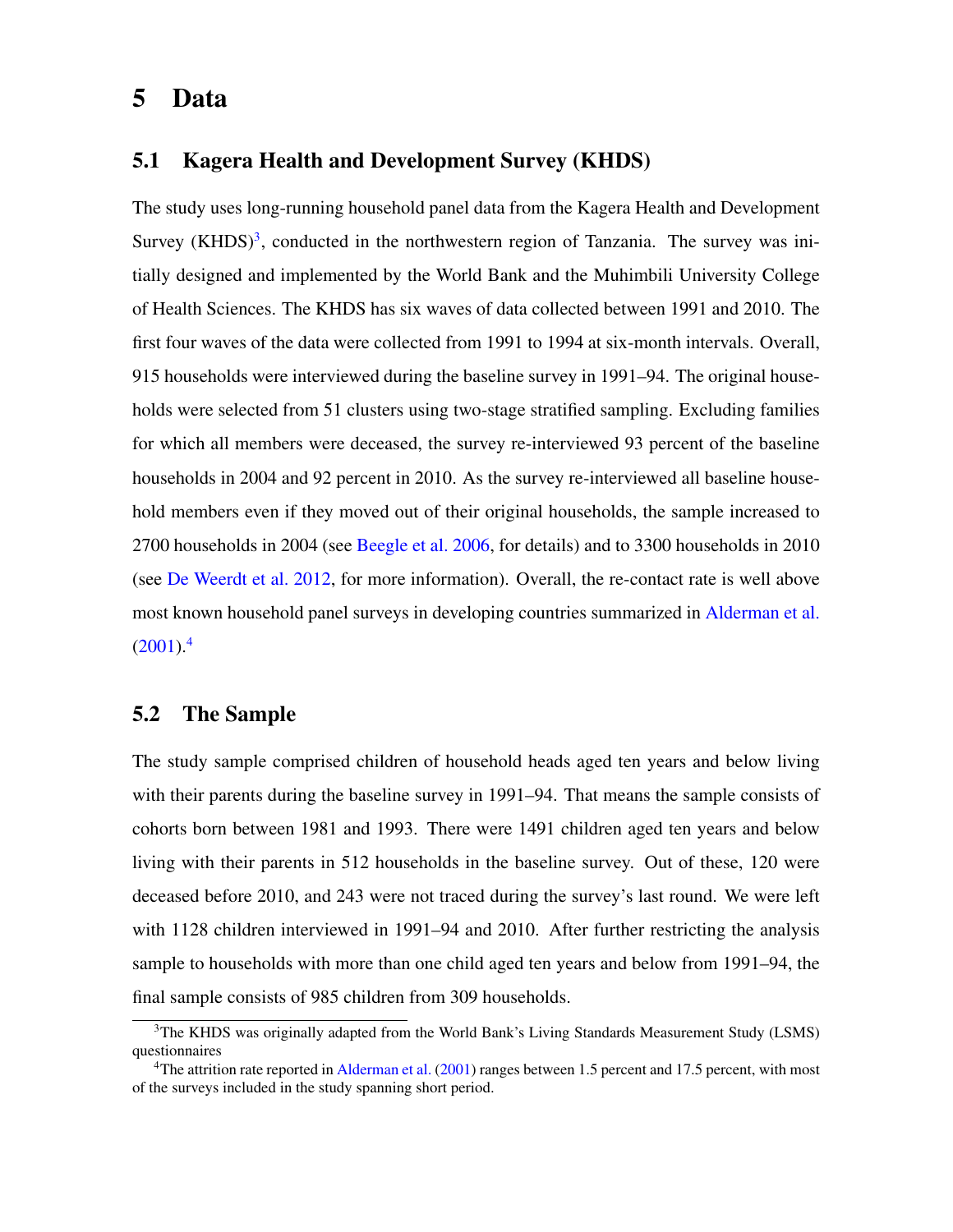#### 5.3 Description of Children in the Sample

Summary statistics for key variables are presented in Table 1. Boys make up 51 percent of the sample. The sample children's average age in 1994 was six years, with no significant difference between girls and boys. In 2010, the children's average age was 23 years, with 80 percent of the sample above 20 years old. In the same year, about 43 percent of the children were married. Girls tend to marry earlier than boys do (53 vs 32 percent). Only 12 percent of the children were enrolled in school in 1994. The average years of schooling among those enrolled in school was 0.8 years, with no significant difference between girls and boys. In 2010, the average years of schooling increased to 7 years, with only 23 percent of the sample having above primary-level education. In the same year, about 62 percent of the children were involved in agriculture, and about 30 percent in paid employment (formal and informal). In comparison, about 8 percent were still enrolled in school. A larger proportion of boys (40 percent) were involved in paid employment outside agriculture as compared to girls (19 percent).

In all of the survey waves, anthropometric measurements were taken from all household members who were present at the time of the household interview. Trained anthropometrists from 1991–94 and enumerators in 2010 were responsible for taking the measurements. In 2010, anthropometric measurements were taken for 866 children out of the sample of 985 children. The most common reason why a measure was not taken is that children were away from home during the interview.

Children's nutritional status has been widely assessed by height-for-age (HAZ) and weightfor-age (WAZ) z scores. The HAZ and WAZ express height and weight as several standard deviations below or above the reference median value. For instance, a HAZ score of -1 shows that the child's height is one standard deviation below the median child of a healthy and wellnourished reference population for the same age and sex. The height and weight data were transformed into HAZ and WAZ scores using the 1990 British Growth Reference population data.

Overall, the sample children have poor nutritional status in childhood, measured by their HAZ score. In 1991-94, about 82 percent of the children had negative HAZ scores. The mean HAZ in the period was -1.3 for boys and -1.1 for girls. About 26 percent of the sample chil-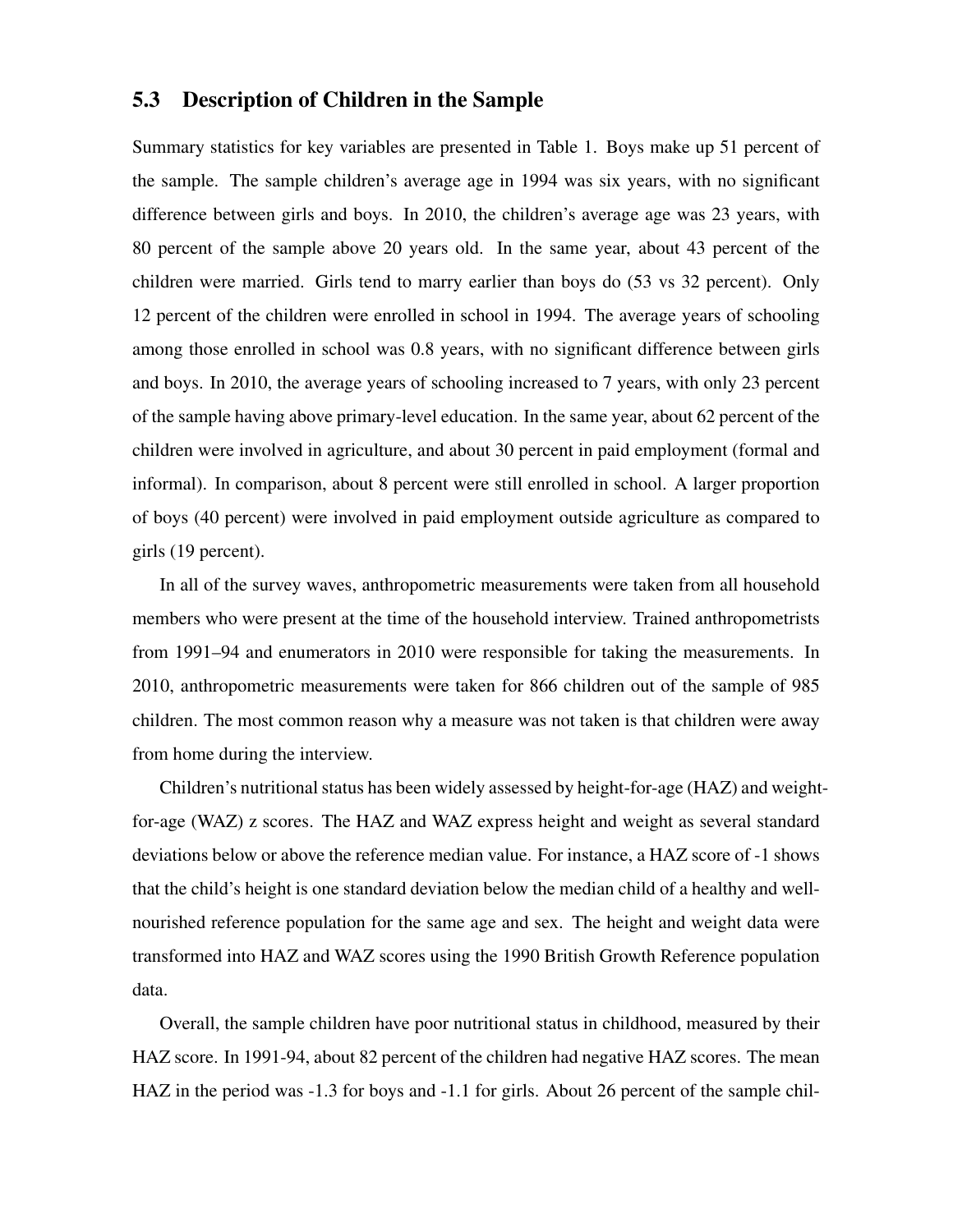| Variables                                      | Mean     | Std. Dev. | Min      | Max   | Obs |
|------------------------------------------------|----------|-----------|----------|-------|-----|
| <b>Childhood measures</b>                      |          |           |          |       |     |
| Height (centimeters)                           | 106.46   | 22.76     | 47.3     | 159.1 | 982 |
| Weight (kilograms)                             | 18.41    | 7.64      | 3        | 45    | 982 |
| Height-for-age z score                         | $-1.17$  | 1.4       | $-5.8$   | 5.7   | 979 |
| Weight-for-age z score                         | $-1.16$  | 1.2       | $-4.11$  | 5.5   | 981 |
| <b>Adulthood measures</b>                      |          |           |          |       |     |
| Height (centimeters)                           | 161.43   | 8.74      | 111.3    | 208.6 | 866 |
| Years of schooling                             | 7.18     | 2.49      | $\theta$ | 15    | 862 |
| Ln(expenditure per capita in household)        | 15.81    | 0.66      | 14.12    | 18.87 | 979 |
| Self-reported rich economic status (indicator) | 0.66     |           |          |       | 985 |
| Asset index                                    | $-0.002$ | 1.33      | $-1.98$  | 2.79  | 985 |
| Owns a house with good floor (indicator)       | 0.38     |           |          |       | 985 |
| Owns radio (indicator)                         | 0.70     |           |          |       | 985 |
| Owns telephone (indicator)                     | 0.60     |           |          |       | 985 |
| Owns motor vehicle (indicator)                 | 0.06     |           |          |       | 985 |
| <b>Rainfall measures</b>                       |          |           |          |       |     |
| Deviation of log rainfall from                 |          |           |          |       |     |
| norm, year of birth                            | $-0.027$ | 0.149     | $-.421$  | 0.362 | 985 |
| Deviation of log rainfall from                 |          |           |          |       |     |
| the norm, one year prior to the birth-year     | $-0.019$ | 0.179     | $-2.153$ | 0.405 | 984 |
| Deviation of log rainfall from                 |          |           |          |       |     |
| the norm, two years prior to the birth-year    | $-0.011$ | 0.196     | $-2.153$ | 0.963 | 983 |
| Deviation of log rainfall from                 |          |           |          |       |     |
| the norm, three years prior to the birth-year  | 0.015    | 0.189     | $-1.172$ | 0.963 | 984 |
| Deviation of log rainfall from                 |          |           |          |       |     |
| the norm, one year after the birth-year        | $-0.047$ | 0.125     | $-0.421$ | 0.282 | 985 |
| Deviation of log rainfall from                 |          |           |          |       |     |
| the norm, two years after the birth-year       | $-0.041$ | 0.120     | $-0.421$ | 0.284 | 985 |
| Deviation of log rainfall from                 |          |           |          |       |     |
| the norm, three years after the birth-year     | $-0.037$ | 0.113     | $-0.328$ | 0.286 | 985 |

Table 1: Summary Statistics of key variables

Height and weight in childhood were measured in 1991-94. The rest of the outcome variables were measured in 2010.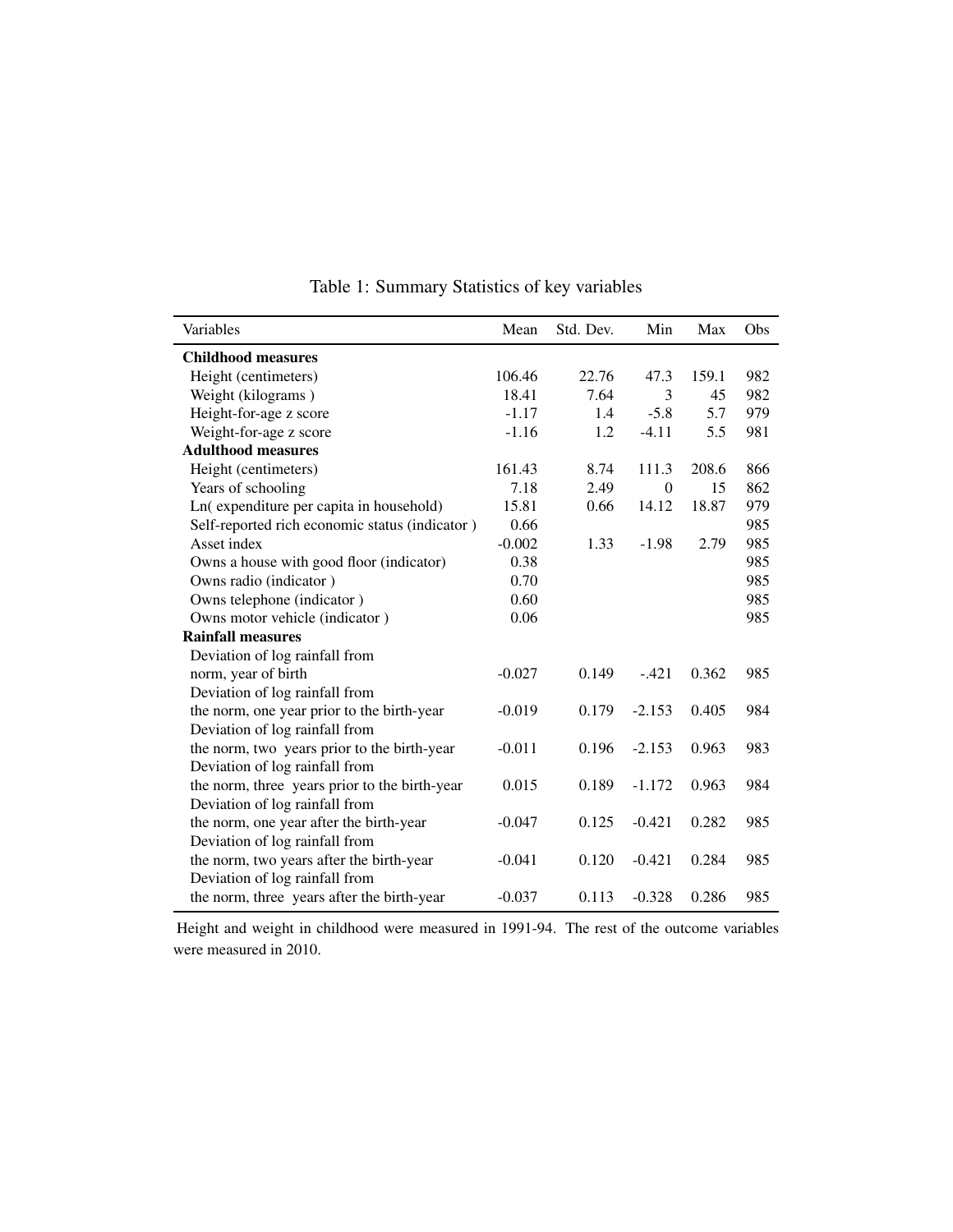<span id="page-15-0"></span>

| Variables                                      | Malnourished children<br>(stunted) | Non-malnourished children<br>(not stunted) |
|------------------------------------------------|------------------------------------|--------------------------------------------|
| <b>Childhood measures</b>                      |                                    |                                            |
| Height (centimeters)                           | 101.86                             | 108.16                                     |
| Weight (kilograms)                             | 16.67                              | 19.05                                      |
| Height-for-age z score                         | $-2.78$                            | $-0.60$                                    |
| Weight-for-age z score                         | $-2.33$                            | $-0.75$                                    |
| <b>Adulthood measures</b>                      |                                    |                                            |
| Height (centimeters)                           | 157.27                             | 162.94                                     |
| Years of schooling                             | 6.67                               | 7.36                                       |
| Asset index                                    | $-0.36$                            | 0.13                                       |
| Ln(expenditure per capita in household)        | 15.69                              | 15.86                                      |
| Self-reported rich economic status (indicator) | 0.61                               | 0.68                                       |
| Owns a house with good floor (indicator)       | 0.29                               | 0.41                                       |
| Owns radio (indicator)                         | 0.65                               | 0.72                                       |
| Owns telephone (indicator)                     | 0.48                               | 0.64                                       |
| Owns motor vehicle (indicator)                 | 0.02                               | 0.08                                       |

#### Table 2: Mean Outcomes of Children by Nutritional Status

Height and weight in childhood were measured in 1991-94. The rest of the outcome variables were measured in 2010.

dren were stunted<sup>[5](#page-3-0)</sup> by WHO standards (i.e. they have a HAZ score of  $-2$  or lower), compared to 42 percent reported in DHS for the whole of Tanzania [National Bureau of Statistics](#page-39-7) [2011.](#page-39-7) Figure [A1](#page-33-0) in the Appendix depicts a distribution of the HAZ score by sex.

Table [2](#page-15-0) compares the health and socioeconomic outcomes of children who were stunted during childhood and those who were not. In 1991-94, the mean HAZ score for stunted children was -2.7 compared to -0.6 for not stunted children. Children who were stunted during childhood were shorter, completed fewer years of schooling, scored less on the asset index, and had less per-capita household expenditure in 2010. In the same period, a smaller proportion of children who were stunted during childhood owned a house with a good floor, radio, telephone, and motor vehicle compared to those who were not stunted. In addition, a lower proportion of children who were stunted during childhood described their households as rich. The differences are statistically significant and suggest associations between childhood nutritional status and subsequent socioeconomic outcomes during adulthood.

#### 5.4 Rainfall Data

We use historical rainfall data obtained from two sources. For 1981–2010, the data were obtained from NASA's Modern-Era Retrospective analysis for Research and Applications

<sup>5</sup>A child is considered as stunted if his or her HAZ score is below -2.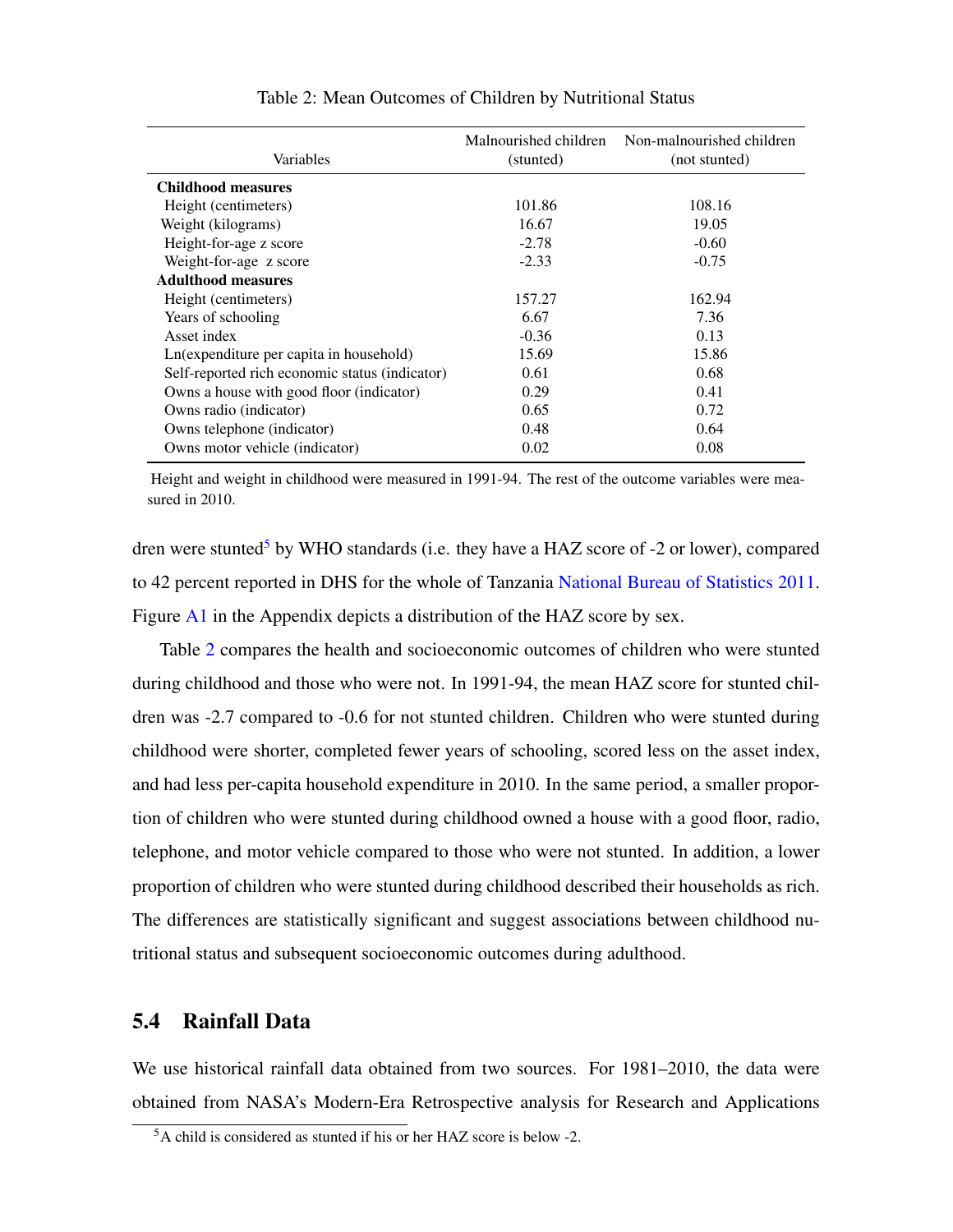(MERRA). The data contains the daily total millimetres of rain. We also use additional monthly rainfall data obtained from the Tanzania Meteorological Agency for 1980-2004. The data was taken from 21 stations. The metrological data is linked to the 51 KHDS baseline villages (clusters) using GPS coordinates.

We use the information on the month of birth to identify the season during which a child was born. The month of birth is reported in the dataset for 971 observations. For the remaining 14 observations, we assume that children were born in the middle of two consecutive survey waves. Rainfall in a child's birth year is then calculated by focusing on rainfall in four successive seasons instead of on rainfall in the calendar year. For instance, if one was born in October or November, we calculate total rainfall in the following four seasons, starting from the short rainy season. For children born in the last month of a given season, birth year rainfall is calculated by starting from the season following the birth season. Our approach is similar to that of [Maccini and Yang](#page-39-0) [\(2009\)](#page-39-0) and closely related to agricultural activities' timing.

We construct the measurement for rainfall shock in a birth year based on the deviation of birth year rainfall from the long-run average in one's birth village. We first calculate average annual rainfall for each village (cluster) using the period 1980–99. Each observation is then assigned the difference found in the logarithm between birth year rainfall and average annual rainfall. A similar approach is used to calculate the deviation of rainfall from the long-run average in the years before and after the birth year. The rainfall variable can be approximately interpreted as the percentage deviation from the average rainfall in a given village. For instance, a value of -0.1 means that rainfall is less than the village average by approximately 10 percent.

We estimate relationships between rainfall shock at various early-life stages and several outcomes in adulthood that we group into health, education, and socioeconomic outcomes. The health outcome is measured using height, an indicator of whether the person had been ill during the last four weeks prior to the survey in 2010, and the number of days ill. Educational attainment is measured by years of schooling. Our measure of years of schooling is assigned based on the number of years required to complete the highest grade attained. Socioeconomic status is measured by the log of per capita household expenditure, household asset index, and an indicator of whether a respondent described his household as rich. The household asset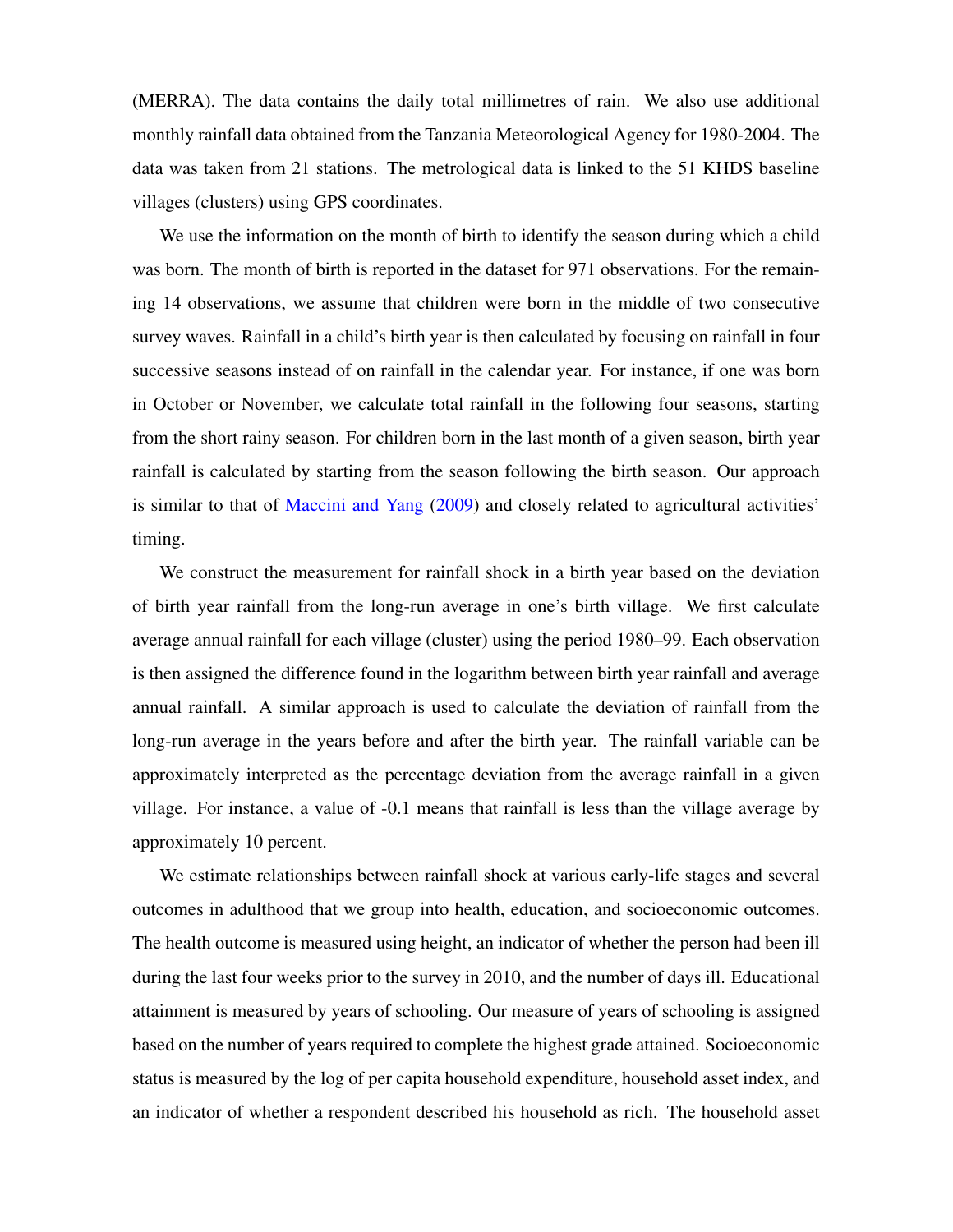index is constructed using principal component analysis. Variables used to construct the index include indicators for ownership of a house with a good floor, radio, telephone, refrigerator, and motor vehicle.

A graphical representation of some of the relationships between each child's outcome and birth-year rainfall is displayed in scatter plots in Figure [1.](#page-18-0) Panel A shows the relationship between birth-year rainfall (on the horizontal axis) and childhood HAZ score (on the vertical axis). While the horizontal axis variable remains the same, the vertical axis in panels B, C, D, E, and F represents childhood WAZ score, adult height, years of schooling, household asset index, and per capita household expenditure, respectively. Panels A and B respectively show a positive relationship between birth-year rainfall and childhood HAZ score and between birthyear rainfall and childhood WAZ score. By contrast, the direction of relationships between birth-year rainfall and the respective adult outcomes are not apparent in the rest of the panels. In the following section, we will examine whether the relationships we observe from the graphs hold after controlling for various observable characteristics.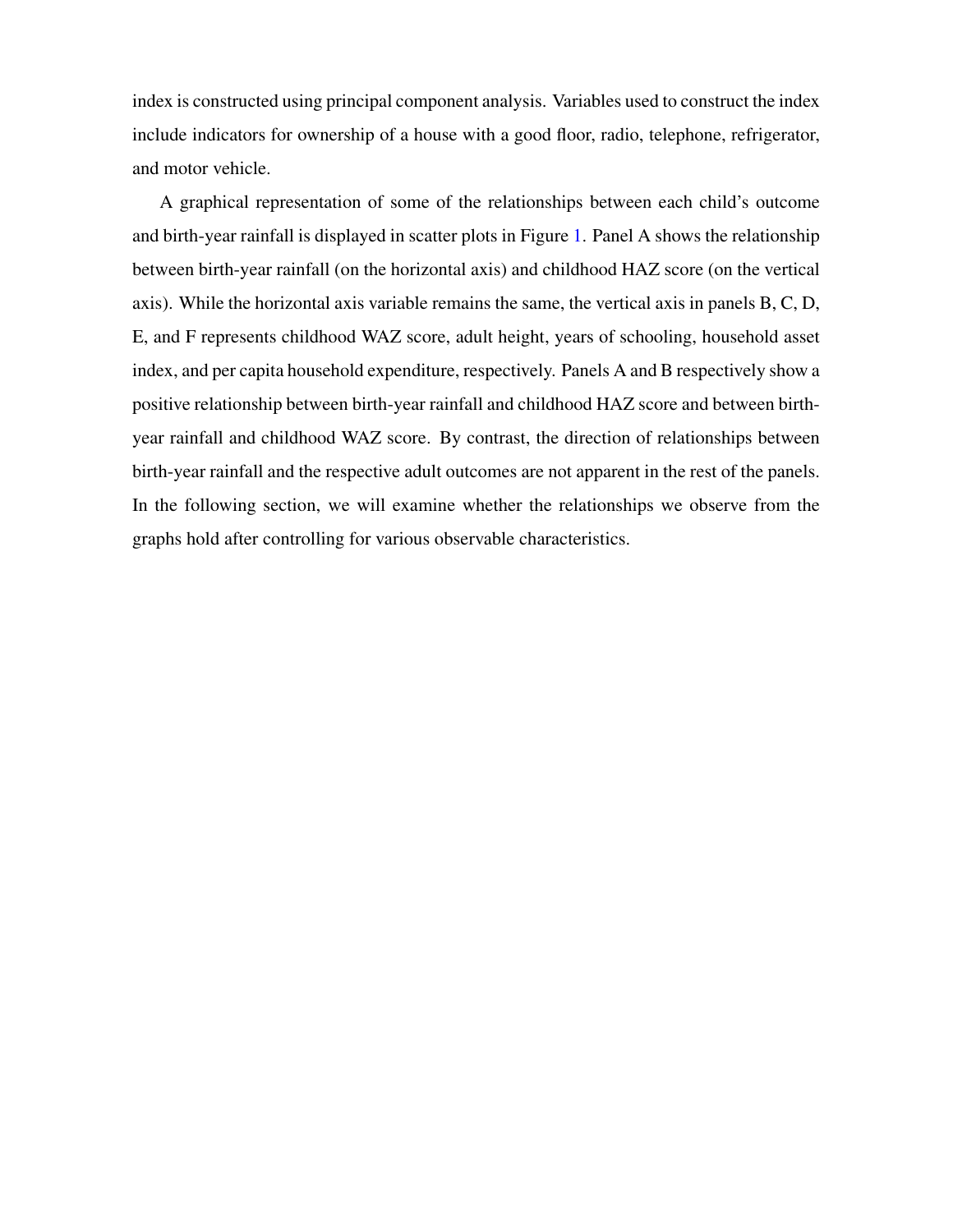<span id="page-18-0"></span>











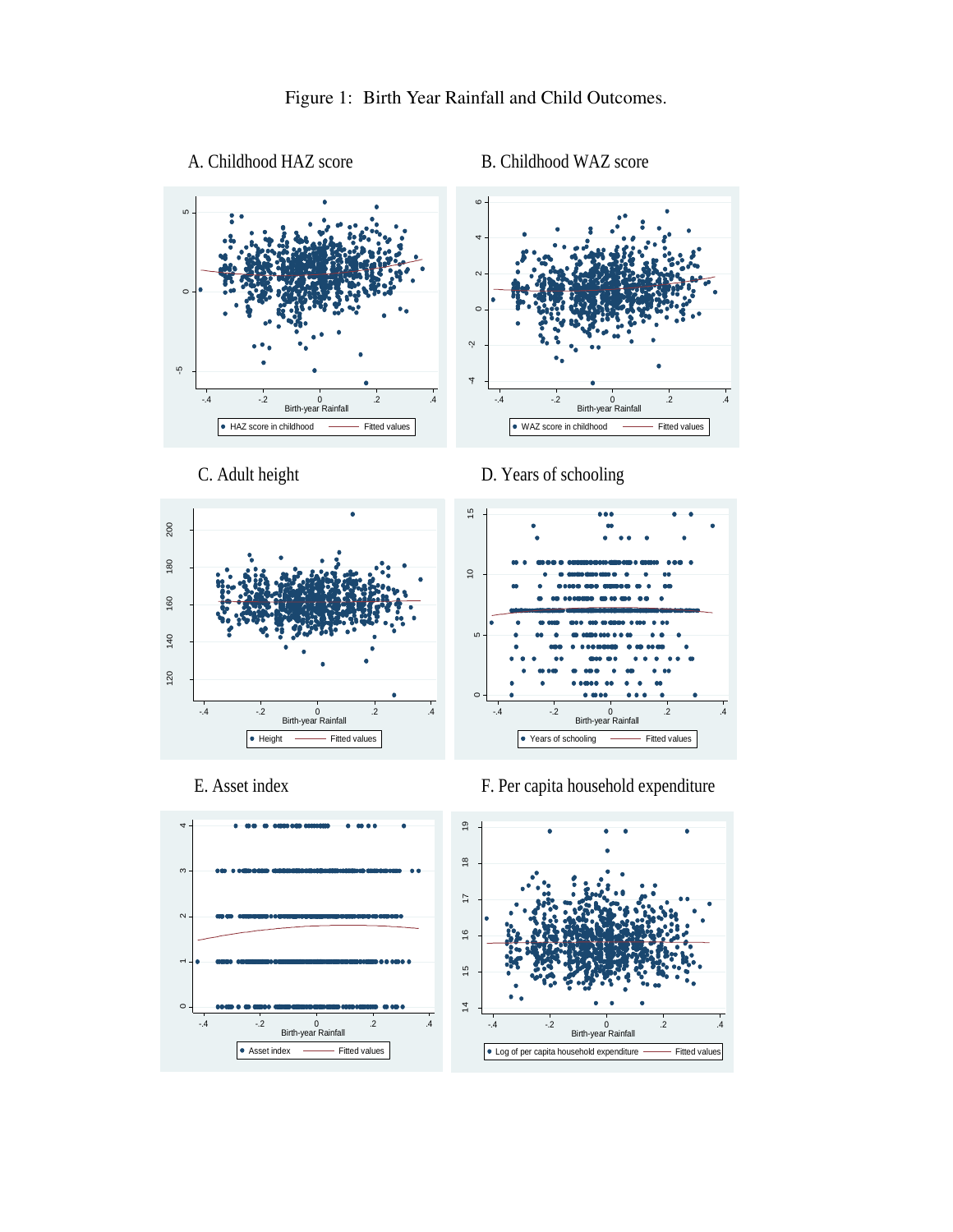## 6 Results and Discussion

#### 6.1 Early-Life Rainfall Shock and Adult Outcomes

We now turn to a discussion of the results. We examine the impact of rainfall shock around the time of birth on adult health, education, and socioeconomic outcomes observed in 2010. Table [3](#page-20-0) presents results from sibling fixed-effect estimation of equation 6. Sibling fixedeffect model estimates the rainfall effect based on within-family differences in outcomes among siblings. Each row reports results from a separate regression of the outcome variable on rainfall around the time of birth. Each column presents a coefficient on rainfall variable in different years (the birth year and before and after the birth year). Year 0 is the birth year, year -1 is the year before the birth year, year +1 is year after the birth year, and so on. In addition to rainfall variables, all regressions include fixed effects for birth year and birth season, birth order, and a dummy variable indicating female, although coefficients for these additional controls are not shown in the table. As shown in the table, the effective sample size for dichotomous outcomes is significantly reduced, since only families in which outcome differences exist among siblings can be included in the estimation.

We begin with results for health outcomes. The coefficient on birth year rainfall (year 0) in height regression has a negative sign as opposed to expectation. Rainfall in the birth year has a negative relationship with an indicator for illness during the last four weeks and the number of days ill. However, the coefficients in regression for all the three health outcomes are not statistically significantly different from zero at conventional levels. The effect on an indicator for ill during the last four weeks and the number of days ill are not apparent, maybe because these variables measure short-duration illnesses and are thus generally weak discriminators for health.

Birth-year rainfall (year 0) has a statistically significant positive relationship with years of schooling attained. The coefficient on birth-year rainfall in regression for expenditure per capita in a household is positive, but it is not statistically significantly different from zero. Birth-year rainfall has a statistically significant positive effect on asset index and self-reported rich economic status.

We discuss the size of the estimated effects focusing on a 0.15 log point change in birthyear rainfall, which is the standard deviation of rainfall deviation from mean village rainfall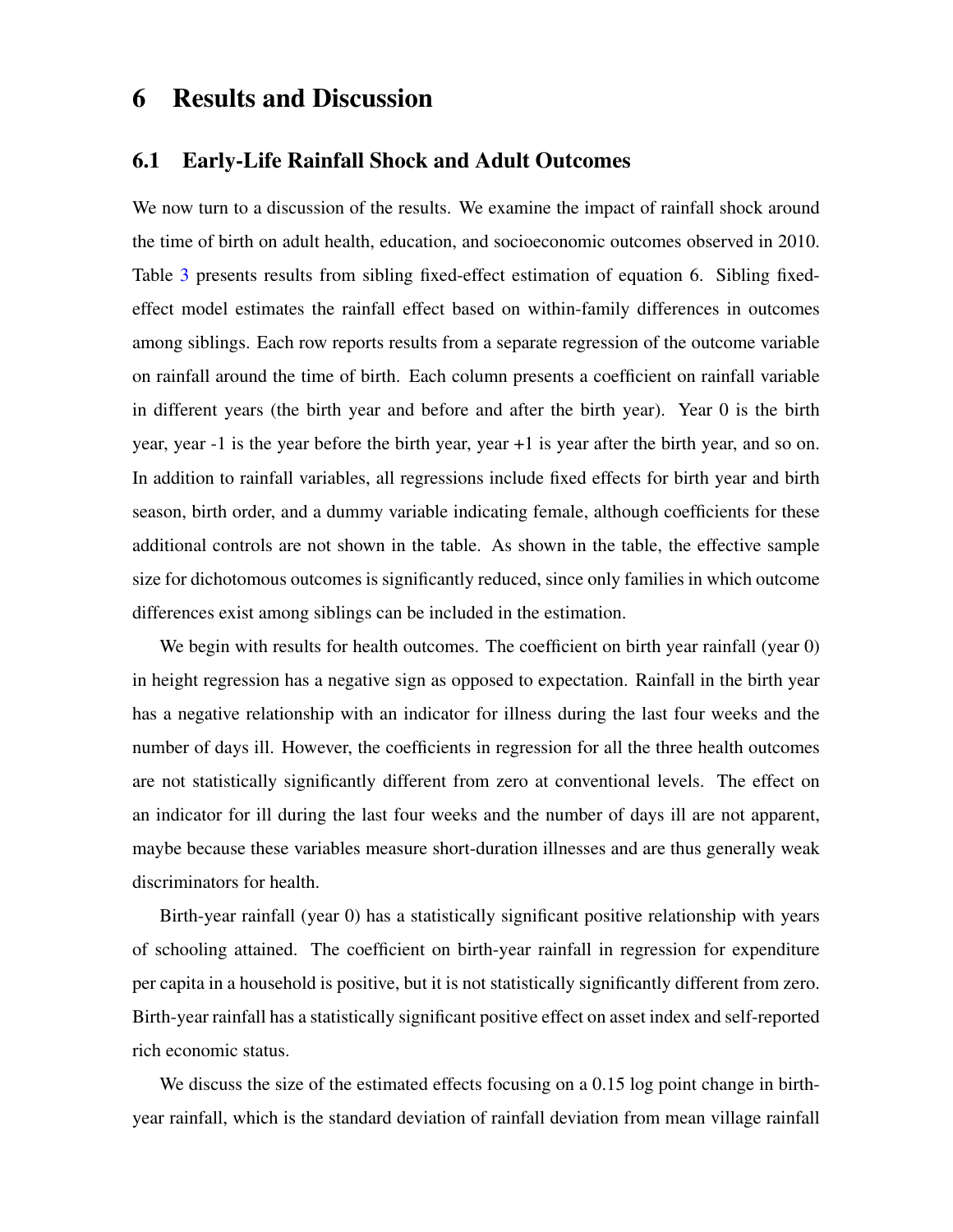<span id="page-20-0"></span>

|                              | Year-0       | Year-1   | Year-2       | Year-3     | $Year+1$   | $Year+2$     | $Year+3$   |
|------------------------------|--------------|----------|--------------|------------|------------|--------------|------------|
| Adult Height (centimeters)   | $-0.682$     | 1.781    | 3.618        | $-2.888$   | $-2.855$   | $-1.767$     | -4.569     |
| $(n=862)$                    | (3.398)      | (1.860)  | $(1.828)$ ** | (1.908)    | (3.801)    | (4.037)      | (4.030)    |
| Ill during the last 4 weeks  | $-0.915$     | $-0.460$ | 1.528        | $-0.482$   | $-1.690$   | $-1.815$     | $-2.451$   |
| (indicator) $(n=604)$        | (1.214)      | (0.701)  | $(0.822)*$   | (0.705)    | (1.391)    | (1.454)      | $(1.413)*$ |
| Days ill                     | $-3.639$     | $-0.597$ | 2.384        | 0.791      | $-3.806$   | $-8.061$     | $-4.603$   |
| $(n=953)$                    | (2.559)      | (1.510)  | (1.454)      | (1.498)    | (2.950)    | $(3.161)$ ** | (3.106)    |
| Years of schooling           | 1.412        | 0.510    | 0.541        | 0.091      | $-1.681$   | 1.017        | 1.076      |
| $(n=860)$                    | $(0.727)^*$  | (1.064)  | (0.660)      | (0.622)    | (1.203)    | (1.330)      | (1.269)    |
| Ln (expenditures per capita) | 0.083        | 0.115    | $-0.047$     | 0.279      | $-0.472$   | $-0.216$     | $-0.123$   |
| in household)                | (0.244)      | (0.151)  | (0.139)      | $(0.143)*$ | $(0.278)*$ | (0.297)      | (0.288)    |
| $(n=975)$                    |              |          |              |            |            |              |            |
| Asset index                  | 1.271        | 0.296    | 0.328        | 0.026      | $-0.928$   | 0.269        | 0.121      |
| $(n=981)$                    | $(0.494)$ ** | (0.294)  | (0.283)      | (0.290)    | $(0.563)*$ | (0.602)      | (0.583)    |
| Self-reported rich status    | 1.954        | 1.393    | $-0.112$     | $-0.619$   | 0.303      | $-1.217$     | $-0.021$   |
| $(indication)$ (n=483)       | $(0.959)$ ** | (1.431)  | (0.654)      | (0.782)    | (1.513)    | (1.601)      | (1.725)    |
|                              |              |          |              |            |            |              |            |

Table 3: Early-life Rainfall Shock and Adult Outcomes

*All outcome variables were measured in 2010. Standard errors are reported in parenthesis.*  $*p < 0.1; * * p < 0.1$ 0.05; ∗∗∗p < 0.01*. The effective sample size for each outcome variable shown in parenthesis next to the variables.*

in the year of birth. A 0.15 log point increase in rainfall in one's birth year and birth village leads to children having 0.21 more years of schooling and living in a household that scores 0.19 higher on an asset index. The same increase in birth-year rainfall is also associated with an increased likelihood of 30 percentage points to report rich economic status. This is quite a large effect compared to the base reporting propensity of 66 percent. Our results are very similar to [Maccini and Yang](#page-39-0) [\(2009\)](#page-39-0); they find that higher rainfall in the first year of life positively affects adult health, education, and socioeconomic status of women in Indonesia. However, unlike [Maccini and Yang](#page-39-0) [\(2009\)](#page-39-0), we find no significant relationship between birthyear rainfall and adulthood health outcomes.

In other years (before and after the birth year), rainfall has little or no relationship with adult outcomes. Most of the coefficients on rainfall in other years are not statistically significantly different from zero. We tested the joint significance of rainfall in the years before birth (year-1, year-2, year-3) together and in the years after birth (year+1, year+2, year+3) together for all the regressions in Table [3.](#page-20-0) The results reveal that, in most cases, we do not reject the hypothesis that the coefficients on rainfall in other years (before and after the birth year) are jointly insignificantly different from zero. This is evidence that only rainfall shock in the year of birth is vital in influencing adulthood outcomes.

Because coefficients on rainfall in other years (before and after birth year) are not sta-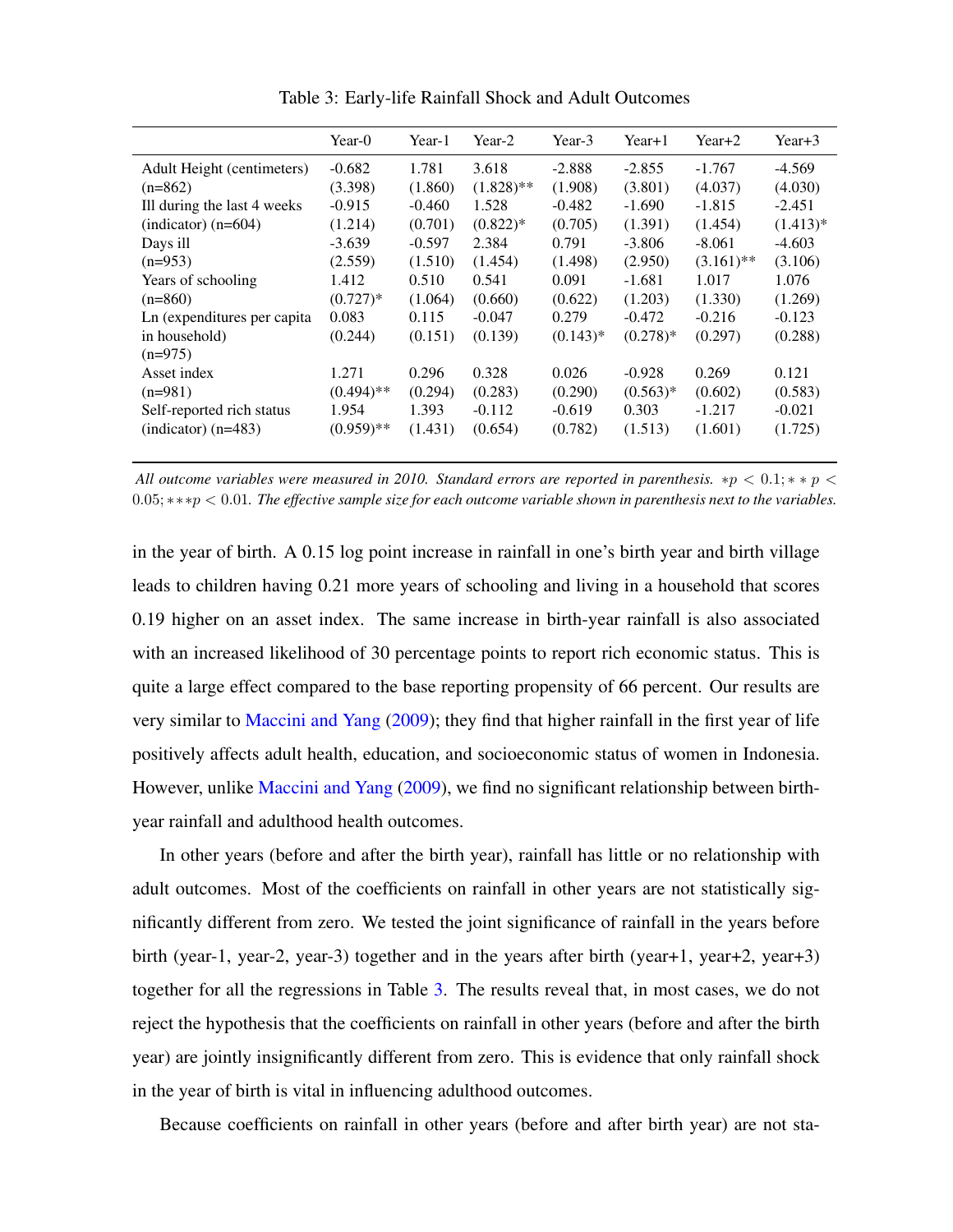| Adult Height (centimeters)                | -1.128       |
|-------------------------------------------|--------------|
|                                           | (3.190)      |
| Ill during the last 4 weeks (indicator)   | -0.487       |
|                                           | (1.079)      |
| Days ill                                  | $-2.598$     |
|                                           | (2.446)      |
| Years of schooling                        | 1.532        |
|                                           | $(0.709)$ ** |
| Ln (expenditures per capita in household) | 0.126        |
|                                           | (0.232)      |
| Asset index                               | 1.156        |
|                                           | $(0.470)$ ** |
| Self-reported rich status (indicator)     | 1.824        |
|                                           | $(0.907)$ ** |
|                                           |              |

<span id="page-21-0"></span>Table 4: Effects of Birth-year Rainfall on Adult **Outcomes** 

*All outcome variables were measured in 2010. Standard errors are reported in parenthesis.*  $*p < 0.1; **p <$  $0.05$ ; \* \* \* *p* < 0.01*.* 

tistically significantly different from zero, we also estimate a specification only with rainfall in the birth year. We include birth year and birth season, birth order, and a dummy variable indicating females as additional controls similar to above. The results are reported in Table [4.](#page-21-0) As shown in the table, the coefficients on birth-year rainfall do not change in magnitude or significance levels in most of the regressions. Similar to the result above, the coefficients on birth-year rainfall in regressions for health outcomes and expenditure per capita in households are not statistically significant. The coefficients in regressions for years of schooling, self-reported rich status, and asset index are positive and statistically significant. Overall, the result confirms that rainfall in the birth year matters the most.

#### 6.2 Early-Life Rainfall Shock and Childhood Health Outcomes

The previous section established that rainfall in the birth year has a long-run effect on children. We find that rainfall shock in the birth year affects children's education and socioeconomic status in adulthood. For this evidence to be complete, we need to identify the initial effect of early-life rainfall shock. No studies in the area (except [Alderman et al.](#page-36-0) [2006\)](#page-36-0) do this because they lack the measurement of outcome variables in early-life. This section examines the relationship between early-life rainfall and childhood nutritional status in order to estab-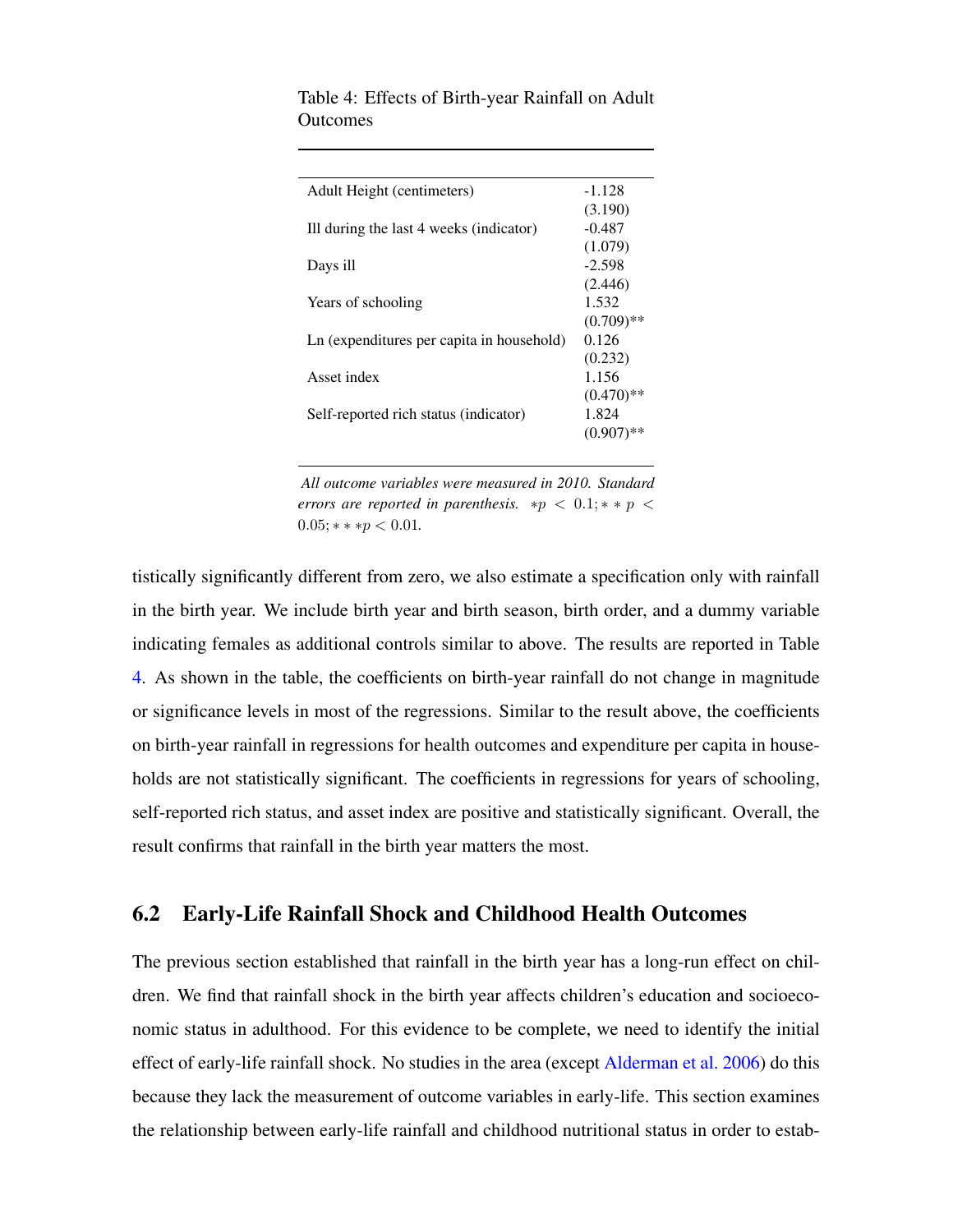|          | HAZ.         | WAZ.          |
|----------|--------------|---------------|
| Year 0   | 1.348        | 1.728         |
|          | $(0.635)$ ** | $(0.553)$ *** |
| year-1   | $-0.324$     | $-0.138$      |
|          | (0.345)      | (0.302)       |
| Year-2   | 0.282        | 0.371         |
|          | (0.339)      | (0.296)       |
| Year-3   | $-0.009$     | 0.094         |
|          | (0.354)      | (0.310)       |
| $year+1$ | 0.763        | 0.572         |
|          | (0.704)      | (0.617)       |
| $Year+2$ | 0.291        | 0.466         |
|          | (0.754)      | (0.659)       |
| Year+3   | 0.659        | 0.752         |
|          | (0.748)      | (0.654)       |
|          |              |               |

<span id="page-22-0"></span>Table 5: Early-life Rainfall Shock and Childhood Health Outcomes

*Notes: The sample includes children of the household head who, when measured in 1991–94, had height-for-age z and weight-for-age scores between –6 and +6 and were re-interviewed in 2010. Height-for-age z scores less than -6 or greater than 6 indicate errors in measures of either height or age. Standard errors are reported in parenthesis. Asterisks indicate the level of significance:*  $*p < 0.1; **p < 0.05; **pp < 0.01$ .

lish the initial effect. Our empirical specification in this section is very similar to that used in the previous section, except that our left-hand-side variable is now childhood nutritional status. As mentioned earlier, we measure children's nutritional status using height-for-age and weight-for-age z-scores.

Table [5](#page-22-0) reports results from the sibling fixed-effect estimation. Column 1 shows the relationship between early-life rainfall and the HAZ score. The result indicates that rainfall in one's birth year and birth village is positively associated with the HAZ score. Column 2 presents the corresponding result for the WAZ score. The result demonstrates that rainfall in one's birth year and birth village has a statistically significant positive relationship with the WAZ score, echoing the HAZ regressions results.

We apply parameter estimates from sibling fixed-effect regression reported in Table 5 to identify the magnitude of the effect of change in birth-year rainfall. Once again, we focus our discussion on the effect of a 0.15 log point change in birth-year rainfall. A 0.15 log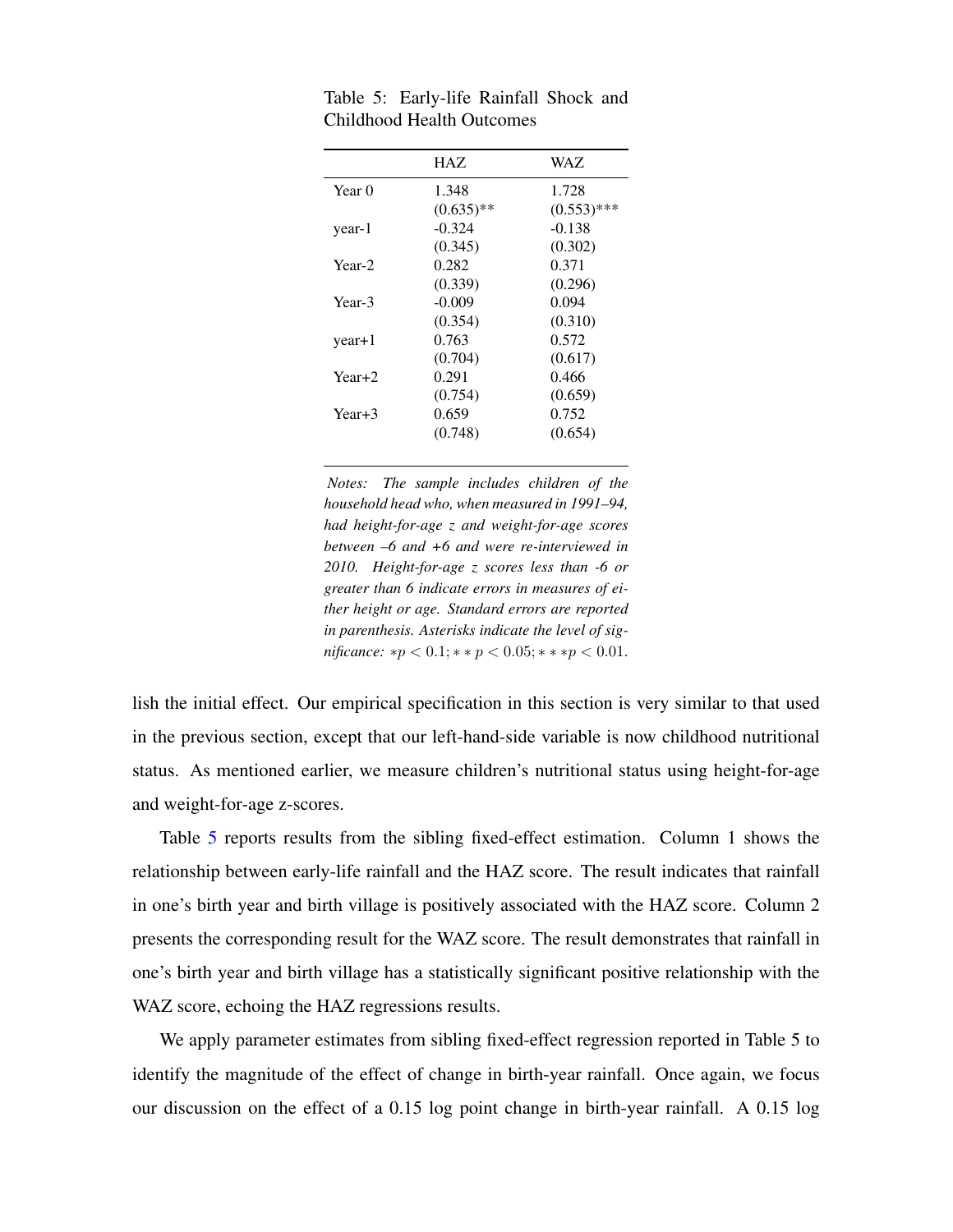point increase in rainfall in one's birth year and birth village increases the HAZ score by 0.20 (compared to the mean initial HAZ score of -1.17) and the WAZ score by 0.26 (compared to the mean initial WAZ score of -1.16). This means that higher birth-year rainfall leads to significant decreases in height and weight deficits in children relative to children from a well-nourished population. Put differently, the result suggests that higher birth-year rainfall significantly improves childhood nutritional status.

In other years (before and after the birth year), rainfall has no relationship with childhood health outcomes. In both regressions, the coefficients on rainfall in other years are smaller in magnitude compared to the coefficients on birth-year rainfall. In addition, most of the coefficients on rainfall in other years have a negative sign, and none are statistically significantly different from zero. We test the joint significance of rainfall in the years before birth (year-1, year-2, year-3) together and in years after birth (year+1, year+2, year+3) together. The result shows we do not reject the hypothesis that the coefficients on rainfall in other years are jointly insignificantly different from zero. Our finding suggests that only rainfall shocks in the birth year are essential in influencing childhood nutritional status.

#### 6.3 Discussion

This paper's key finding is that rainfall in a birth year is positively associated with childhood health status, adult education, and socioeconomic status. In interpreting this result, it is essential to understand that rainfall shock translates into income shock and nutritional deficiency with delay. The delay exists mainly because the fall in yields following drought occur during harvest season. In Kagera, harvest for major annual crops typically occurs between July and August, months after the long rainy season. Besides, rural households usually have stores of food enough to meet their basic nutritional needs for some period, which also delays the occurrence of drought-induced nutritional deprivation. Hence, nutritional deprivation resulting from rainfall shock in a birth year likely occurs during the second year of life. This implies that nutritional deprivation occurring during the second year of life is critical in influencing childhood health, adult education, and socioeconomic status.

The literature gives us insight into why the second year of life can potentially be the most critical period. Children are protected from nutritional deficiency when they are intensively breastfed in the first year of life. Additionally, intensive breastfeeding buffers infants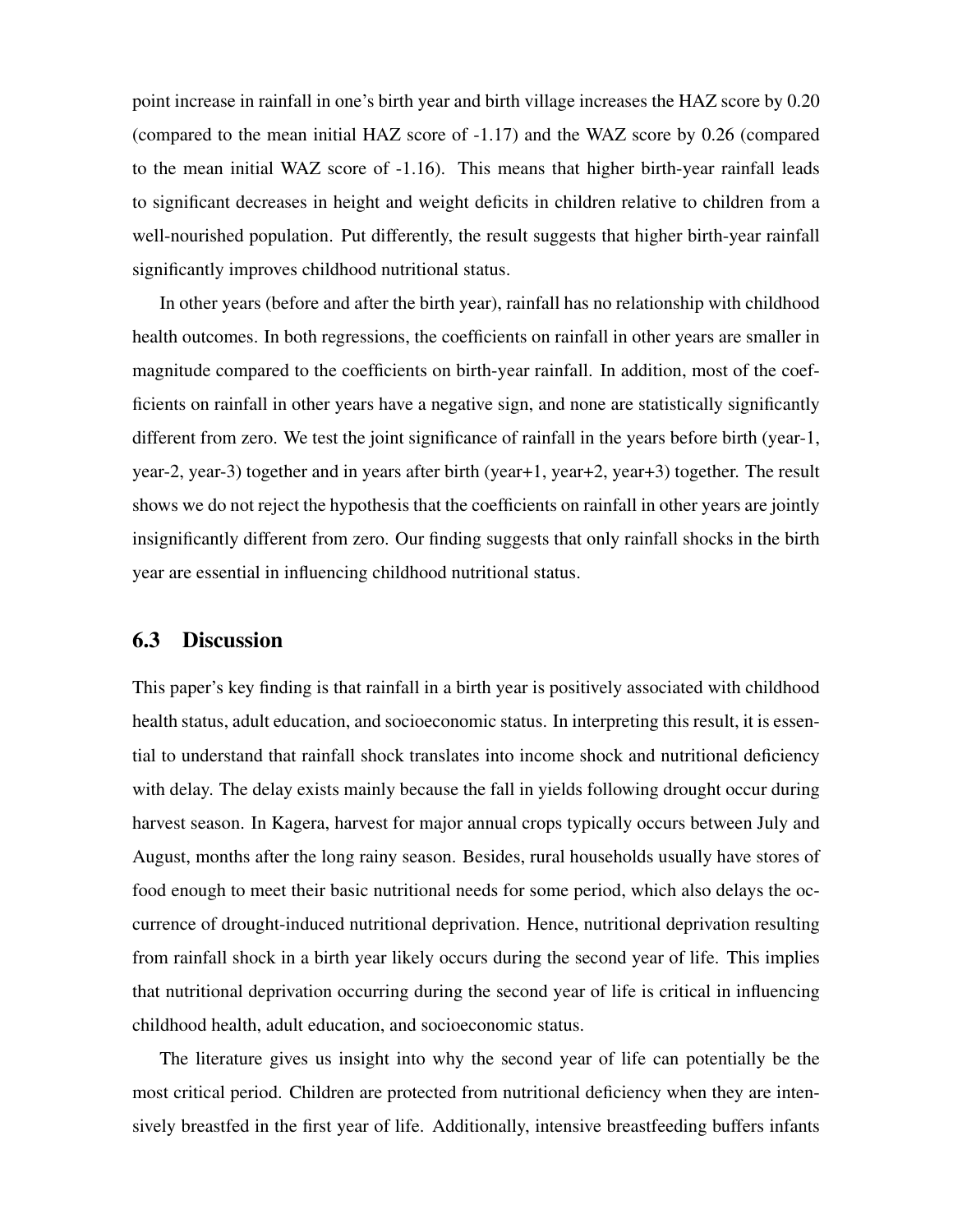against pathogen exposure. In contrast, children just above breastfeeding age are vulnerable to malnutrition because the buffering role of breastfeeding attenuates, and children are not robust to shocks at that age. In Tanzania, breastfeeding is a widespread practice. Approximately 94 percent of infants are continually breastfed up to 12–15 months of age, but the proportion significantly decreases to 51 percent at 20–23 months of age [\(National Bureau of](#page-39-8) [Statistics,](#page-39-8) [2005\)](#page-39-8). The finding that nutritional deprivation during the second year of life influences childhood health, adult education, and socioeconomic status agrees with several bodies of literature [\(Glewwe and King,](#page-38-3) [2001;](#page-38-3) [Hoddinott and Kinsey,](#page-38-4) [2001;](#page-38-4) [Alderman et al.,](#page-36-0) [2006;](#page-36-0) [Maccini and Yang,](#page-39-0) [2009;](#page-39-0) [Ampaabeng and Tan,](#page-36-2) [2013;](#page-36-2) [Dercon and Porter,](#page-37-2) [2014\)](#page-37-2)

Finally, it is instructive to compare the estimated impact of higher rainfall on adult outcomes with early-life nutrition intervention. In making the comparison, we focus on the effects on schooling, the most common outcome studied in the literature. [Field et al.](#page-37-9) [\(2009\)](#page-37-9) documented the intensive iodine supplementation program's impact on adult-child schooling in Tanzania. The authors found that children who benefited from iodine supplements in utero attain an average of 0.35 years of additional schooling. In our analysis, a 15 percent increase in rainfall in one's birth year and birth village leads to 0.21 more years of schooling, which is roughly two-thirds of the estimated impact in [Field et al.](#page-37-9) [\(2009\)](#page-37-9). It is worth noting that higher birth-year rainfall also affects outcomes other than schooling.

#### 6.4 Robustness to Sample Selection

In this section, we explore whether or not selection into our sample might confound the results. Our sample consists of children of household heads aged ten years and below in 1991–94 who were re-interviewed during the last round of the survey in 2010. Individuals who were not traced in 2010 and, thus, whose long-term outcomes were not measured are not included in the data for analysis. This may present an obstacle to detecting the relationship between early-life rainfall and adult outcomes. In this study, attrition bias could result from selective mortality between birth and 2010 and attrition due to other reasons. We examine the likely impact of selective mortality and overall attrition in the data separately.

As mentioned earlier, 120 children in the relevant age cohort in 1991–94 died before 2010. Table  $\overline{A1}$  $\overline{A1}$  $\overline{A1}$  in the appendix shows the mean values of childhood outcomes by mortality status. As table A1 indicates, those who died before 2010 and those who survived through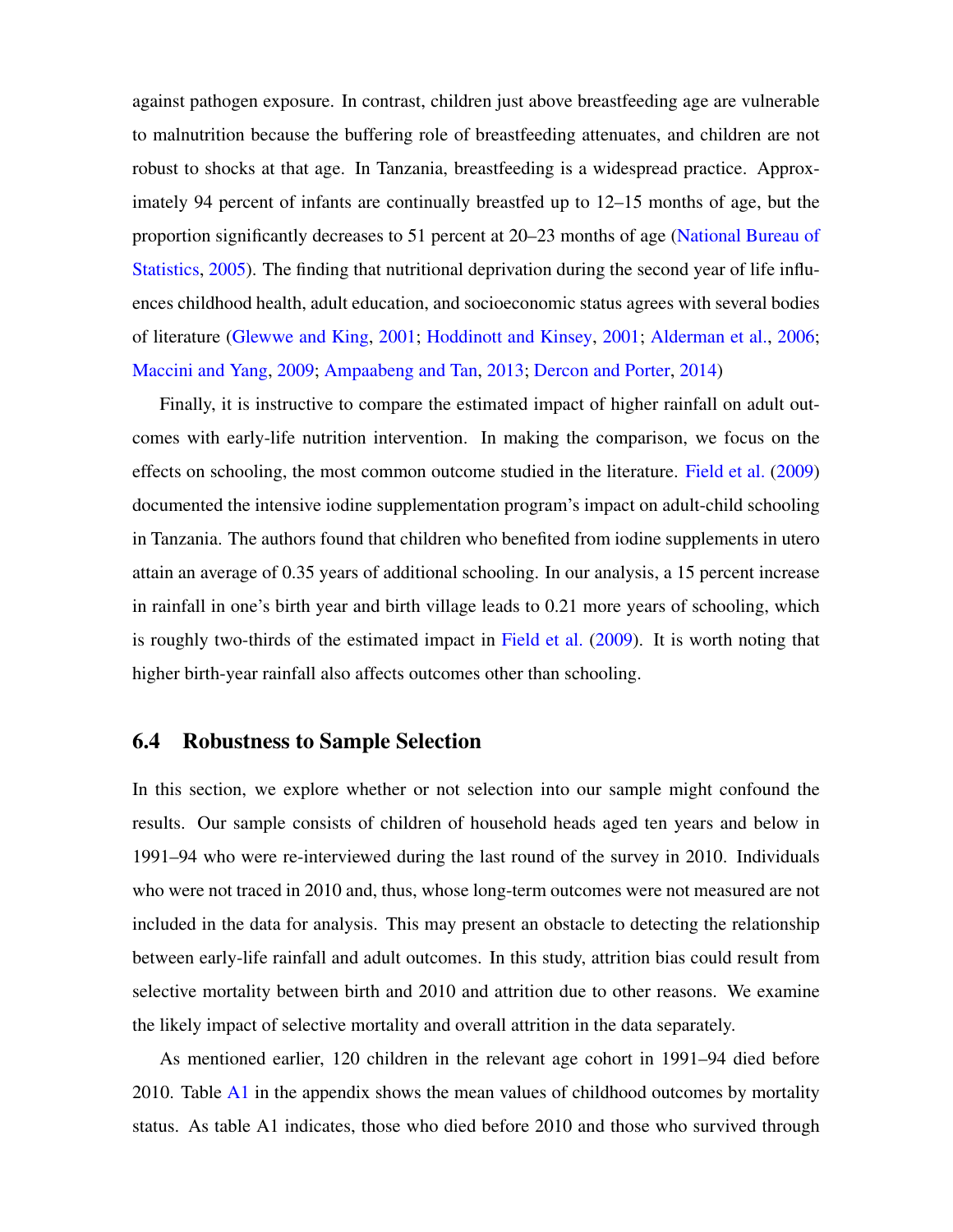2010 have many significant differences in characteristics. Children who died before 2010 were younger, had worse HAZ and WAZ scores, and lived in households with lower per capita consumption during childhood. Also, children who died before 2010 were more likely to experience stunting and be underweight during childhood. All differences in means are statistically significant at least at the 5 percent significance level. The clear implication of this pattern is that children who died before 2010 had worse childhood health. Suppose early-life rainfall affects the likelihood of survival through 2010. In that case, our estimates of the long-term effect of rainfall on adult outcomes based on surviving children will be biased downward.

As a test for mortality selection, we check whether early-life rainfall affects the likelihood of survival until 2010. Specifically, we regress an indicator for survival until 2010 on birth-year rainfall. The results are presented in Table  $A2$  in the appendix. We find that the coefficient on birth-year rainfall is not statistically significantly different from zero. In column 2, we include rainfall in years before and after birth year and find that none of the rainfall variables bear a statistically significant association with the likelihood of survival until 2010. In column 3, the regression includes birth year, birth season and district fixed-effects, birth order, and a dummy variable indicating female comparable to the main analysis specification. Again, we find no evidence that early-life rainfall affects the likelihood of survival until 2010. Therefore, the results suggest that bias resulting from selective mortality is not a problem for our analysis.

Another source of attrition is the fact that some children were not traced in 2010. Besides, the fact that information on adult height is missing for some children who were not present at the time of measurement further adds to attrition. In what follows, we examine whether overall attrition in the data systematically affects our result. We conduct three sets of tests of attrition, similar to [Fitzgerald et al.](#page-38-8) [\(1998\)](#page-38-8). First, we compare the means of childhood outcomes by attrition status. Specifically, we check whether childhood outcomes differ between those who lost to follow up and those who form the final sample. Children who lost to follow up include those who died, those who were not traced, and those who were not present at the time of anthropometric measurement. As Table [A3](#page-32-2) in the appendix shows, children who lost to follow up are younger and lived in a household with higher per capita consumption during childhood than those who form the final sample. A t-test shows that the differences in means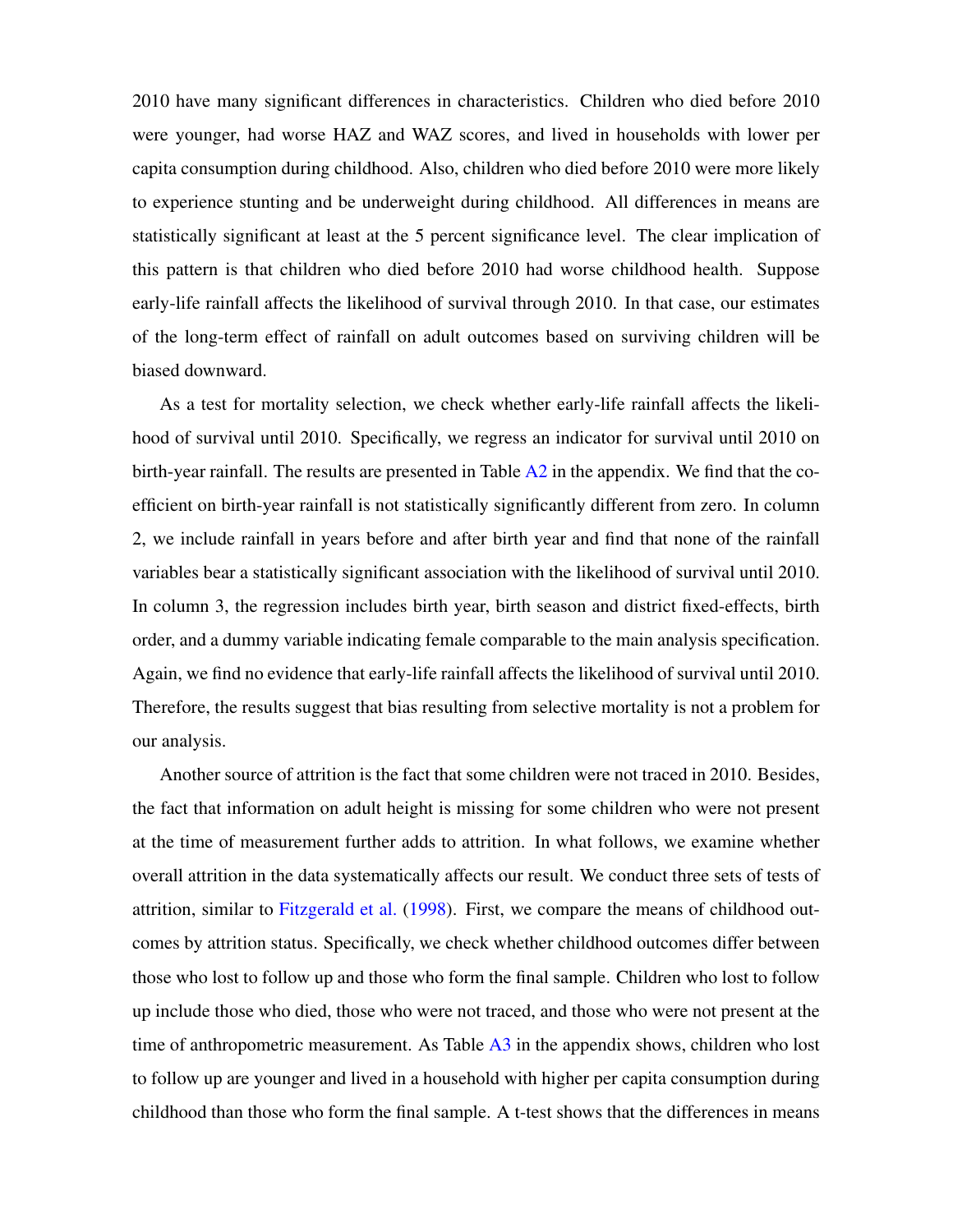<span id="page-26-0"></span>

|                          | Single lagged outcome at a time |                | All three    | Other controls  |          |
|--------------------------|---------------------------------|----------------|--------------|-----------------|----------|
|                          |                                 | $\overline{c}$ | 3            | lagged outcomes | included |
| HAZ score in childhood   | $-0.025$                        |                |              | $-0.034$        | $-0.047$ |
|                          | (0.026)                         |                |              | (0.043)         | (0.047)  |
| WAZ score in childhood   |                                 | $-0.002$       |              | 0.026           | 0.028    |
|                          |                                 | (0.031)        |              | (0.051)         | (0.055)  |
| Ln (per capita household |                                 |                | 0.137        | 0.088           | $-0.010$ |
| consumption)             |                                 |                | $(0.068)$ ** | (0.075)         | (0.095)  |
| N                        | 1.278                           | 1.275          | 1,359        | 1.270           | 1,263    |

Table 6: Probit of Attrition

*Notes: Standard error are reported in parenthesis. Asterisks indicate the level of significance:* ∗p <  $0.1$ ; \* \*  $p < 0.05$ ; \* \* \*  $p < 0.01$ 

are statistically significant. On the other hand, there are no apparent differences in childhood health outcomes. Although children lost to follow up have worse HAZ scores and are more likely to be stunted during childhood, the differences in means are small and not statistically significant.

We estimate probit equations for the probability of attrition in order to determine the presence of selection on observables. The dependent variable in the probits equals 1 if attrition occurred in 2010; 0 otherwise. We include childhood outcome variables (that is, in the language of [Fitzgerald et al.](#page-38-8) [\(1998\)](#page-38-8), lagged outcome variables) as regressors. We estimate expanding specifications of attrition probits, as shown in Table [6.](#page-26-0) In the first three columns, lagged outcome variables are included one at a time. The result shows that only per capita household consumption during childhood predicts attrition; that is, children who lived in households with higher per capita consumption during childhood are more likely to be lost to follow up. This pattern is also found from the comparison of means, as noted earlier. In column 4, all three lagged outcome variables are included at the same time. We find that none of the coefficients on lagged outcome variables are statistically significantly different from zero. In column 5, a broader set of variables (birth year, birth season, district fixed effects, birth order, and a dummy denoting female) are added. With the addition of these controls, none of the lagged outcome variables bear a significant association with attrition. The coefficient on per capita household consumption even takes the opposite sign. Therefore, it appears that there is no systematic attrition that would bias our results.

Lastly, we test whether coefficient estimates for childhood outcome regressions using only non-attriting sample differ from those using the total sample. We estimate the relation-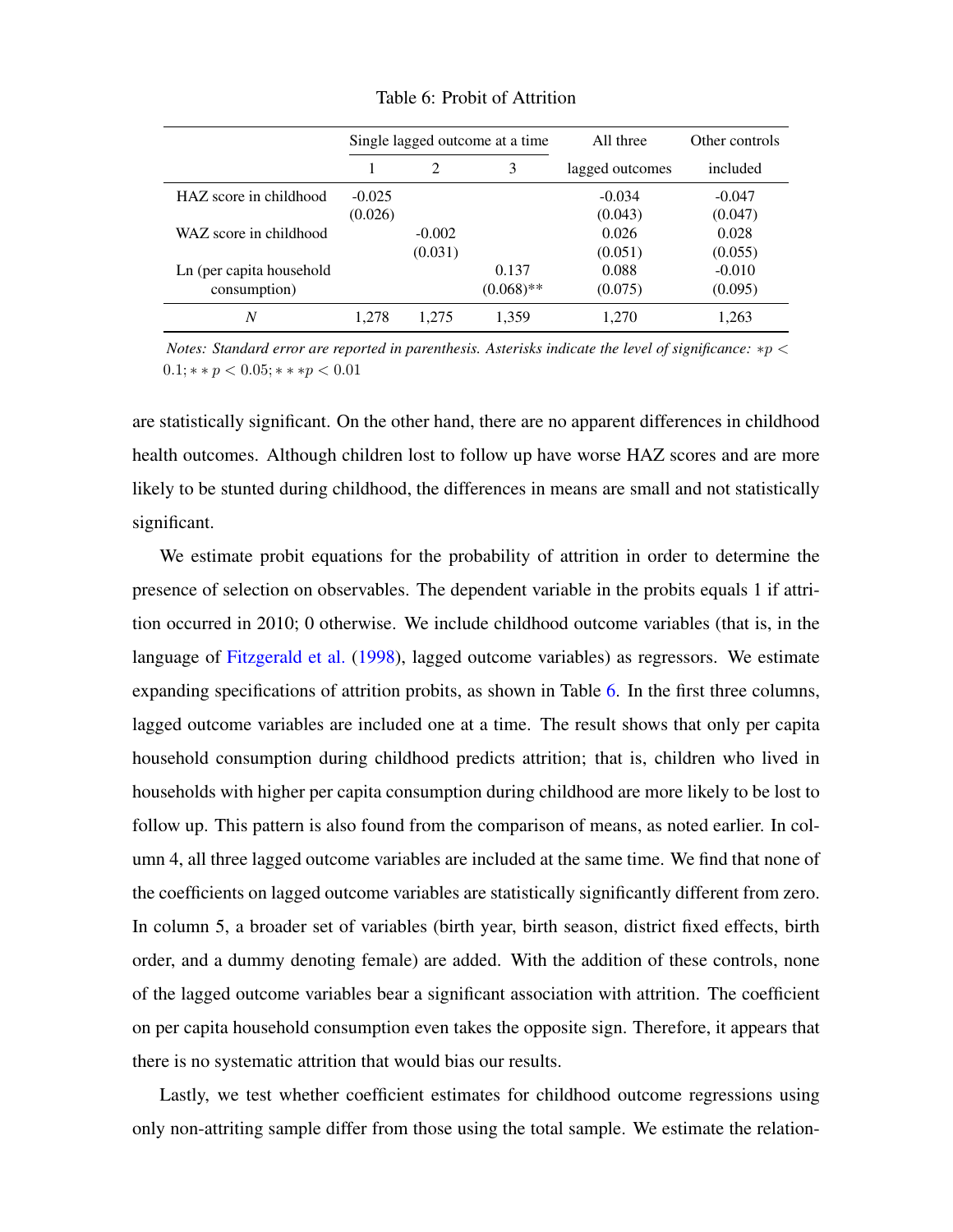<span id="page-27-0"></span>

|                | Panel A: HAZ |                      |              | Panel B: WAZ         |
|----------------|--------------|----------------------|--------------|----------------------|
|                | Whole sample | Non-attriting sample | Whole sample | Non-attriting sample |
| Year 0         | 0.913        | 1.348                | 1.014        | 1.728                |
|                | $(0.503)*$   | $(0.635)$ **         | $(0.423)$ ** | $(0.553)$ ***        |
| year-1         | $-0.378$     | $-0.324$             | $-0.114$     | $-0.138$             |
|                | (0.313)      | (0.345)              | (0.264)      | (0.302)              |
| Year-2         | 0.307        | 0.282                | 0.269        | 0.371                |
|                | (0.298)      | (0.339)              | (0.251)      | (0.296)              |
| Year-3         | 0.113        | $-0.009$             | $-0.004$     | 0.094                |
|                | (0.300)      | (0.354)              | (0.253)      | (0.310)              |
| $year+1$       | 0.275        | 0.763                | 0.357        | 0.572                |
|                | (0.558)      | (0.704)              | (0.470)      | (0.617)              |
| $Year+2$       | 0.025        | 0.291                | 0.287        | 0.466                |
|                | (0.609)      | (0.754)              | (0.513)      | (0.659)              |
| $Year+3$       | $-0.002$     | 0.659                | 0.182        | 0.752                |
|                | (0.585)      | (0.748)              | (0.493)      | (0.654)              |
| $\overline{N}$ | 1.274        | 897                  | 1,271        | 899                  |

Table 7: Early-life Rainfall Shock and Childhood Health Outcomes

*Notes: Standard errors are reported in parenthesis. Asterisks indicate the level of signifi* $cance: *p < 0.1; * *p < 0.05; ** *p < 0.01$ 

ship between early-life rainfall and childhood health outcomes (measured by height-for-age and weight-for-age z scores) separately for the whole and the non-attriting sample. Our empirical specification here is the same as that used in section 7.2. Results from sibling fixed-effect estimations are presented in Table [7.](#page-27-0) It can be seen that the results for the nonattriting sample are virtually identical to those found in section 7.2. We find that none of the coefficients on rainfall variables in either HAZ or WAZ regressions are significantly different between the total and non-attriting sample. We test the joint significance of the differences in rainfall coefficients and fail to reject the null hypothesis that coefficients on rainfall variables do not differ across the two subsamples for either HAZ or WAZ regressions. This further strengthens our claim that attrition bias does not affect our results. Therefore, we conclude that bias resulting from selective mortality and overall attrition in the data is not a problem for our analysis.

#### 6.5 Additional Robustness Checks

In the previous section, we established that our main results are robust to the sample selection. In this section, we present results from additional robustness checks. First, we estimate the OLS and cluster fixed-effect regression of Equation [6.](#page-8-1) The results are presented in Table [A4](#page-34-0)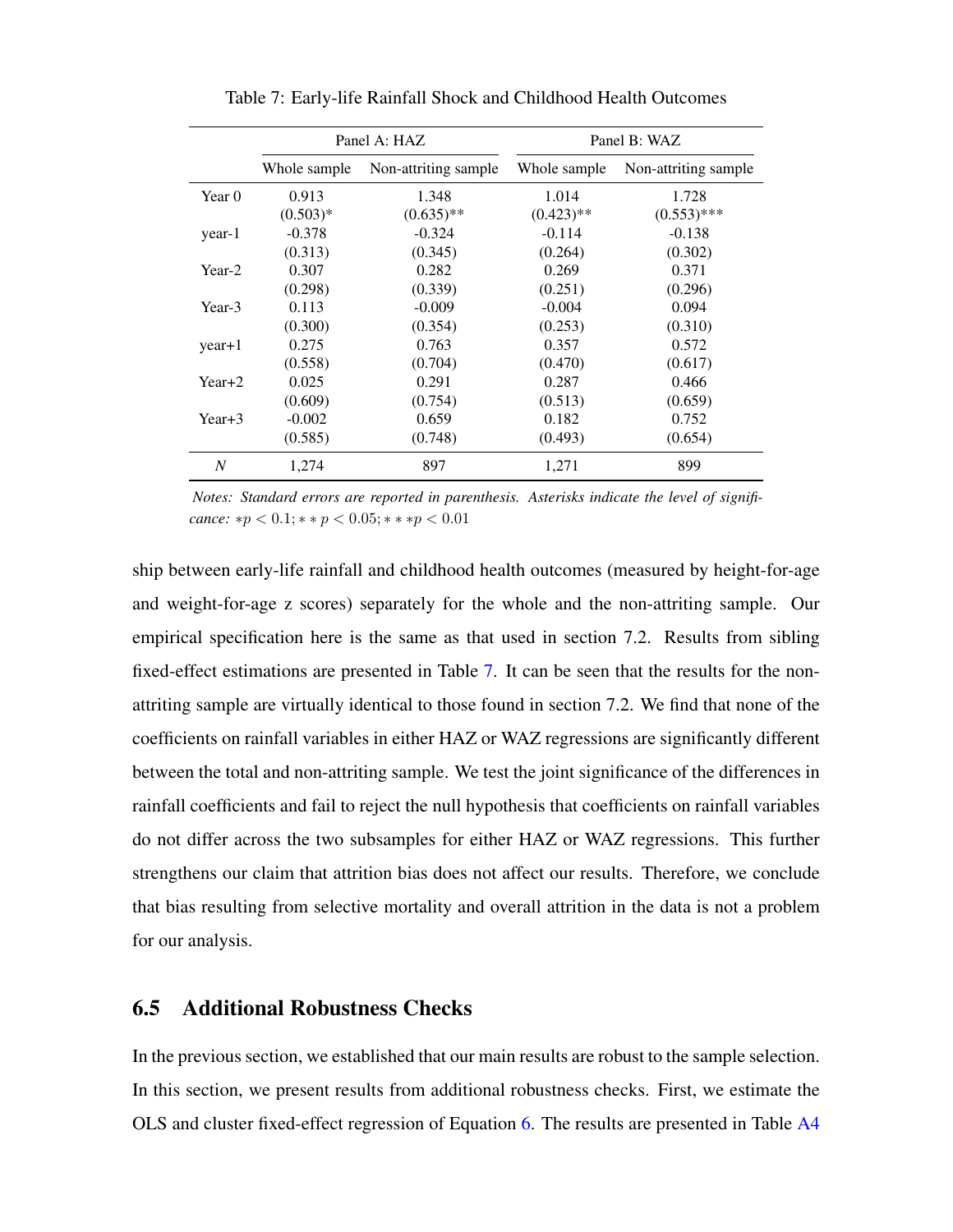in the appendix. In general, coefficient estimates in OLS and cluster fixed-effect regressions are similar to those obtained from sibling fixed-effect regressions. The main difference is that coefficients on birth-year rainfall are statistically insignificant in years of schooling and asset-index regressions for OLS and cluster fixed-effect regressions.

Second, we carried out a Hausman test to compare the sibling fixed-effect model with a random-effect model. The null hypothesis of a Hausman test is that unobserved familylevel factors are uncorrelated with the observed covariates. Rejection of the null hypothesis suggests that only the sibling fixed-effect estimator is consistent. In contrast, failure to reject suggests that both sibling fixed- and random-effect estimators are consistent and that the random effect is efficient. As shown in Table [A5](#page-34-1) in the appendix, the test statistics reject the null hypothesis for two of the seven regressions estimated. Thus, it is appropriate that we used the fixed-effect model for all regressions, based on consistency.

Third, we tested how sensitive our results are to excluding children from urban areas from our sample. About 11 percent of children in the sample are from the Bukoba urban district. We included these children in the analysis sample because most households in this district practised garden production in 1991-94. As [Bengtsson](#page-36-6) [\(2010\)](#page-36-6) finds that families residing in the Bukoba urban district are less dependent on the weather, we estimated the original model (sibling fixed-effect regression) after excluding these children from the sample as a check on our results. The results are reported in Table [A6](#page-35-0) in the appendix. Most of the main results survive.

Fourth, we show that a younger child effect does not drive our results. We included birth order in the main regression to control any resource competition effect due to birth order. In addition to the order, spacing between the births of children potentially affects children's later socioeconomic outcomes due to a younger child effect. To rule out this concern, we show a distribution of the distance between the birth years of siblings in the sample(see Figure ?? ). The average spacing between siblings included in the regression is 2.5 years, with 80 percent of the siblings having greater than two years. This reinforces that the results are not likely driven by competition for resources due to spacing between siblings.

Finally, we explore the robustness of our results in terms of alternative rainfall specification. In the primary analysis, we focused on the deviation of birth-year rainfall from the long-run village average, since we aim to identify the effect of more "typical" variation in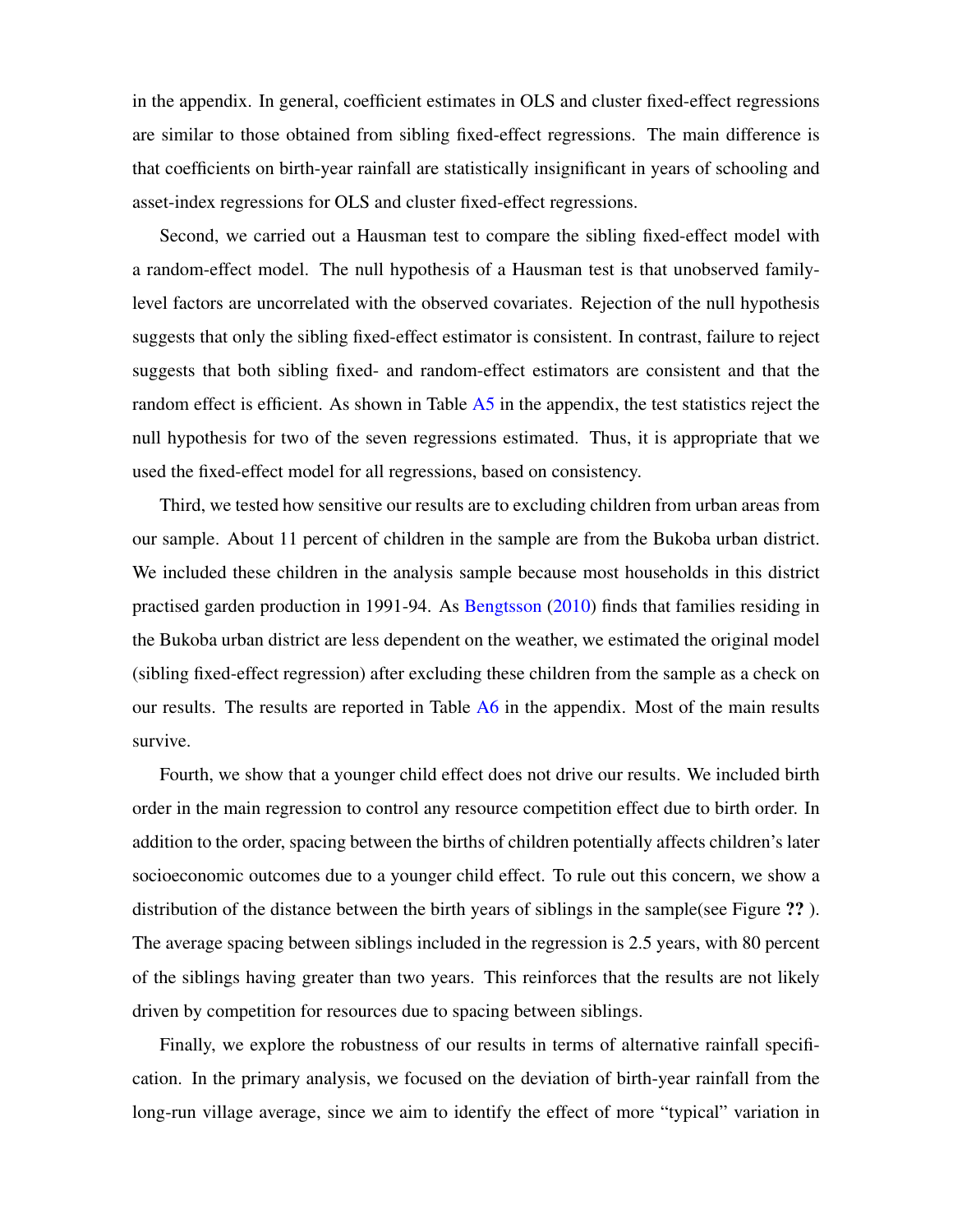rainfall on adult outcomes. Alternatively, it may also be relevant to focus on the effect of the more extreme rainfall variability. Accordingly, we estimate a specification in which rainfall shock is measured using an indicator for drought as a robustness check. Following [Shah and](#page-39-5) [Steinberg](#page-39-5) [\(2017\)](#page-39-5), we define drought as 1 if rainfall in a year of birth is less than 75 percent of the long-run village average rainfall. A similar approach is used to define drought in the years before and after birth year. Because only a few (26) sibling pairs have differences in drought exposure, there may not be enough variation for sibling fixed-effect estimation. We instead report random effect results in Table [A7](#page-35-1) in the appendix. Coefficients on drought exposure in year of birth have the expected (negative) signs and are statistically significant in HAZ, height, years of schooling, and asset index regressions. The result lends support to our main finding.

# 7 Conclusion

Most previous research on developing countries studies the impact of more extreme types of early-life shocks such as civil war, famine, and pandemics compared to less severe types of shocks. Nevertheless, less extreme shocks such as rainfall shocks that rural households in developing countries commonly face have high policy relevance to the rural population, whose livelihoods heavily depend on rain-fed agriculture. This paper combines historical rainfall data with unique panel data from Kagera Health and Development Survey (KHDS) to examine the long-term effect of early-life rainfall shock on adult health, education, and socioeconomic outcomes of individuals in Tanzania. We control for unobserved family-level and district-level heterogeneity by estimating differences among siblings. Our analysis indicates that rainfall in birth year affects the education and socioeconomic status of children in adulthood. We estimate that a 15 percent increase in rainfall in one's birth year and birth village (relative to average village rainfall) leads children to have 0.21 more years of schooling and live in a household in 2010 that score 0.19 higher on an asset index. Such an increase in birth-year rainfall is also associated with being 30 percentage points more likely to report a rich economic status.

We then explore the relationship between early-life rainfall and childhood nutritional status and find that higher birth-year rainfall leads to significant decreases in height and weight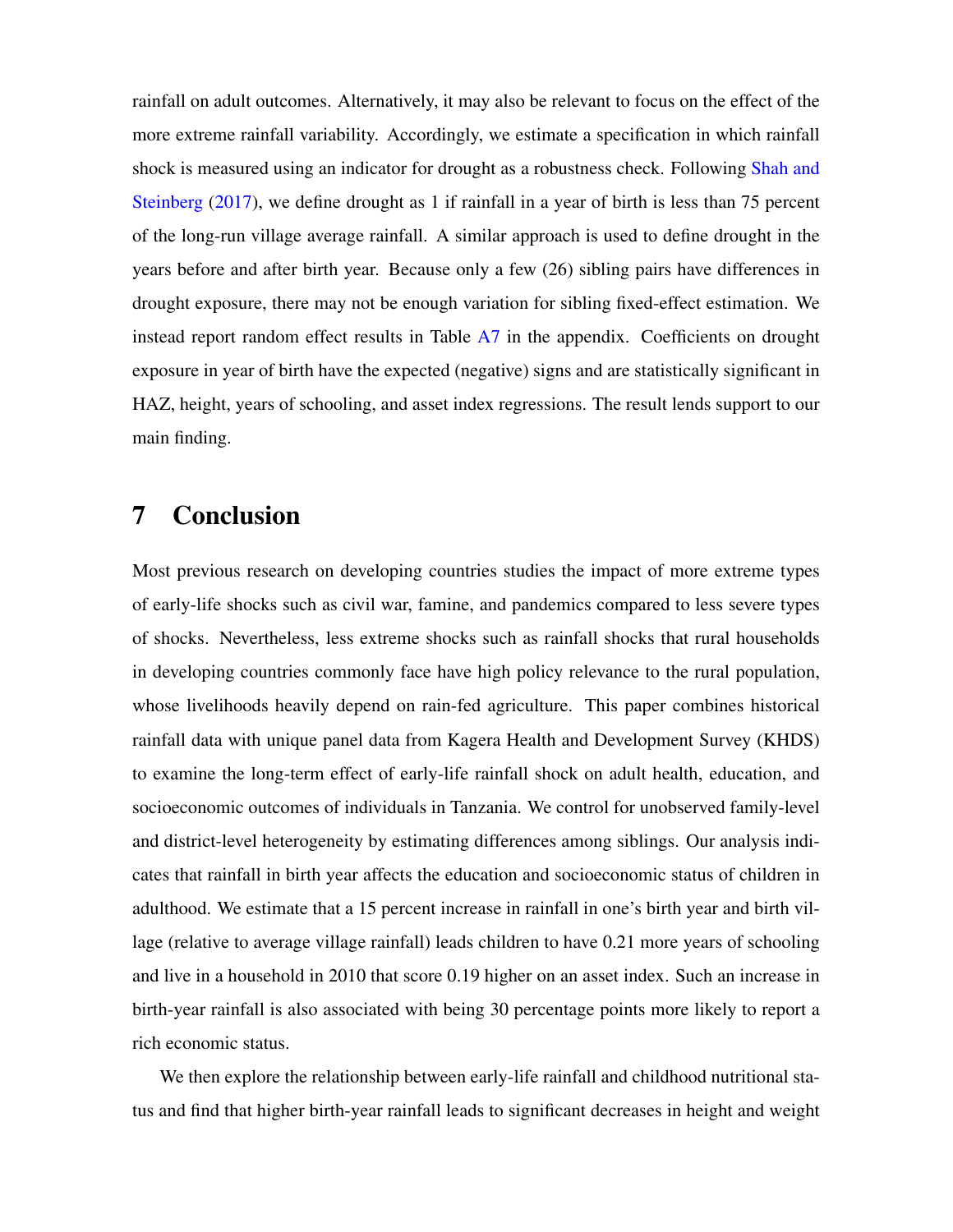deficits in children. Our estimates show that a 15 percent increase in rainfall in one's birth year and birth village (relative to average village rainfall) improves height-for-age z score by 0.20 and weight-for-age z score by 0.26. Robustness checks show that our findings are robust to sample selection.

Because rainfall shock translates into income shock and food shortage with delay, nutritional deprivation resulting from rainfall shock in a birth year likely occurs during the second year of life. Therefore, we conclude that nutritional deprivation occurring during the second year of life is important in influencing childhood health, adult education, and socioeconomic status. This suggests children are most vulnerable to shocks in the period after weaning from breast milk. This is in contrast to significant importance placed on the time from early gestation to the first six months of life. The absence of a rainfall effect during gestation is likely because pregnant mothers serve as an effective buffer for the developing fetus against shocks. Children are also protected from nutritional deficiency when they are intensively breastfed in the first year of life. In contrast, children just above breastfeeding age are vulnerable to malnutrition because the buffering role of breastfeeding attenuates, and children are not robust to shocks at this age. Overall, our findings suggest that anti-poverty interventions that promote providing nutritional supplements during the postweaning period could have significant long-run payoffs. The findings also underscore the importance of policies that help rural households smooth consumptions.

The literature on the long-term effects of exposure to early-life shocks in developing countries covers a wide range of shocks related to early-life nutrition (see [Currie and Vogl](#page-37-10) [2013](#page-37-10) for a recent summary of this literature). The main results in the existing studies fall into three broad categories. The first finds that exposure to shock during gestation has a long-term effect [\(Thai and Falaris,](#page-39-2) [2014;](#page-39-2) [Shah and Steinberg,](#page-39-5) [2017;](#page-39-5) [Chi et al.,](#page-37-4) [2018;](#page-37-4) [Yamashita and](#page-40-3) [Trinh,](#page-40-3) [2021;](#page-40-3) [Chang et al.,](#page-37-5) [2022\)](#page-37-5). The second finds exposure to shock during early childhood has a long-term effect [\(Glewwe et al.,](#page-38-0) [2001;](#page-38-0) [Hoddinott and Kinsey,](#page-38-4) [2001;](#page-38-4) [Alderman et al.,](#page-36-0) [2006;](#page-36-0) [Yamauchi,](#page-40-6) [2008;](#page-40-6) [Chen and Zhou,](#page-37-1) [2007;](#page-37-1) [Godoy et al.,](#page-38-1) [2008;](#page-38-1) [Hoddinott et al.,](#page-38-9) [2008;](#page-38-9) [Maccini and Yang,](#page-39-0) [2009;](#page-39-0) [Alderman et al.,](#page-36-3) [2009;](#page-36-3) [Maluccio et al.,](#page-39-9) [2009;](#page-39-9) [Ampaabeng and Tan,](#page-36-2)  $2013$ ; Nübler et al.,  $2021$ ). The third finds exposure to shocks in utero and during early childhood has a long-term effect [Meng and Qian](#page-39-1) [\(2009\)](#page-39-1); [Dercon and Porter](#page-37-2) [\(2014\)](#page-37-2); [Umana-](#page-40-0)[Aponte et al.](#page-40-0) [\(2011\)](#page-40-0); [Cornwell and Inder](#page-37-3) [\(2015\)](#page-37-3); [Fitz and League](#page-38-2) [\(2020\)](#page-38-2). Our paper adds to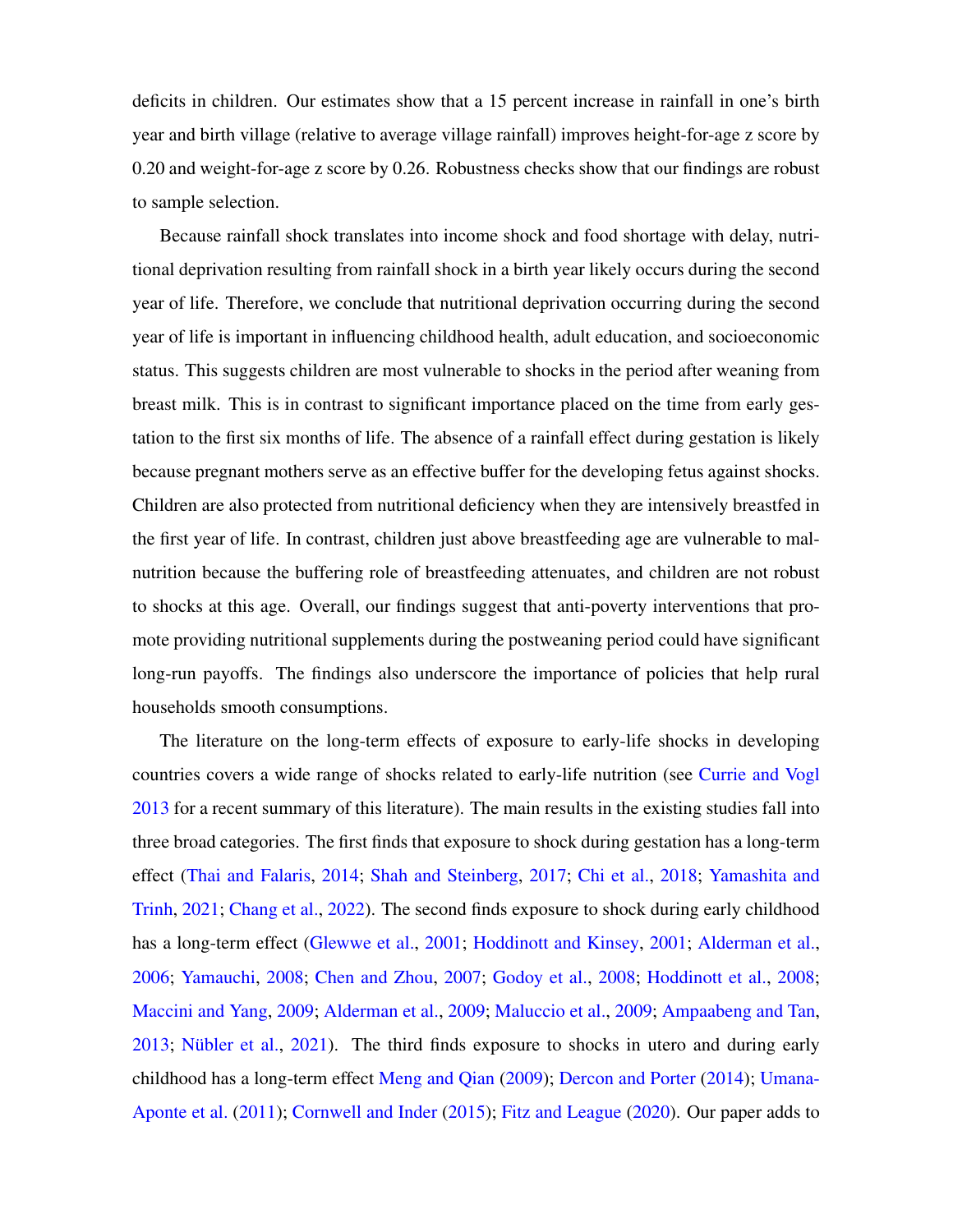the literature on the second category.

One potential concern with our results is that parental response to rainfall shock could constitute part of the estimated reduced-form effect. Parents might adjust intra-household resource allocation in response to early-life shock on their children. We cannot account for this effect in our regression because we do not have adequate measures of parental humancapital investment for each child in our data. Parents could adopt a compensatory strategy or a reinforcing approach by investing relatively more or fewer resources, respectively, in a child who has suffered from early-life shock. Failing to account for parental investment response to rainfall shock in early childhood would underestimate or overestimate the true effect in adulthood depending on how parents compensate or reinforce the initial effect.

Some studies suggest that parents simultaneously make a compensatory investment in health and reinforcing investment in education in response to early-life shocks [\(Ayalew,](#page-36-9) [2005;](#page-36-9) [Yi et al.,](#page-40-7) [2015\)](#page-40-7). Suppose parents in our sample follow the same strategy. In that case, shockaffected children may catch up with their unaffected siblings in health but lag in education. This may provide a potential explanation for why we find that rainfall shock affects childhood health but not adulthood health. It may also explain the result that early-life rainfall shock affects adulthood education without affecting adulthood health. Therefore, the reduced-form effect we identified may underestimate the impact of rainfall shock on adulthood health and overestimate the impact on adulthood education.

From a policy perspective, understanding how parents respond to early-life rainfall shock is essential. If parental response to shock is ignored or poorly understood, the effectiveness of early childhood nutritional intervention programs is likely to be undermined. This is because parents can aggravate or reduce the effect of early-life rainfall shock by adjusting the allocation of resources within the family. While there is considerable advancement regarding the impact of early-life shock, there is limited literature that accounts for parental responses to shocks. More research on the impact of early-life shock that accounts for parental responses is needed to develop effective policy responses. We hope future research will shed more light on parental responses to shock in Tanzania, so our results can be considered in its full context.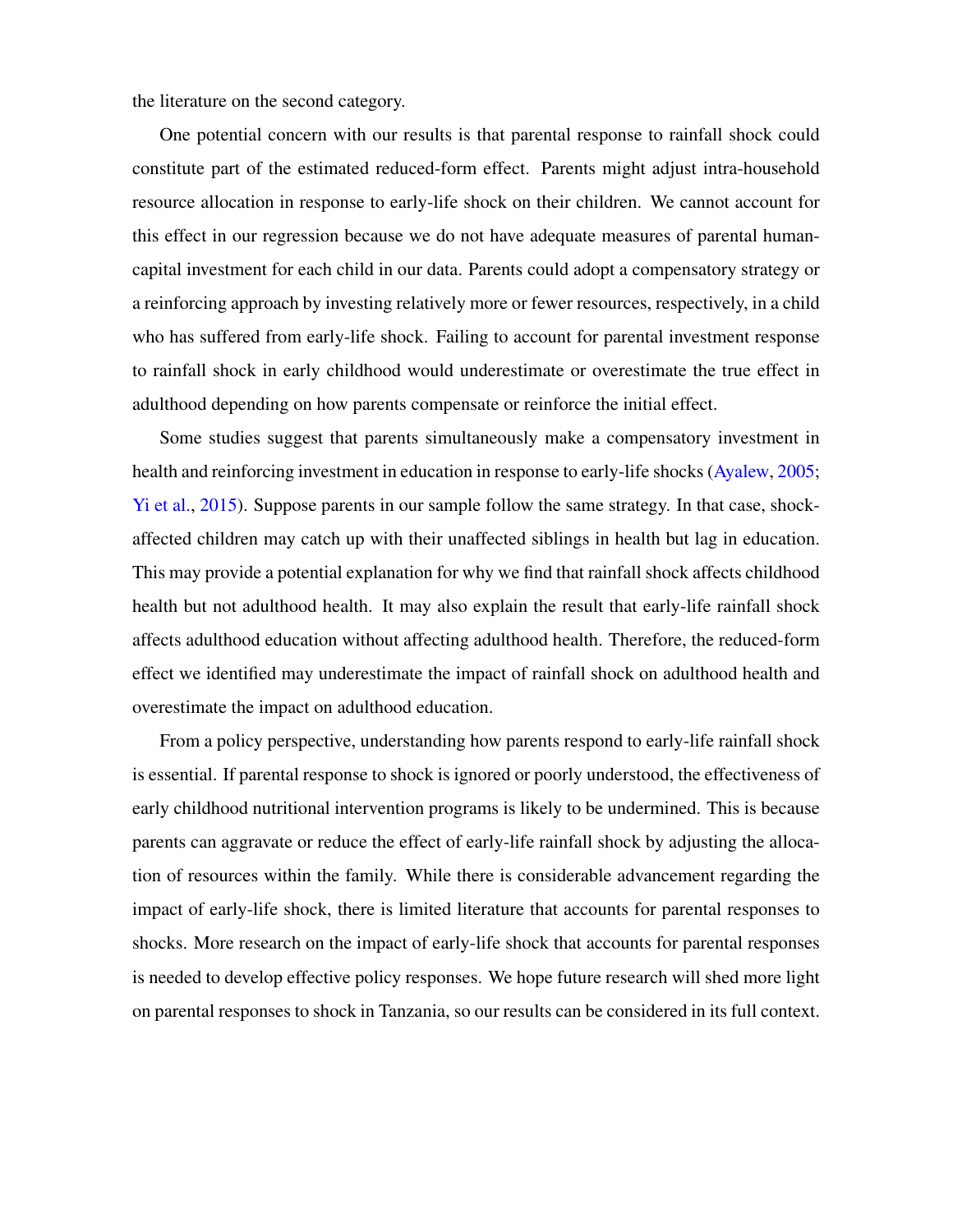# Appendices

# <span id="page-32-0"></span>Appendix A:

| Variable                             | Not dead before 2010 Dead before 2010 |        |
|--------------------------------------|---------------------------------------|--------|
| Age in years                         | 5.9                                   | 4.7    |
| Percent of female                    | 49.4                                  | 44.1   |
| HAZ score in childhood               | $-1.1$                                | $-1.6$ |
| WAZ score in childhood               | $-1.1$                                | $-1.4$ |
| Percent with stunting in childhood   | 25.2                                  | 42.2   |
| Percent with wasting in childhood    | 20.8                                  | 30.4   |
| Ln(Per capita household consumption) | 12.6                                  | 12.4   |

Table A1: Childhood Characteristics by Mortality Status

<span id="page-32-1"></span>Table A2: Impact of Rainfall Shock on Probability of Survival until 2010

|          | only birth year rainfall | only rainfall variables | other controls included |
|----------|--------------------------|-------------------------|-------------------------|
| Year 0   | 0.183                    | 0.075                   | $-0.324$                |
|          | (0.340)                  | (0.379)                 | (0.750)                 |
| year-1   |                          | 0.395                   | 0.283                   |
|          |                          | (0.306)                 | (0.427)                 |
| Year-2   |                          | $-0.191$                | $-0.524$                |
|          |                          | (0.318)                 | (0.593)                 |
| Year-3   |                          | 0.386                   | 0.074                   |
|          |                          | (0.310)                 | (0.472)                 |
| $year+1$ |                          | $-0.717$                | $-1.923$                |
|          |                          | (0.477)                 | $(0.874)$ **            |
| Year+2   |                          | 0.113                   | $-0.537$                |
|          |                          | (0.500)                 | (0.903)                 |
| Year+3   |                          | $-0.530$                | $-1.264$                |
|          |                          | (0.486)                 | (0.853)                 |
| N        | 1,293                    | 1,289                   | 1,139                   |

*Notes: Standard error are reported in parenthesis. Asterisks indicate the level of significance:* ∗ $p$  < 0.1; ∗ ∗  $p$  < 0.05; ∗ ∗ ∗ $p$  < 0.01

Table A3: Childhood Characteristics by Attrition Status

<span id="page-32-2"></span>

| Variable                             | Not attriting sample | Attriting sample |
|--------------------------------------|----------------------|------------------|
| Age in years                         | 6.1                  | 5.2              |
| Percent of female                    | 51.5                 | 43.9             |
| HAZ score in childhood               | $-1.1$               | $-1.2$           |
| WAZ score in childhood               | $-1.1$               | $-1.1$           |
| Percent with stunting in childhood   | 25.6                 | 29.1             |
| Percent with wasting in childhood    | 21.7                 | 21.5             |
| Ln(Per capita household consumption) | 12.5                 | 12.6             |
|                                      |                      |                  |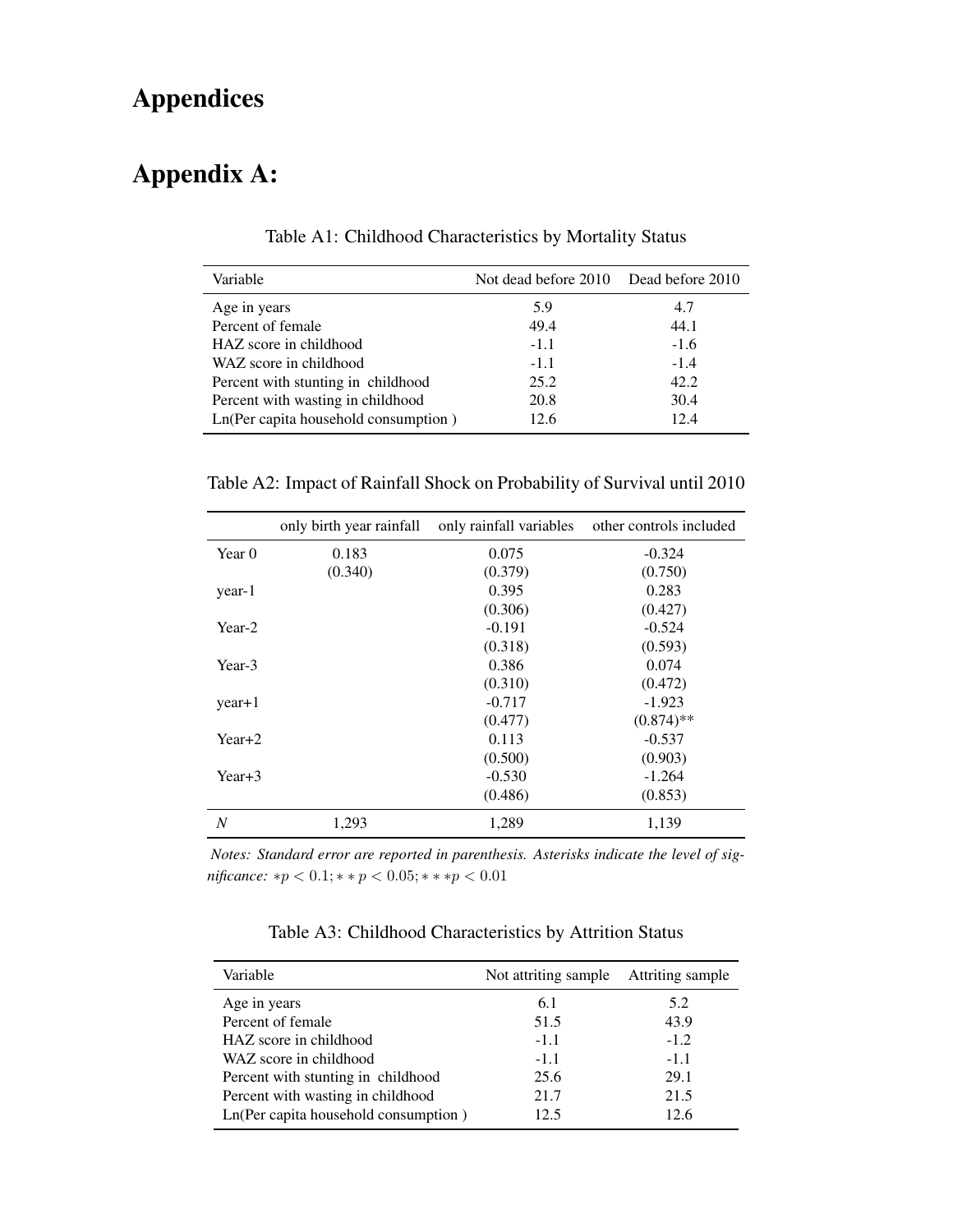<span id="page-33-0"></span>

Figure A1: Distribution of HAZ Score in Childhood by Sex.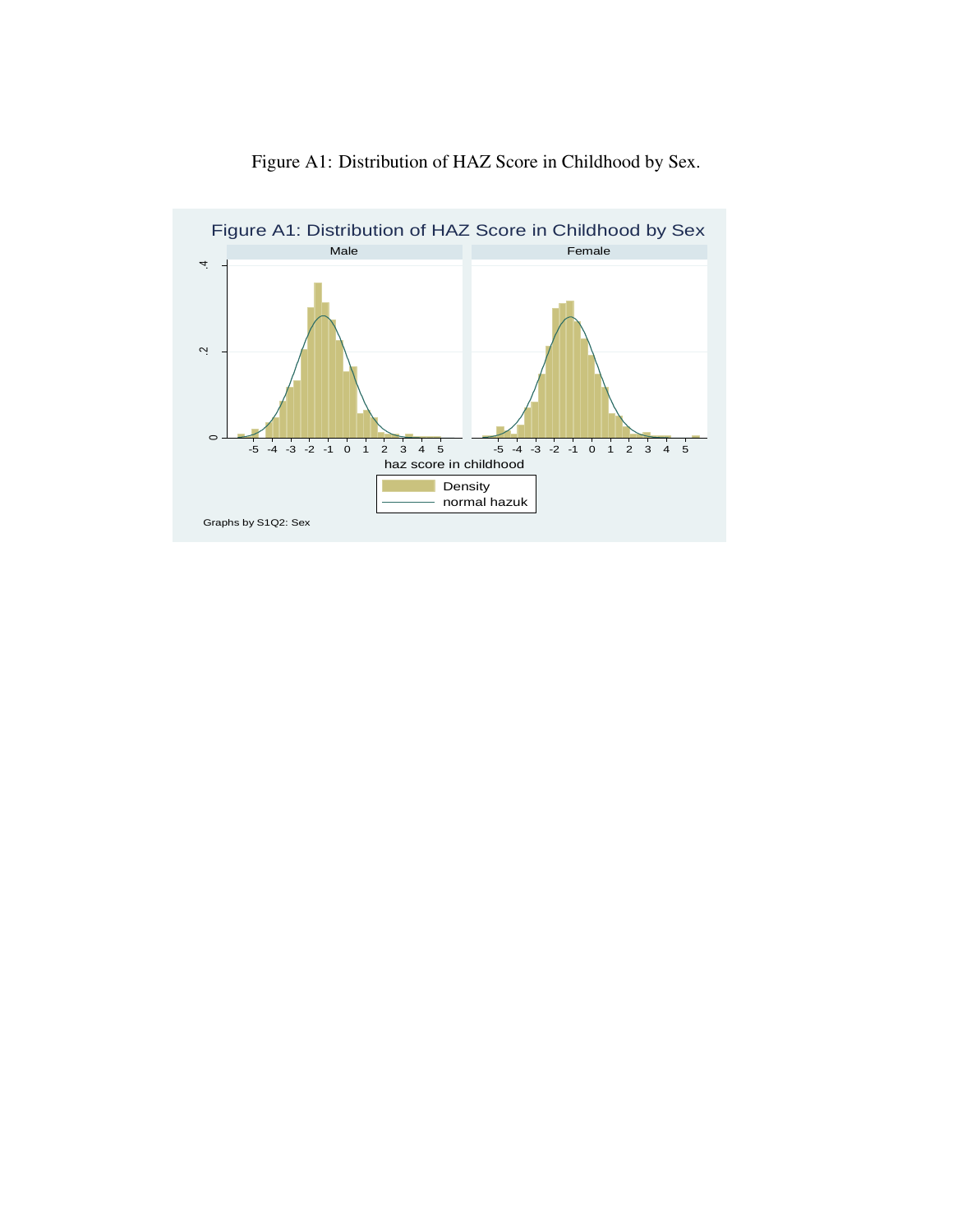|                                             | <b>OLS</b>    | Cluster fixed effect |
|---------------------------------------------|---------------|----------------------|
| HAZ                                         | 1.628         | 1.495                |
|                                             | $(0.495)$ *** | $(0.582)$ **         |
| <b>WAZ</b>                                  | 1.753         | 2.104                |
|                                             | $(0.416)$ *** | $(0.595)$ ***        |
| Adult Height (centimeters)                  | $-3.873$      | $-4.163$             |
|                                             | (3.094)       | (4.559)              |
| Ill during the last four weeks              | 0.881         | 0.134                |
|                                             | (0.908)       | (1.214)              |
| Days ill                                    | 1.376         | 1.081                |
|                                             | (2.325)       | (2.318)              |
| Years of schooling                          | 0.098         | 0.288                |
|                                             | (0.964)       | (1.365)              |
| Ln (expenditures per capita in a household) | 0.156         | $-0.096$             |
|                                             | (0.257)       | (0.352)              |
| Asset index                                 | 0.451         | 0.298                |
|                                             | (0.516)       | (0.551)              |
| Self-reported rich status                   | 1.066         | 2.495                |
|                                             | $(0.498)$ **  | $(0.853)$ ***        |
|                                             |               |                      |

<span id="page-34-0"></span>Table A4: Effects of Birth Year Rainfall on Childhood and Adult **Outcomes** 

*Notes: Standard error are reported in parenthesis. Asterisks indicate the level of*  ${significance: * p < 0.1; * * p < 0.05; * * * p < 0.01}$ 

Table A5: Hausman test statistics

<span id="page-34-1"></span>

|                                             | Chi square | Prob Chi square |
|---------------------------------------------|------------|-----------------|
| Adult Height (centimeters)                  | 32.16      | 0.1231          |
| Ill during the last four weeks              | 28.62      | 0.2346          |
| Days ill                                    | 39.73      | 0.0228          |
| Years of schooling                          | 33.97      | 0.0852          |
| Ln (expenditures per capita in a household) | 15.60      | 0.9020          |
| Asset index                                 | 24.81      | 0.4163          |
| Self-reported rich status                   | 11.94      | 0.9806          |
|                                             |            |                 |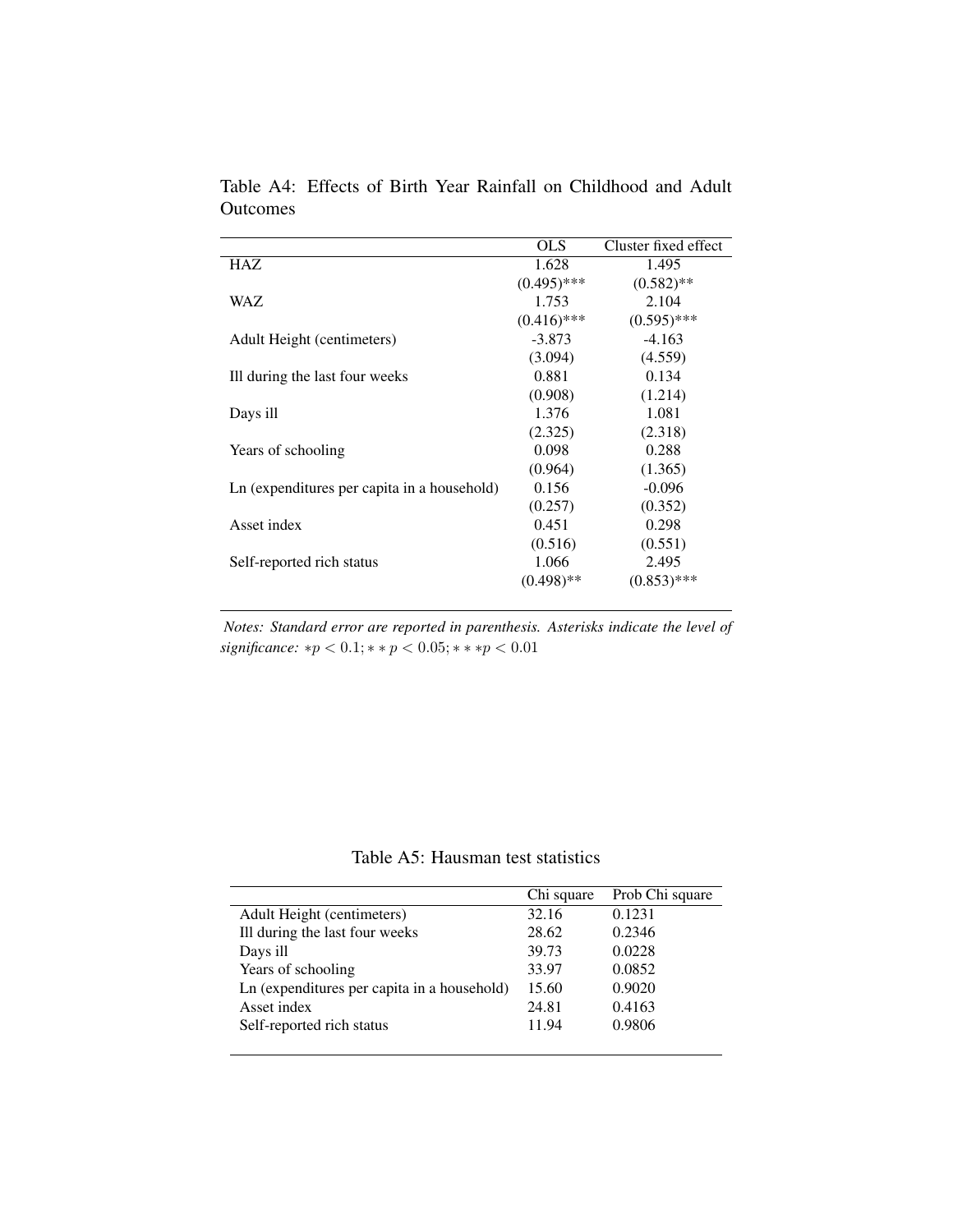| HAZ.                                        | 1.377         |
|---------------------------------------------|---------------|
|                                             | $(0.685)$ **  |
| WAZ.                                        | 1.654         |
|                                             | $(0.593)$ *** |
| Adult Height (centimeters)                  | $-0.887$      |
|                                             | (3.666)       |
| Ill during the last four weeks              | $-1.288$      |
|                                             | (1.277)       |
| Days ill                                    | $-4.310$      |
|                                             | (2.666)       |
| Years of schooling                          | 1.153         |
|                                             | (0.755)       |
| Ln (expenditures per capita in a household) | 0.277         |
|                                             | (0.250)       |
| Asset index                                 | 1.653         |
|                                             | $(0.515)$ *** |
| Self-reported rich status                   | 2.007         |
|                                             | $(1.032)*$    |
|                                             |               |

<span id="page-35-0"></span>Table A6: Effects of Birth Year Rainfall on Childhood and Adult Outcomes –Excluding Urban Sample

*Notes: Standard error are reported in parenthesis. Asterisks indicate the level of significance:*  $*p < 0.1; **p < 0.05; **p <$ 0.01

<span id="page-35-1"></span>Table A7: Effects of Birth Year Drought on Childhood and Adult Outcomes

| <b>HAZ</b>                                  | $-0.535$      |
|---------------------------------------------|---------------|
|                                             | $(0.270)$ **  |
| WAZ.                                        | $-0.368$      |
|                                             | (0.235)       |
| Adult Height (centimeters)                  | $-3.214$      |
|                                             | $(1.667)*$    |
| Ill during the last four weeks              | 0.254         |
|                                             | (0.487)       |
| Days ill                                    | 0.096         |
|                                             | (1.158)       |
| Years of schooling                          | $-1.573$      |
|                                             | $(0.541)$ *** |
| Ln (expenditures per capita in a household) | $-0.067$      |
|                                             | (0.120)       |
| Asset index                                 | $-0.490$      |
|                                             | $(0.245)$ **  |
| Self-reported rich status                   | $-0.937$      |
|                                             | (0.683)       |
|                                             |               |

*Notes: Standard error are reported in parenthesis. Asterisks indicate the level of significance:*  $*p < 0.1; **p < 0.05; **$  ${\ast}p < 0.01$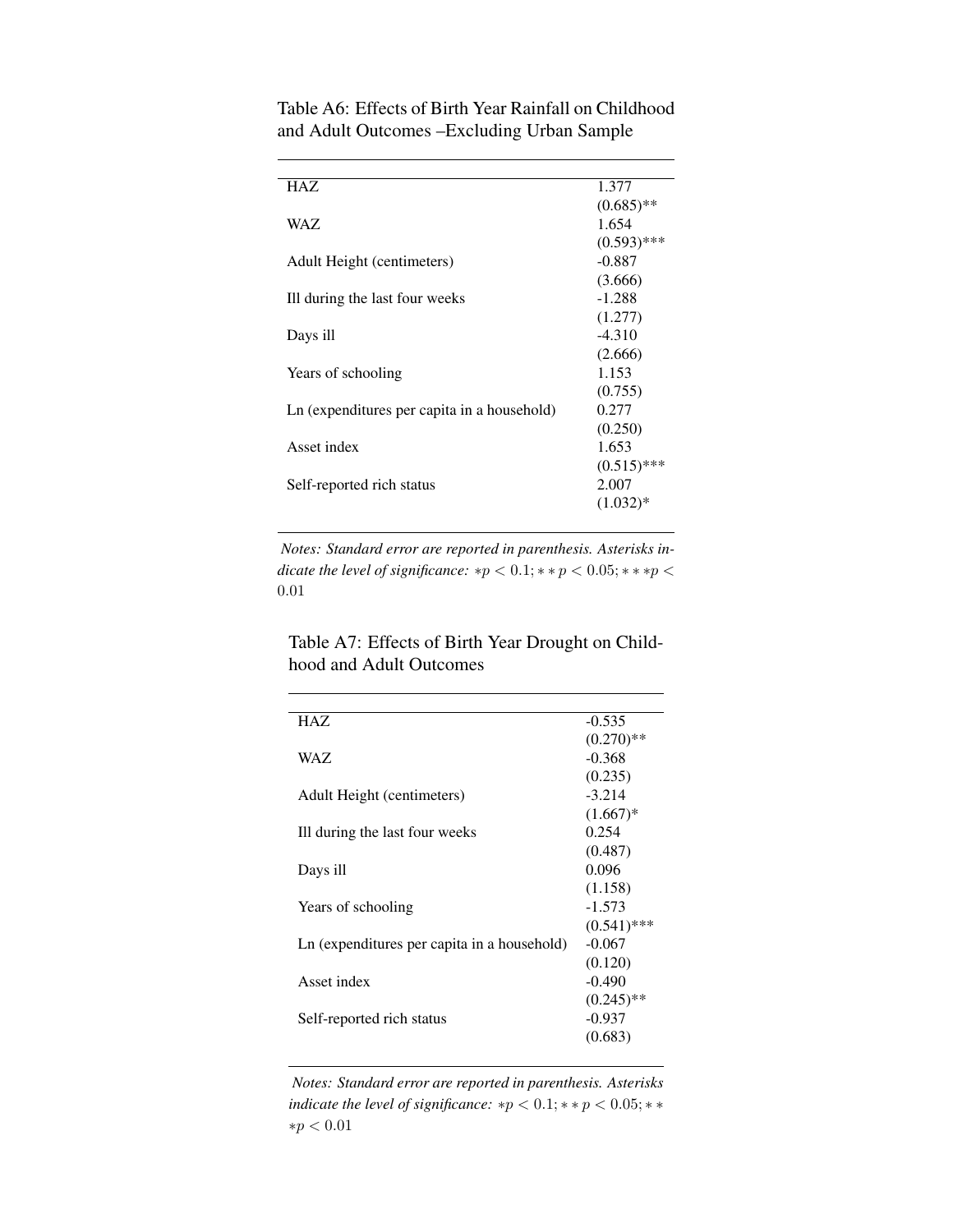# References

- <span id="page-36-8"></span>Harold Alderman, Jere R Behrman, Hans-Peter Kohler, John A Maluccio, and Susan Cotts Watkins. Attrition in longitudinal household survey data: some tests for three developingcountry samples. *Demographic research*, 5:79–124, 2001.
- <span id="page-36-0"></span>Harold Alderman, John Hoddinott, and Bill Kinsey. Long term consequences of early childhood malnutrition. *Oxford economic papers*, 58(3):450–474, 2006.
- <span id="page-36-3"></span>Harold Alderman, Hans Hoogeveen, and Mariacristina Rossi. Preschool nutrition and subsequent schooling attainment: longitudinal evidence from tanzania. *Economic Development and Cultural Change*, 57(2):239–260, 2009.
- <span id="page-36-1"></span>Douglas Almond. Is the 1918 influenza pandemic over? long-term effects of in utero influenza exposure in the post-1940 us population. *Journal of political Economy*, 114(4): 672–712, 2006.
- <span id="page-36-2"></span>Samuel K Ampaabeng and Chih Ming Tan. The long-term cognitive consequences of early childhood malnutrition: the case of famine in ghana. *Journal of health economics*, 32(6): 1013–1027, 2013.
- <span id="page-36-5"></span>Elsa V Artadi. Going into labor: Earnings vs. infant survival in rural africa. *Mimeograph, Bocconi University*, 2005.
- <span id="page-36-9"></span>Tekabe Ayalew. Parental preference, heterogeneity, and human capital inequality. *Economic Development and Cultural Change*, 53(2):381–407, 2005.
- <span id="page-36-4"></span>David James Purslove Barker. *Mothers, babies, and health in later life*. Elsevier Health Sciences, 1998.
- <span id="page-36-7"></span>Kathleen Beegle, Joachim De Weerdt, and Stefan Dercon. Kagera health and development survey 2004 basic information document. *The World Bank. www. worldbank. com/lsms/country/kagera2/docs/KHDS2004% 20BID% 20feb06. pdf[accessed March 13, 2007]*, 2006.
- <span id="page-36-6"></span>Niklas Bengtsson. How responsive is body weight to transitory income changes? evidence from rural tanzania. *Journal of Development Economics*, 92(1):53–61, 2010.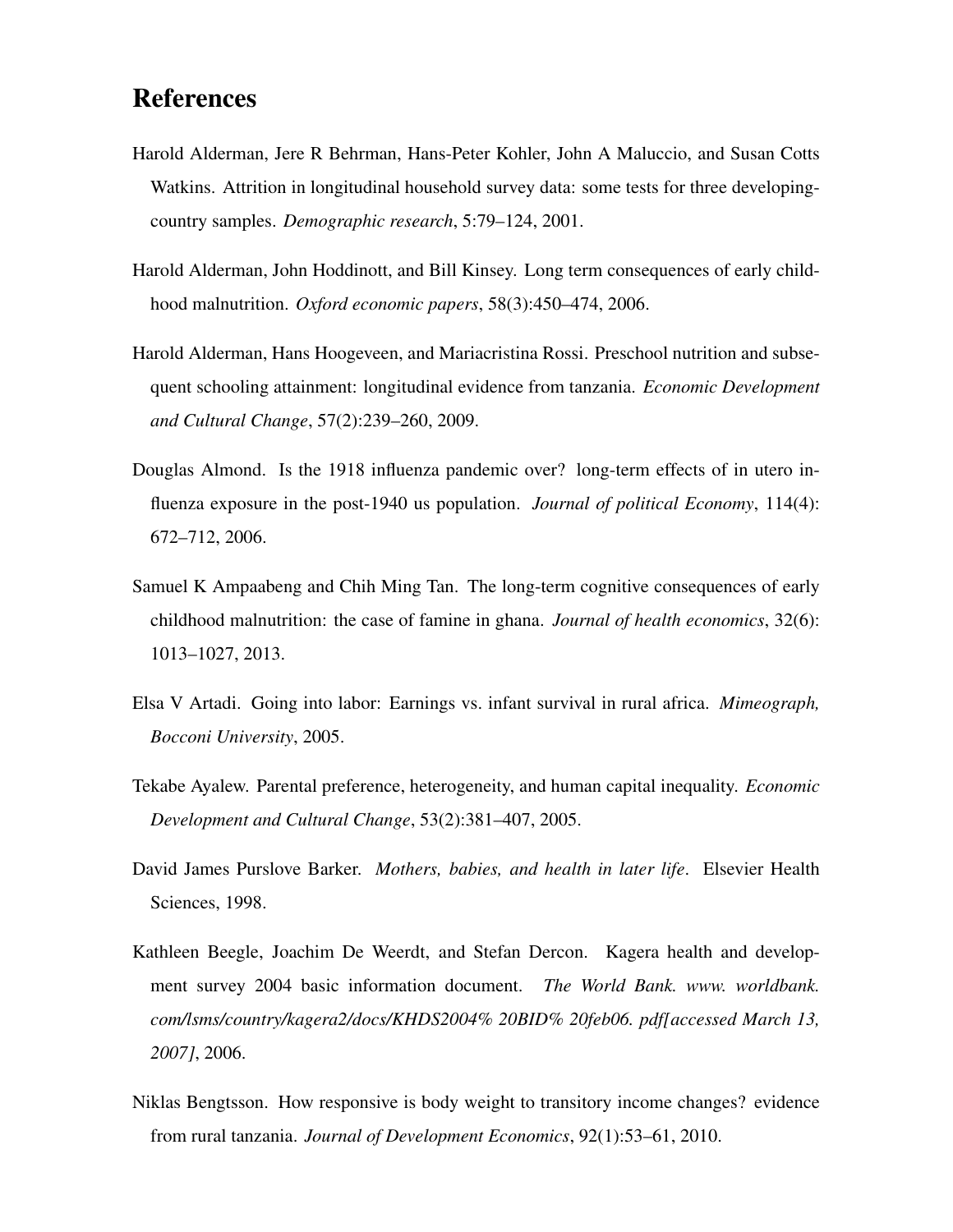- <span id="page-37-6"></span>Samuel Bowles. Towards an educational production function. In *Education, income, and human capital*, pages 11–70. NBER, 1970.
- <span id="page-37-0"></span>Anne Case, Angela Fertig, and Christina Paxson. The lasting impact of childhood health and circumstance. *Journal of health economics*, 24(2):365–389, 2005.
- <span id="page-37-7"></span>G Chamberlain. Analysis of covariance with qualitative data, the review of economic studies, vo1. 47, no. 1ij f. *Econometrics Issue*, 1, 1980.
- <span id="page-37-5"></span>Grace Chang, Marta Favara, and Rafael Novella. The origins of cognitive skills and noncognitive skills: The long-term effect of in-utero rainfall shocks in india. *Economics & Human Biology*, 44:101089, 2022.
- <span id="page-37-1"></span>Yuyu Chen and Li-An Zhou. The long-term health and economic consequences of the 1959– 1961 famine in china. *Journal of health economics*, 26(4):659–681, 2007.
- <span id="page-37-4"></span>Y Chi, Eduardo Fe, et al. Exposure and contemporaneousness: What can we learn about the effect of drought on children's cognitive development? *Eduardo, Exposure and Contemporaneousness: What Can We Learn about the Effect of Drought on Children's Cognitive Development*, 2018.
- <span id="page-37-3"></span>Katy Cornwell and Brett Inder. Child health and rainfall in early life. *The Journal of Development Studies*, 51(7):865–880, 2015.
- <span id="page-37-10"></span>Janet Currie and Tom Vogl. Early-life health and adult circumstance in developing countries. *Annu. Rev. Econ.*, 5(1):1–36, 2013.
- <span id="page-37-8"></span>J. De Weerdt, K. Beegle, HB. Lilleør, S. Dercon, K. Hirvonen, M. Kirchberger, and S. Krutikova. Kagera health and development survey 2010: Basic information document. rockwool foundation working paper series 46, 2012.
- <span id="page-37-2"></span>Stefan Dercon and Catherine Porter. Live aid revisited: long-term impacts of the 1984 ethiopian famine on children. *Journal of the European Economic Association*, 12(4):927– 948, 2014.
- <span id="page-37-9"></span>Erica Field, Omar Robles, and Maximo Torero. Iodine deficiency and schooling attainment in tanzania. *American Economic Journal: Applied Economics*, 1(4):140–69, 2009.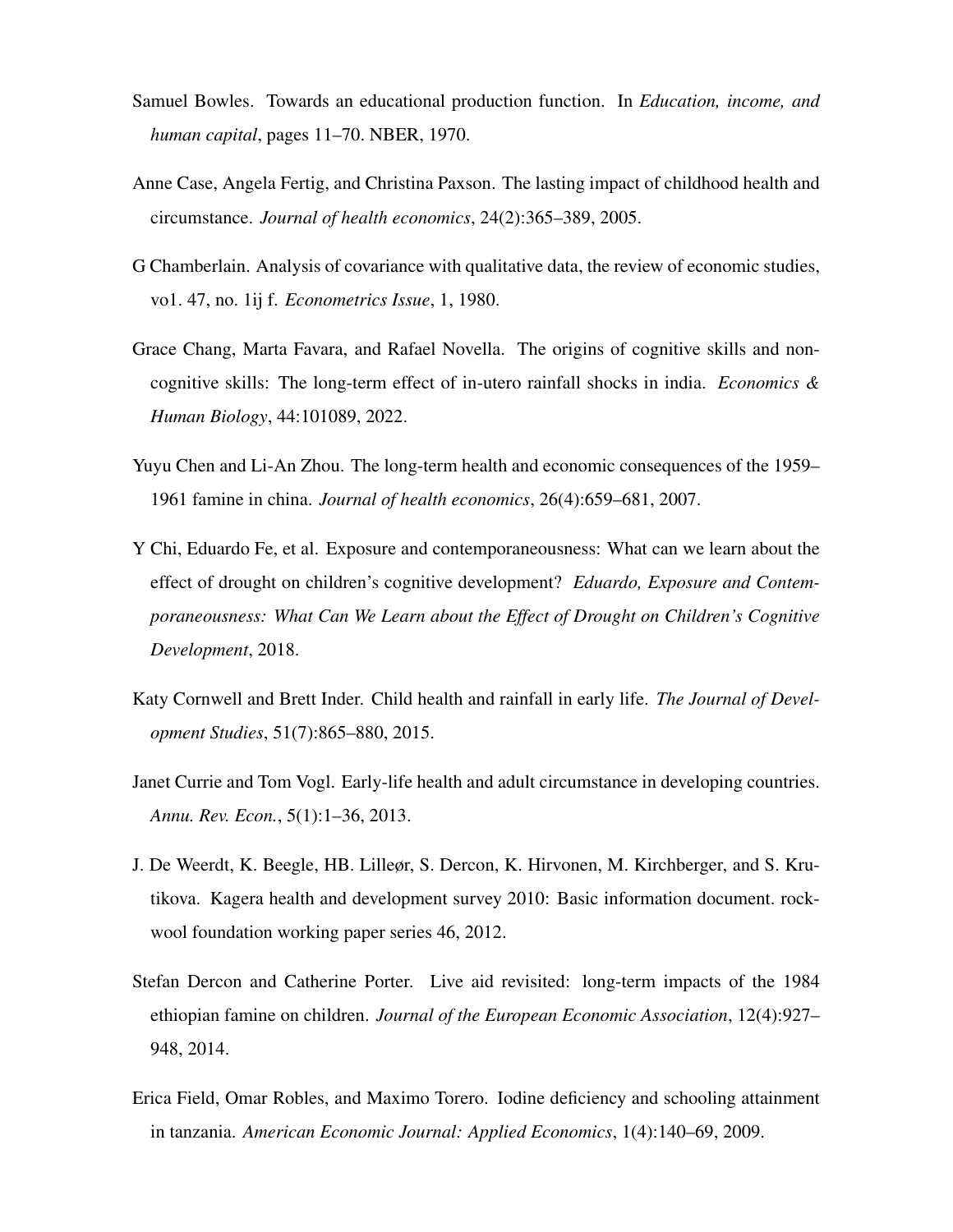- <span id="page-38-2"></span>Dylan Fitz and Riley League. The impact of early-life shocks on adult welfare in brazil: Questions of measurement and timing. *Economics & Human Biology*, 37:100843, 2020.
- <span id="page-38-8"></span>John Fitzgerald, Peter Gottschalk, and Robert A Moffitt. An analysis of sample attrition in panel data: The michigan panel study of income dynamics, 1998.
- <span id="page-38-6"></span>Ewout Frankema, Kostadis Papaioannou, et al. Rainfall patterns and human settlement in tropical africa and asia compared. did african farmers face greater insecurity? Technical report, CEPR Discussion Papers, 2017.
- <span id="page-38-3"></span>Paul Glewwe and Elizabeth M King. The impact of early childhood nutritional status on cognitive development: Does the timing of malnutrition matter? *The world bank economic review*, 15(1):81–113, 2001.
- <span id="page-38-0"></span>Paul Glewwe, Hanan G Jacoby, and Elizabeth M King. Early childhood nutrition and academic achievement: a longitudinal analysis. *Journal of public economics*, 81(3):345–368, 2001.
- <span id="page-38-1"></span>Ricardo Godoy, Susan Tanner, Victoria Reyes-García, William R Leonard, Thomas W Mc-Dade, Melanie Vento, James Broesch, Ian C Fitzpatrick, Peter Giovannini, Tomás Huanca, et al. The effect of rainfall during gestation and early childhood on adult height in a foraging and horticultural society of the bolivian amazon. *American Journal of Human Biology*, 20(1):23–34, 2008.
- <span id="page-38-5"></span>Michael Grossman. On the concept of health capital and the demand for health, 80 j. *Pol. Econ*, 223(10.2307):1830580223, 1972.
- <span id="page-38-4"></span>John Hoddinott and Bill Kinsey. Child growth in the time of drought. *Oxford Bulletin of Economics and statistics*, 63(4):409–436, 2001.
- <span id="page-38-9"></span>John Hoddinott, John A Maluccio, Jere R Behrman, Rafael Flores, and Reynaldo Martorell. Effect of a nutrition intervention during early childhood on economic productivity in guatemalan adults. *The lancet*, 371(9610):411–416, 2008.
- <span id="page-38-7"></span>Mary Abihud Lema and Amos E Majule. Impacts of climate change, variability and adaptation strategies on agriculture in semi arid areas of tanzania: The case of manyoni district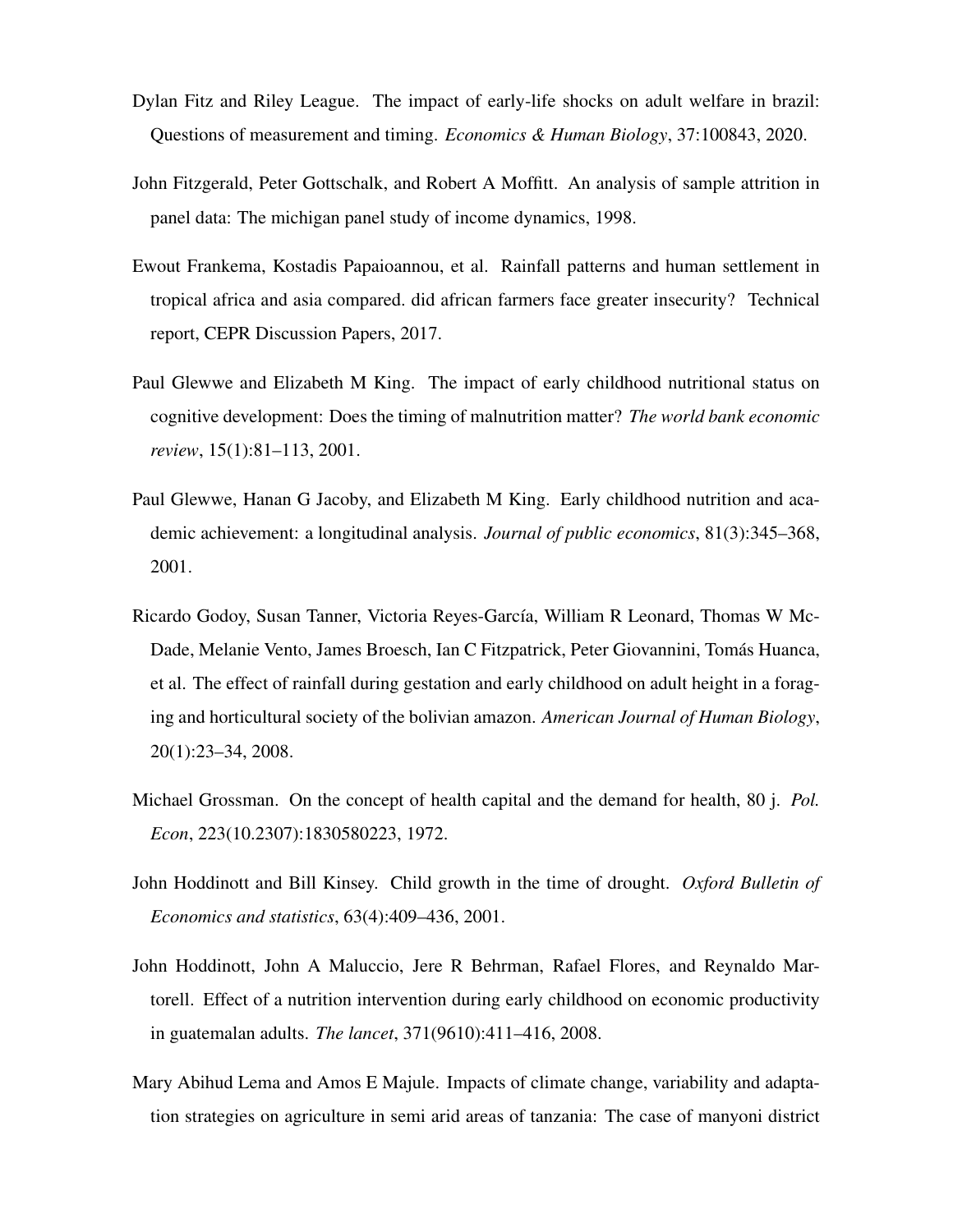in singida region, tanzania. *African Journal of Environmental Science and Technology*, 3 (8):206–218, 2009.

- <span id="page-39-3"></span>Youhong Lin, Feng Liu, and Peng Xu. Effects of drought on infant mortality in china. *Health Economics*, 30(2):248–269, 2021.
- <span id="page-39-0"></span>Sharon Maccini and Dean Yang. Under the weather: Health, schooling, and economic consequences of early-life rainfall. *American Economic Review*, 99(3):1006–26, 2009.
- <span id="page-39-9"></span>John A Maluccio, John Hoddinott, Jere R Behrman, Reynaldo Martorell, Agnes R Quisumbing, and Aryeh D Stein. The impact of improving nutrition during early childhood on education among guatemalan adults. *The Economic Journal*, 119(537):734–763, 2009.
- <span id="page-39-1"></span>Xin Meng and Nancy Qian. The long term consequences of famine on survivors: evidence from a unique natural experiment using china's great famine. Technical report, National Bureau of Economic Research, 2009.
- <span id="page-39-8"></span>Tanzania National Bureau of Statistics, Dar-es-Salaam. Tanzania demographic and health survey 2004-2005, 2005.
- <span id="page-39-7"></span>Tanzania National Bureau of Statistics, Dar-es-Salaam. Tanzania demographic and health survey 2010, 2011.
- <span id="page-39-4"></span>Laura Nübler, Karen Austrian, John A Maluccio, and Jessie Pinchoff. Rainfall shocks, cognitive development and educational attainment among adolescents in a drought-prone region in kenya. *Environment and Development Economics*, 26(5-6):466–487, 2021.
- <span id="page-39-6"></span>Pedram Rowhani, David B Lobell, Marc Linderman, and Navin Ramankutty. Climate variability and crop production in tanzania. *Agricultural and forest meteorology*, 151(4):449– 460, 2011.
- <span id="page-39-5"></span>Manisha Shah and Bryce Millett Steinberg. Drought of opportunities: Contemporaneous and long-term impacts of rainfall shocks on human capital. *Journal of Political Economy*, 125 (2):527–561, 2017.
- <span id="page-39-2"></span>Thuan Q Thai and Evangelos M Falaris. Child schooling, child health, and rainfall shocks: Evidence from rural vietnam. *Journal of Development Studies*, 50(7):1025–1037, 2014.